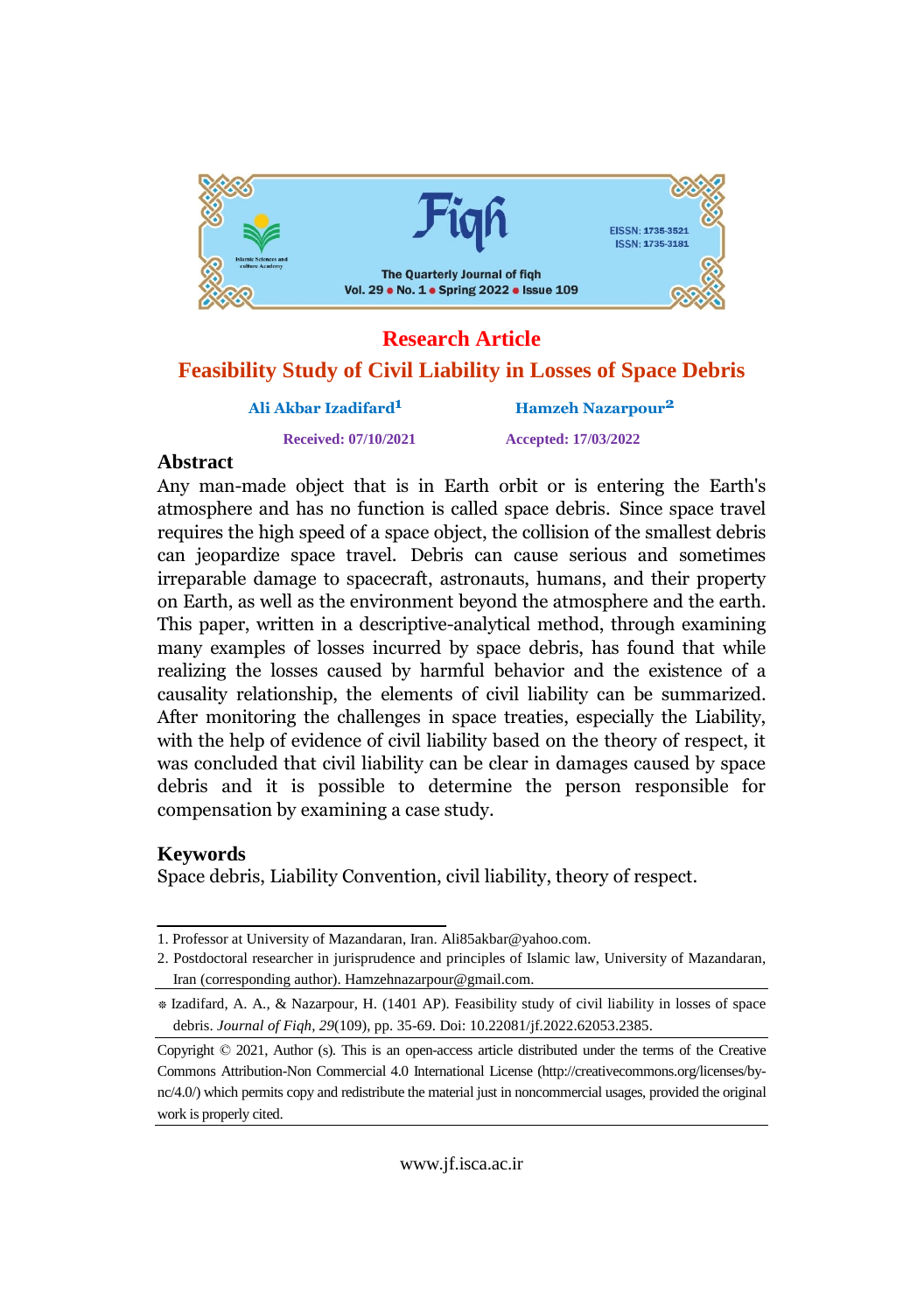

مقاله يژوهشي امکانسنجی مسئولیت مدنی در زیانهای یسماندههای فضایی علىاكبر ايزدىفرد<sup>ا</sup> حمزه نظريو را تاريخ پذيرش: ١٤٠٠/١٢/٢٤ تاریخ دریافت: ۱۴۰۰/۰۷/۱۵

### چکیده

هر شيء ساخته دست بشر كه در مدار زمين قرار دارد يا در حال ورود به جـوّ زمـين اسـت و كـاركردي ندارد، پسمانده فضایی نامیده میشود. چون سفرهای فضایی مستلزم داشتن سرعت بـالای شـیء فضـایی است، برخورد کوچک ترین پسمانده می تواند سفر فضایی را با خطر مواجه سازد. پسماندهها می توانند به وسائل فضایی، فضانوردان، انسان و اموال او در زمین، محیطزیست ماورای جوّ و زمین زیانهای جـلّتی و گاه غیرقابل جبران وارد سازند. ایـن نوشـتار کـه بهشـبوه توصـبفی-تحلیلـی نگـارش یافتـه، بـا بررسـی نمونههای بسیاری از زیانهای واردآمده توسط پسماندههای فضایی، دریافته است که ضمن احراز تحقّق زیان ناشی از رفتار زیانبار و وجود رابطه سببیت، ارکـان مسـئولیت مـدنی قابـل جمـع اسـت و بـا پـایش چالشهای موجود در معاهدات فضایی بهویژه کنوانسیون مسئولیت، به کمک ادله مسئولیت مدنی مبتنی بر نظریه احترام، به این نتیجه رسید که می توان در زیانهای ناشی از پسماندههای فضایی، مسئولیت مدنی را محرز دانست و با بررسی موضوعی، درباره تعیین مسئول جبران خسارت اقدام نمود.

### كليدواژهها

پسمانده فضایی، کنوانسیون مسئولیت، مسئولیت مدنبی، نظریه احترام.

۱. استاد دانشگاه مازندران، ابران.

Ali85akbar@yahoo.com

۲. یژوهشگر یسادکتری فقه و مبانی حقوق اسلامی دانشگاه مازندران، ایران (نویسنده مسئول). Hamzehnazarpour@gmail.com

\* ایزدیفرد، علی اکبر؛ نظر یور، حمزه. (۱۴۰۱). امکانسنجی مسئولیت مـدنی در زیانهـای یسـماندههای فضـایی. Doi:10.22081/jf.2022.62053.2385. فصلنامه علمي ـ يؤوهشي فقه، ١٩(١٠٩)، صص ٣٥-۶۹.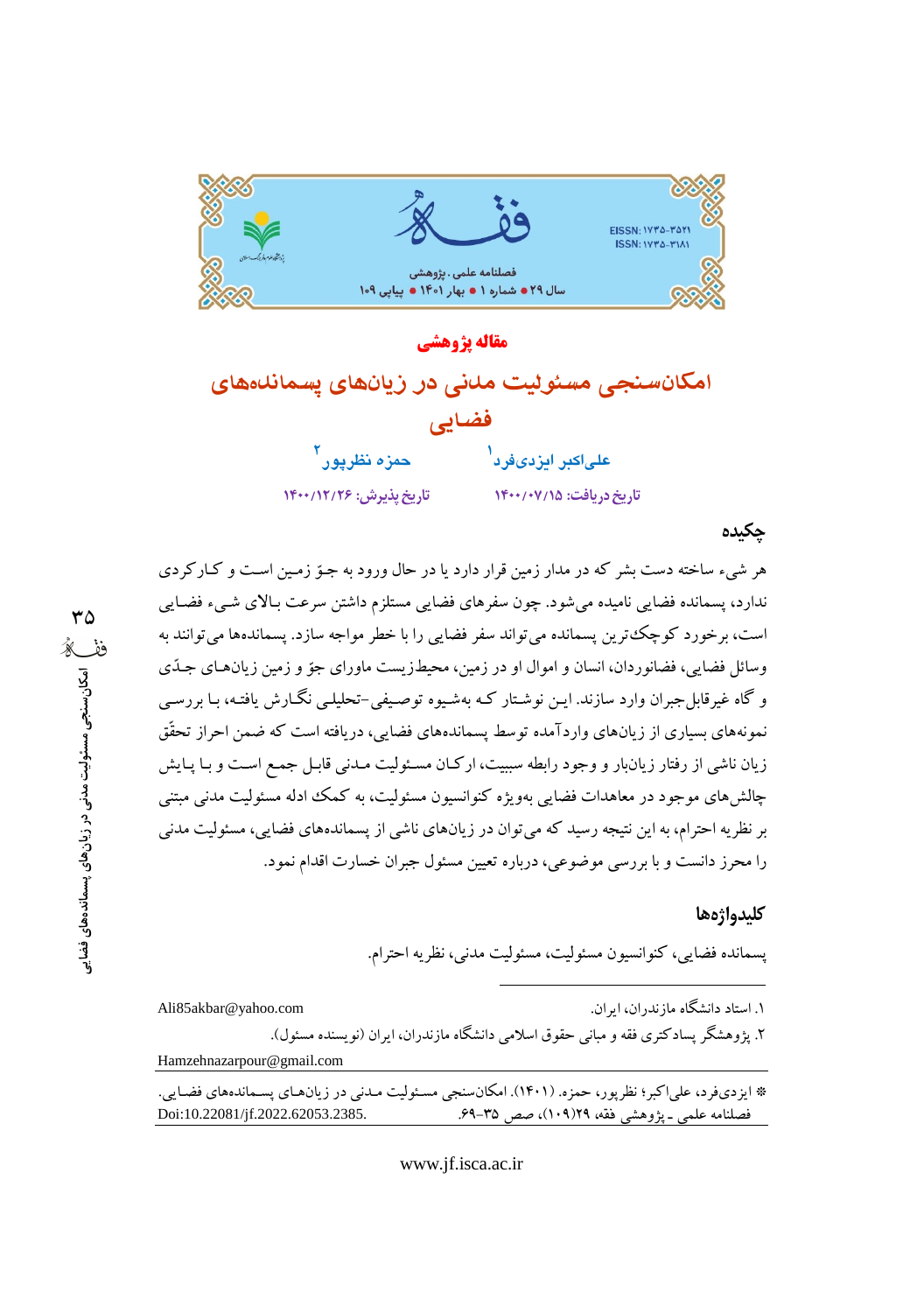فعالیتهای انسان در فضا در حال تکامل است و بـرای ایـن فعالیـتهـا معاهـداتی نیـز صورت گرفته است. یکمی از مـواردی کـه در معاهـدات فضـایی تعیـین تکلیـف نشـده اسـت، وضـعيت حقـوقي «پسـماندههاي فضـايي» اسـت. واژه «پسـمانده فضـايي» در قوانين بين|لمللي فضايي وجود ندارد. هرچند ايـن قـوانين اصـول معتبـري ارائـه دادهانــد، اما بههیچروی تاکنون الزامآور نبودهاند. به دیگـر سـخن چیـزی بـهعنوان منـع آشـکار و بدون قیدوشرط ایجاد پسمانده فضایی توسط فعالیّتهای شخص در وهلـه نخسـت و الزامبي بـراي جمـع آوري آن پـس از بهوجودآمـدن در دسـت نيسـت. مسـئله مبـارزه بـا یسماندههای فضایی به کمک ابزار قانونی هرگز نمی توانـد توسـط یـک کشـور صـورت پذیرد، بلکه باید در سطح بینالمللی و با همافزایی نهادهـای مـرتبط جنبـه الـزامآوری بـه خود گېرد.

پسماندههای فضایی دو گونهاند: پسماندههایی که به زمین می ریزند یا هنگـام پرتـاب در جوّ زمین ایجاد میشوند یا از فضای بیرونی وارد جوّ زمین می شوند. گونه دوم بقایای اشیاء فضایی در مدار هستند که با نام «پسمانده مداری» شناخته می شوند. چالشبی کـه در زمینه پسماندههای فضایی وجود دارد و در اسناد و معاهـدات فضـایی مـورد بـی تـوجهی قبرار گرفتـه اسـت، وضـعيت حقـوقي آنهـا در ايـراد زيـان اسـت. خطـرات ناشـي از پسماندههای فضایی گونههایی دارد که هر یک قدرت ایجاد زیان را دارند. اینکه زیـان توسط پسمانده فضایی چگونه ایجاد میشود و پس از ایجاد، آیا وضعیت چنان است کـه بتوان برای مسئولیت مدنی بسترسازی نمود، در صورت امکان اجـرای مسـئولیت مـدنی، ارکان آن به چه شکل احراز خواهند شد، زیان را به چه کسی میتوان نسبت داد تا بتوان بهعنـوان مسـئول جبـران بـه او رجـوع كـرد، از جملـه پرســش،هـايي اسـت كـه ذهـن یژوهش گران عرصه هوافضا را به خود مشغول می سازد کـه تـلاش بـرای پاسـخ بـه آنهـا زمینهساز شکل گیری نوشتار پیش رو است.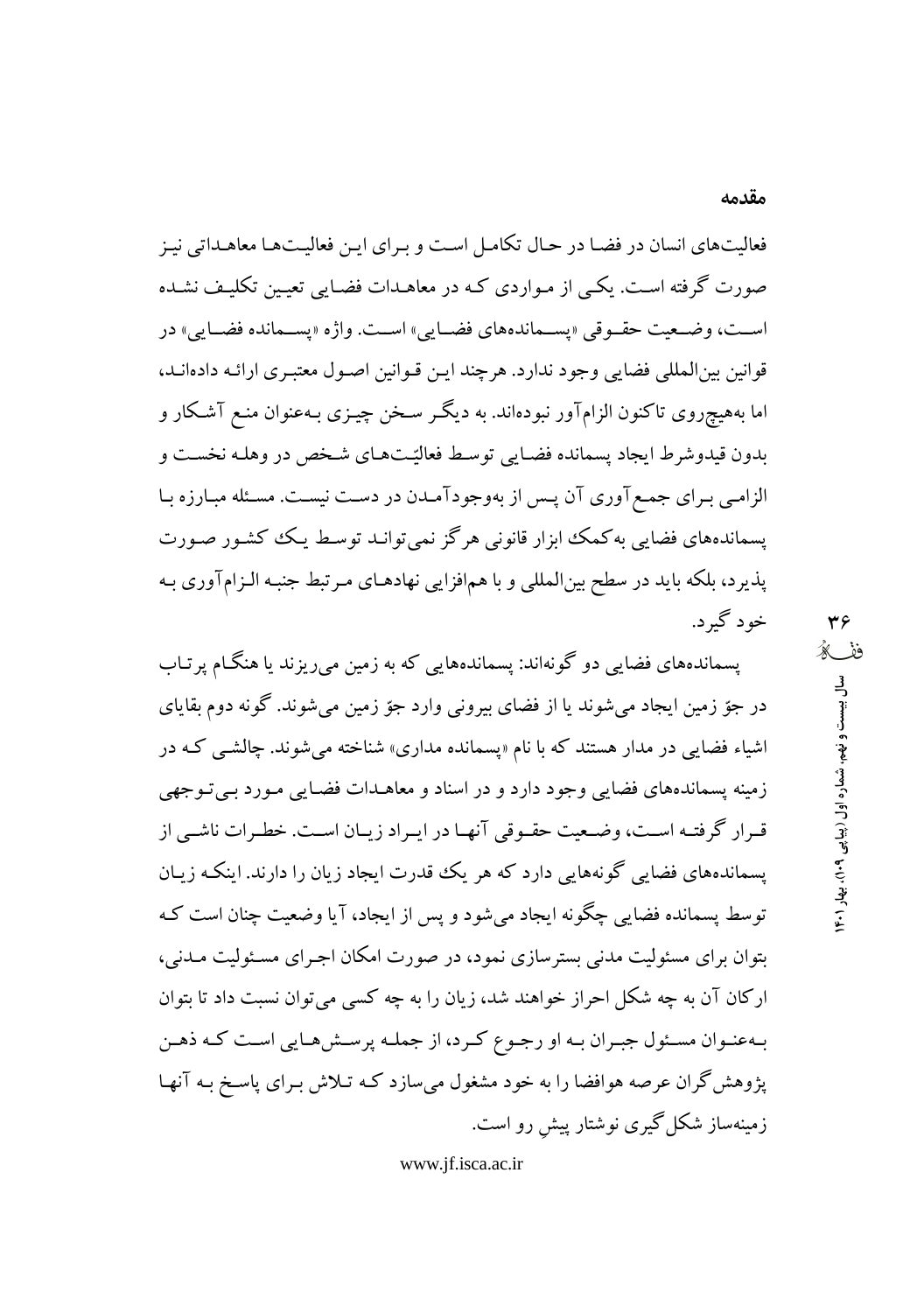# ۱. مفهومشناس*ی*

۱-۱. پسمانده فضا*نی ۱* 

پسمانده فضایی، هر چیز ساخته دست بشر از جمله قطعات و عناصری است که در مـدار زمین قرار دارد یا در حال ورود مجدّد به جوّ بوده و کارکر دی ندارد (IADC, 2010, p. 1).

۲-۱. شيء فضايي<sup>۲</sup>

شبيء فضايبي، اشياء ساخته دست بشر است (Cheng, 1995, p. 297) كه به فضـاي مـاوراي جوّ جهت کاوش و بهره بر داري پر تاب مي شو د (Hobe, 2013, vol. 1, p. 150).

 $r$ –۱. مسئولت مدنی $r$ 

مسئولیت مدنی، لزوم جبران ضرر و پرداخت خسارت واردشـده بـه فـرد یـا امـوال و داراییهای مِلکی یا تصرفی او است که ناشی از فعل یـا تـرک فعـل دیگـری یـا اشـیاء و اموال تحت،الكت يا تصرف يا كنترل وي باشد (نظريور، ١٣٩٩، ص ١٥).

### ٢. شرايط تحقق مسئوليت مدني توسط يسماندههاي فضايي

آلودگی فضایی مربوط به قطعـات رهاشـده، انفجـارات و محمولـههـای غیرقابل|سـتفاده اسـت. يــس از آغــاز راهپيمــايي فضــايي، خطــرات ناشــي از برخــورد پســماندههاي بسیار کوچکی که می توانست بـهراحتی پوشـش نـازک و حسـاس لبـاس فضـانوردان را پاره کند، معضل جدیدی بود. این موضوع زمـانی کـه دسـتکـش یکـی از فضـانوردان شــاتل فضــايي آتلانتـيس ٔ در اثــر برخــورد بــا پســمانده بســيار كــوچكي پــاره شــد، اهمیّت ویژهای یافت (پزدانپناه و همکاران، ۱۳۸۵، ص ۳)؛ بنـابراین طـرح مسـئولیت مــدنی در

- 1. Space Debris.
- 2. Space Object.
- 3. Civil Liability.
- 4. Atlantis.

٣٧

برنجا<br>برخ<br>برخ امکان سنجی مسئولیت مدنی در زیان های بسماندههای فضایی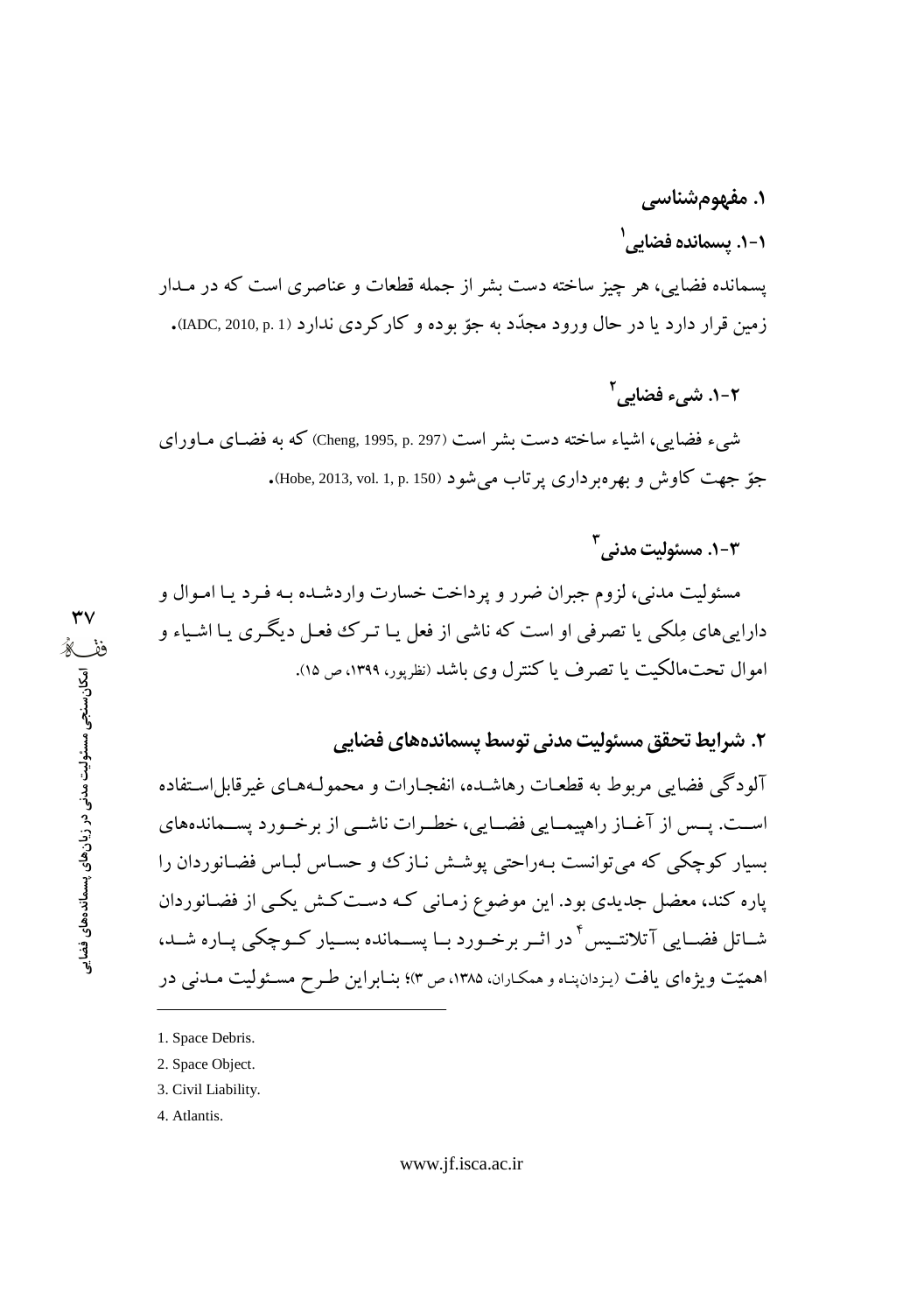عرصه پسماندههای فضایی نبازمند احراز ارکان آن است که در زیر بررسی می شوند.

 $1_{c1}$ : با $1 - 7$ 

 $\mathsf{r}_\Lambda$ 

ففكه

سال بیست و نهم، شماره اول (پیاپی ۹۰۹)، بهار ۱۴۰۱

زیان، کمبود در مال یا حتی (هاشمی شاهرودی، ۱۴۲۳ق، ج۲، ص ۳۲۹) است؛ زیانی که می تواند زمینهساز تحقَّق مسـئولیت مـدنی باشـد، مـی بایسـت برخـو ردار از قطعیـت بـوده (رهیک، ۱۳۹۲، ص۹۸) و نمی بایست میان اصل زیان و فعل زیانبـار، حادثـه دیگـری واسـطه شـده باشـد (کاتوزیـان، ۱۳۹۴، ص ۴۹). زیـانهـایی کـه توسـط یسـماندههای فضـایی ایجـاد می شوند، ممکن است درباره فضانوردان، امـوال آنـان، سـفينه فضـابي، محـيطـزيسـت ماورای جوّ، یا با ورود به جوّ زمین نسبت سلامتی افـراد، امـوال و آلـودگی یـا تخریـب محبطزيست زمين شكل گيرد. اين نمونهها را پنگريد:

۱. در اثر برخورد پسماندههای بسیار کوچک (حیدود یک میلی متبر) یا صفحات خورشیدی تلسکوپ فضایی هایل<sup>، ۲</sup> ضمن ایجاد یک حفیره ۲.۵ میل*ی مت*ری، قسیمتی از آرایه خورشیدی این تلسکوپ از کار افتاد (یزدان پناه و همکاران، ۱۳۸۵، ص ۱۴).

۲. در اثر برخورد ماهواره کاسموس ۲۲۵۱–<sup>۳</sup> و ماهواره ایریدیوم۳۳-<sup>۴</sup> آمریکا هـر دو ماهواره نابود شدند. ماهواره کاسموس ۲۲۵۱- مأموریت خود را در سـال ۱۹۹۵ بـه پایـان رسانده بود و از آن زمان غیرفعال و غیرقابل کنترل و به پسمانده فضـایی بـدل گشـته بـود؛ امـا ايريديوم٣٣- هنوز در حال كار و ارائه خدمات مخابراتي بود (Lannotta, 2009, February 11). ۳. در سال ۱۹۷۸ ماهواره کاسموس ۹۵۴-<sup>۵</sup> شـوروی کـه حامـل رآکتـور هسـتهای بـا ایزوتوپ اورانیوم ۲۳۵ بود، وارد جوّ زمین شـد و بقایـای رادیواکتیـوی آن در کانـادا بـه زمین نشست و سبب آلودگے گے دید (Christol, 1980 , p. 350).

<sup>1.</sup> Harm.

<sup>2.</sup> Hubble Space Telescope (HST).

<sup>3.</sup> Kasmos-2251.

<sup>4.</sup> Iridium-33.

<sup>5.</sup> Kasmos- 954.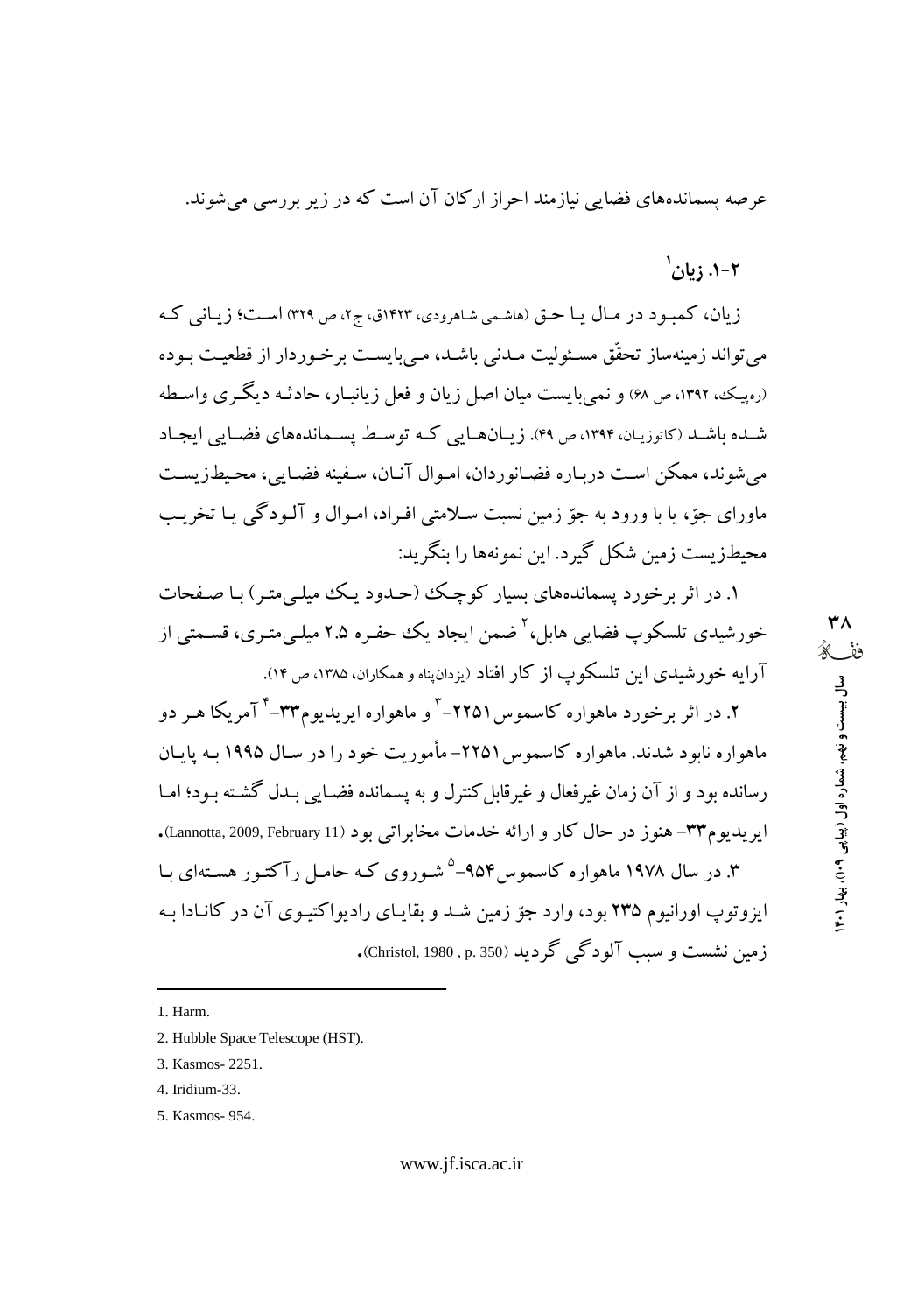**ęʭýŏʭŰěęʭĄĿę ʵ-ʵ**

این عنصر شامل فعل <sup>۲</sup> و ترک\$فعل <sup>۳</sup> میشود. در زمینه پسماندههای فضایی اصل اوّلـی عدم توليـد يسـمانده در فضـا اسـت. بـراي نمونـه در مثـال ١٣ز حيـث ايجـاد زيـان به ماهواره خصوصي ايريـديوم، دولـت روسـيه بـهعنوان مسـئول شـناخته مـيشـود؛ زيـرا پس از غیرفعال شدن ماهواره خود، هیچ اقدامی برای جمع آوری آن انجـام نـداده اسـت Nelson, 2015, p. 114). تخريب عمدي شيء فضايي نيز گونهاي ديگر از فعل زيانبار است. برای نمونه می توان به موضوع نابودی ماهواره هواشناسی Fengyan-1C چین اشـاره کـرد که آن را در مدار نزدیک زمین منهدم کرد (Leonard, 2007, February 03). نکته مهم این است که فرایند برخورد اشیاء و پسماندههای فضایی و تکهتکهشـدن آنهـا در تولیـد پســماندههـای كه حكة تورورة اكتشير ذنجه واي شكل مردهد؛ بنار ابن امكيان وقيوع فراينيد تولييد آيشاري<sup>ء</sup>َ یسماندههای فضایی بهشدت افزایش خواهد یافت (یزدانیناه و همکاران، ۱۳۸۵، ص ۲۱).

درباره مصاديق ترك\$فعل نيز بايد گفت چون اصل اوّلي توليدنكردن يسمانده است، در صورت ایجاد آن بههرجهت، عامل تولید میبایست نسبت به جمع آوری پسماندههای خود اقدام کند، در غیر این صورت چنانچه زیانی محقّق شود، فـرد یـا دولـت در مـدار مسئوليت قرار مي گيرند. كنترلنكردن اشياء فضايي مي تواند مصداق ديگري براي تير ك فعـل باشـد، بـا ايـن حسـاب اگـر در واقعـه ايريـديوم٣٣- در كنتـرل ايـن فضـاييما بـراي جلوگیری از برخورد با کاسموس ۲۲۵۱– کو تاهی صورت گرفته باشـد و ایـن تصـادف سبب ایجاد یا افزایش پسماندههای فضایی و زیان شود، دولت آمریکا بـهعنوان مسـئول شناخته می شود؛ زیرا بر حسب ماده ۶ معاهیده فضیای میاورای جبوّ، آگیاهی از موقعیت مکانی مناسب و گزینههای احتمالی جلوگیری از برخورد را بـه کـاربر خصوصـی ارائـه نداده است.

<sup>1.</sup> Harmful Behavior.

<sup>2.</sup> Act.

<sup>3.</sup> Omission.

<sup>4.</sup> Cascade Production.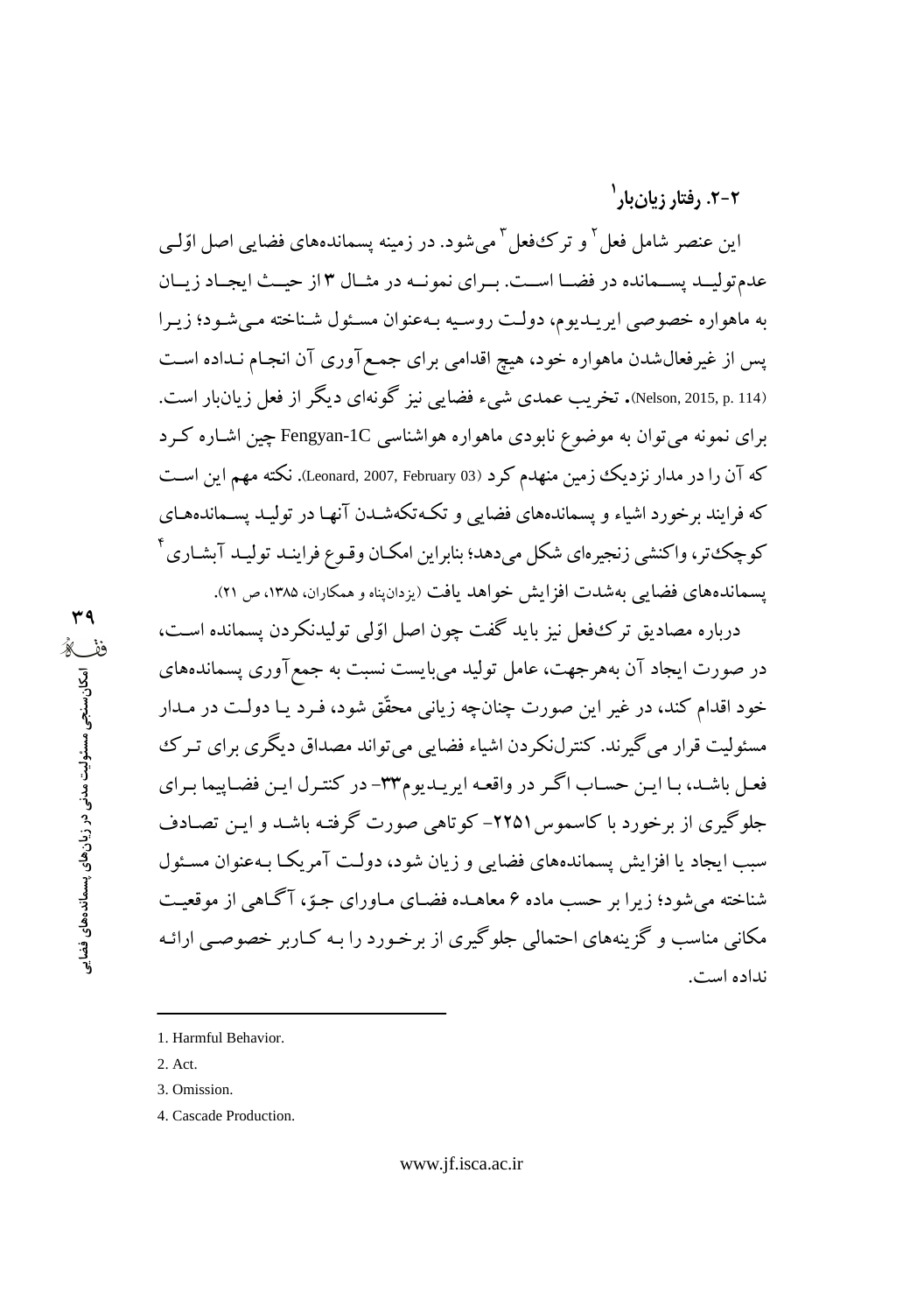بررسی فقهی مسئله نشان میدهد از اطلاقی که در برخی روایات در ابواب گوناگون (رکئ: حر عباملی، ۱۴۰۹ق، ج۲۹، صبص ۲۴۳، ۲۴۷؛ ابن بابویبه، ۱۴۱۳ق، ج۴، ص ۴۷) آمساده، مسی تسوان مسئولیت مدنی در عرصه پسماندههای فضایی را اثبات نمود؛ البته هرچند این روایات در ابواب خاصی وارد شدهاند، اما با الغاء خصوصیت از ابواب و ملاحظه همه آنیان به عنوان یــک مجموعــه مــی تــوان بــرای نیــل بــه مقصــود اســتفاده نمــود. بــرای تر کـُفعــل و جلوگیرینکردن از بروز حوادث که توسط اشیاء فضایی رخ میدهنـد، میتوان بـه عمومات ادلهای کـه دربـاره ترکـُفعـل ناشـی از نگـهداری اشـیاء و حیوانـات وارد شـده است، اشاره کرد؛ زیرا اشیاء فضایبی بهوسیله فضانوردان قابل کنترل هستند. فقها نگهداری حیوان را لازم دانسته و معتقدند چنانچه فرد در این زمینه سستی ورزد و توسط حیـوان جنايتي وارد آيد، مالك ضمان خواهد بود (علامه حلي، ١٤١٣ق الـف، ج٣، ص ٤٥٧؛ محقق حلبي، ۱۴۰۸ق، ج۲، ص ۲۳۹؛ صاحب جواهر، ۱۴۰۴ق، ج۴۳مص ۱۲۹). مبنای این دیدگاه روایتبی است ک در باب ضمان وارد شده است (ر.که: حر عاملی، ۱۴۰۹ق، ج۲۹، ص ۲۵۱).

این روایت افزون بر صحت سند، از صحت دلالبی نیز برخوردار است و قابلیت تمسك در اين بحث را دارد، با اين تقرير كه با الغاء خصوصيت از حيوان و تنقيح منـاط قطعي مي توان حكم آن را به حوادث فضايي تسرِّي داد. در زمينه ايجاد آلـودگي توسـط يسماندهها و واردآمدن زيان بهوسيله آنان بايد گفت افزون بر قاعده «لا ضرر»، مبي تـوان به روايت موثق سكوني اشاره نمود: قَالَ رَسُولُ اللهِ مَـنْ أَخْـرَجَ مِيزَابِـاً، أَوْ كَنِيفـاً، أَوْ أَوْتَـدَ وَتِداً، أَوْ أَوْثَقَ دَابَةً، أَوْ حَفَرَ بِثْراً فِي طَرِيقِ الْمُسْلِمِينَ، فَأَصَابَ شَيْئاً، فَعَطِبَ، فَهُـوَ لَـهُ ضَــامِنٌ (ابن بابويه، ١٤١٣ق، ج۴، ص ١٥۴).

فقها از این روایت بـرای اثبـات ضـمان ناشـی از تسـبیب اسـتفاده کـردهانـد (اصفهانی، ۱۴۱۶ق، ج۱۱، ص ۲۶۸؛ صاحب جـواهر، ۱۴۰۴ق، ج۳۷، ص ۴۶؛ بروجـردی، ۱۴۱۳ق، ص ۱۶۶). نکـاتم <sub>،</sub> کـه برای استفاده از این روایت در اثبات مسئولیت مـدنی ناشـی از زیـانهـای پسـماندههـای فضایی قابل توجه است، از این قرارند: نخست آنکه مصادیق مورداشاره در روایت جنبه تمثیلی دارند و با وجود ملاک می توان از این روایت در غیر موارد مصرّح استفاده نمود؛ چنان که علامه نیز حین استفاده از روایت، تعبیر «وما اشبه ذلک، را بیـان نمـوده و حکـم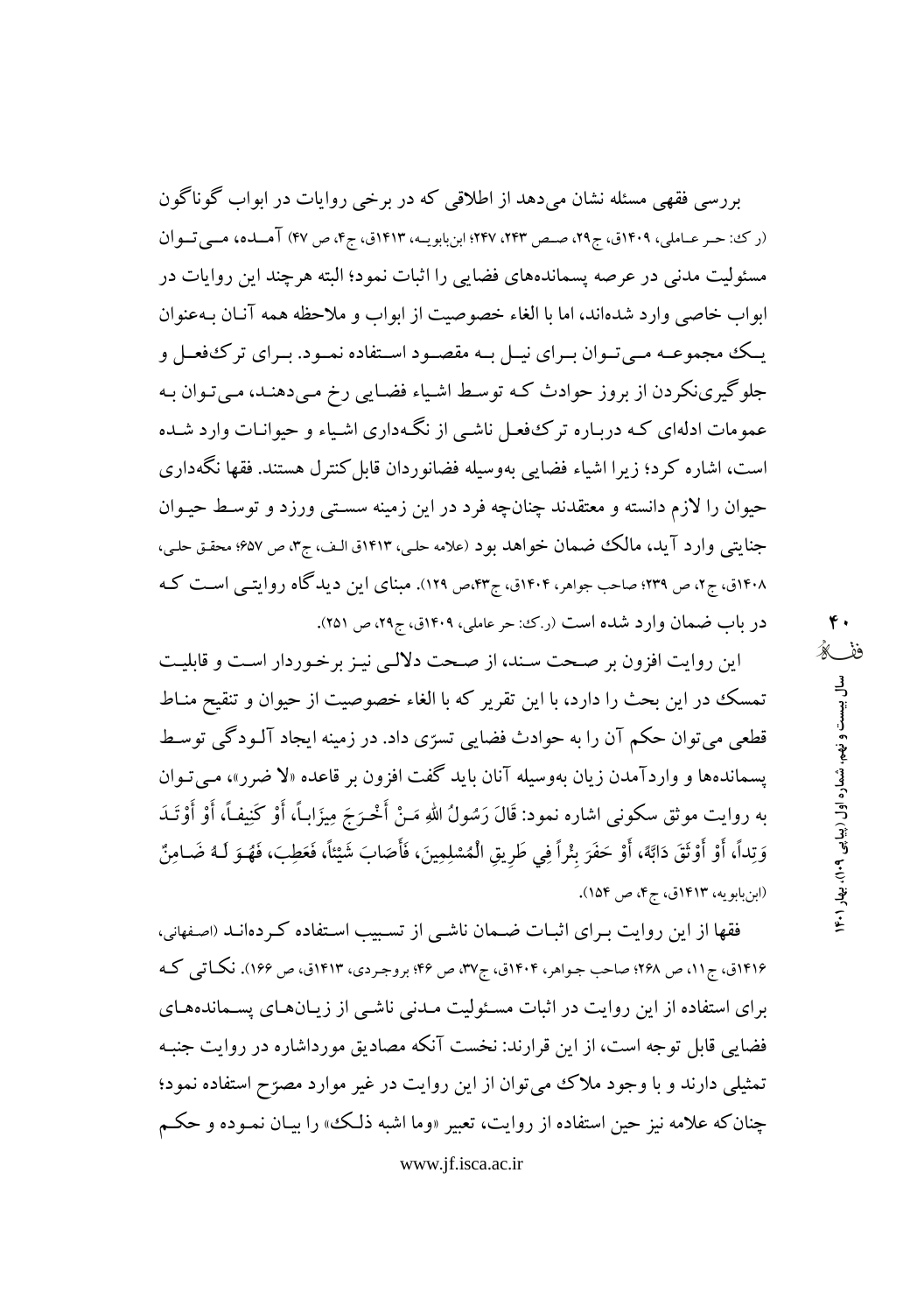ضمان مستفاد از روایت را به موارد دیگر تعمیم داده است (علامه حلبی، ۱۴۱۳ق ب، ج۰، صص ۳۶۳-۳۶۱). دوم آنکه استفاده از این روایت با ادعای ثبوت ضمان، ویژه مواردی است ک با قراردادن آنها در مسیر، زیان به وجود آید و مـواردی کـه زیـان نمـی رسـانند، مشـمول روایت نیستند (تبریزی، ۱۴۲۸ق، ص ۹۵). سـوم اینکـه تعبیـر «طریـق» در روایـت نبایـد سـبب جمود در همین اصطلاح بهمعنای «راه» شود و مسیرهای (مـدار) فضـایـی «طریـق» قلمـداد نشوند؛ آنچنانکه برخی فقها برای استنباط حکم وضعی از این روایت قائل بـه تقییـد بـه واژه «طریق» نشده و تفصیلی دیده نمی شود (عاملی، بهتا، ج۶، ص ۷). چهارم اینکه مـلاک مستفاد از روایت چیزی است که مایه زیـان شـود: «فَأَصَـابَ شَـيْنَاً، فَعَطِـبَ»؛ بـرای همـین طريق مسلمانان تنها يك مصداق است و نمي توان ملاك را تفسير مضيّق نمود.

به دیگر سخن فراز «فَأَصَابَ شَيْئاً، فَعَطِبَ» شامل هر چیزی شده و در هر جا که زیـان<sub>ی</sub> به چیزی وارد آیـد، مـی،بایسـت جبـران گـردد. فعـل زیـان.بار دیگـر کـه در بسـیاری از معاهدات مغفول مانده، زیان ناشی از نفس آلودگی پسماندههای فضایی در محیطزیست ماورای جوّ است؛ حتی کنوانسیون مسئولیت از ایـن نکتـه خـالی اسـت. مـاده ۸ معاهـده فضای ماورای جوّ گفته است: هر کشوری که از طریق ثبت آن کشور یک شیء فضایی ير تـاب شـود، بـر آن صـلاحيت و كنتـرل دارد. همـين معاهـده در مـاده ۹ مقـرّر داشـته: کشورها باید طوری فعالیّت فضایی را انجام دهند تا از آلودگی زیانبار پرهیـز شـود. امـا آيا پسمانده فضايي را مي تـوان كنتـرل كـرد؟ آيـا وجـود پسـمانده قابل!نتسـاب اسـت و مسئوليتي تحميل مي كند؟ (Soucek, 2011, p. 380) اينها مسائلي هستند كه جامعه بين المللي به طور مشخص به آنها نیر داخته است (محمودی، ۱۳۹۷، صص ۲۵، ۲۵۶-۲۵۵). برخبی دولتها معتقدند که چون در فضا زیستبومی وجود ندارد و هیچ یک از ملاحظات محیطزیستی در زمین قابل اعمـال در فضـاي مـاوراي جـوّ نيسـتند، پـس آلـوده كردن فضـا موضـوع نگ ان کنندهای نیست (Schafer, 1998, p. 6).

در یاسخ به این دیدگاه باید گفت که نمی توان محیط فضا را از محیطزیست زمین جدا نمود؛ بهویژه اینکه طرحهای گوناگونی جهت یافتن نشـانههـای حیـات و امکـان آن در سیارات دیگر در حال بررسی است. از دیگر سو، آلودهنکردن محیط در هـر زمـان و www.jf.isca.ac.ir

 $f \cap$ ففكه امکان سنجی مسئولیت مدنی در زیان های پسماندههای فضایو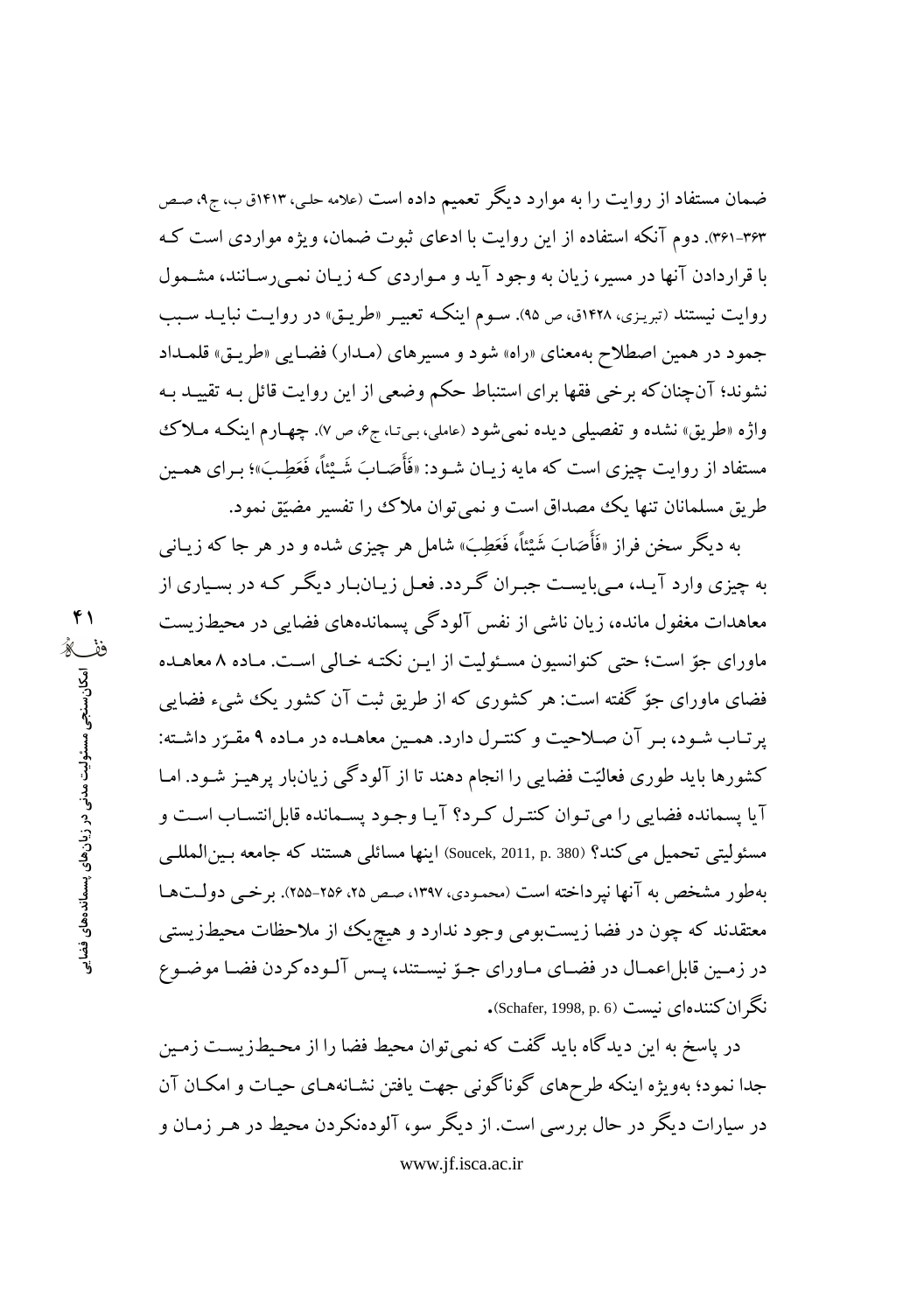مکانی از مقتضیات اصول مذهب است و هرچند محیطزیست فضا موضوعی نو به شـمار میرود، اما برای بهدستآوردن احکام آن به سخنان بدون مبنـا رجـوع نمـیشـود؛ بلکـه افزون بر نیازمندی به درنگ بیشتر، لازم است که آن را به اصل مذهب برگردانــد. بـرای همین، حفاظت از محیطزیست فضا مسئلهای حیاتی است و ماده ۹ معاهـده فضـای ماورای جوّ حاوی تعهدی کلی و غیرقابل اجرا است. بهعلاوه بسیاری از ایـن آلـودگی هـا از فعالیّتهای فضایی پذیرفتهشدهٔ قانونی ناشی شـده اسـت. از سـوی دیگـر، کنوانسـیون مسئولیت نیز نمیتواند پشتوانه اجرایی سازی ماده ۹ معاهده فضای ماورای جوّ باشد؛ زبرا کنوانسیون مسئولیت، سیستم جبران خسارت مبتنی بـر تقصـیر را در فضـای مـاورای جـوّ اعمال مي كند، ولي تنها درباره اشياء فضايي زيـانبـار اعمـال مـي شـود، نـه دربـاره خـود محيطـزيست فضا (25 .p. 2007, p. 25) كه نقصان اين كنوانسيون از دو جهت آشكار است: نخست مبنای تقصیر که مبنایی مخدوش است و اثبات آن توسط خواهان در عرصه فضبا بسیار سخت است و دوم، نادیدهانگاری نفس محیطزیست فضا است که عملیات بهظاهر قانونی برخی کشورها آن را به زبالهدانی تبدیل کرده است.

2-3. احراز رابطه بسببت '

سومین شرط ایجاد مسئولیت مدنی، اثبـات رابطـه علیّـت میـان شـیء فضـایی و زیـان واردآمده است. این عنصر در زمینه آلودگی توسط پسـماندههـای فضـابی پـا زیـانهـای ناشی از آنها دشوارترین ارکان است. از سویی اگر میان فاعل زیان و فعل زیان بار رابطه سببیت احراز نشود، حکم به مسئولیت مدنی فاقدوجاهت خواهد بود. در زمینـه آلـودگی یسماندههای فضایی رویه واحد وجود ندارد و کشورها در این زمینه یـا تردیـد دارنـد یـا یے تفاوت رفتار مے کنند.

ولي يا توجه به اصل «آلو ده كننده مي بر داز د»<sup>۲</sup> مي توان عاملان زيانهاي محيطز بستي

<sup>1.</sup> Causal Link.

<sup>2.</sup> Polluter Pays - Principle.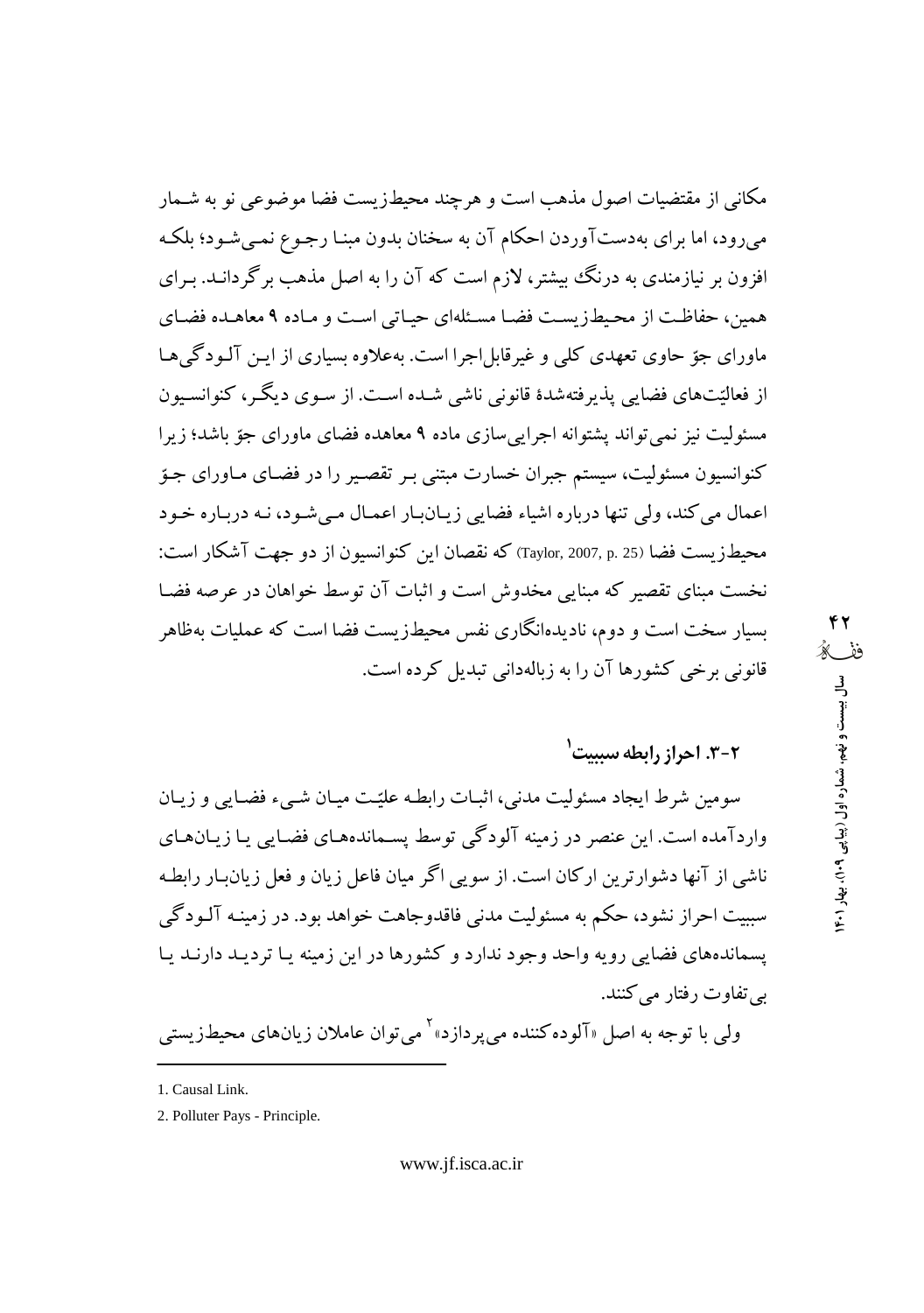فضا را مسئول دانست. البته فقدان الـزامآوری قـانونی ایـن اصـل و دیگـر اصـول مشـابه، قابلیت استفاده از آن را مـورد مناقشـه قـرار داده اسـت؛ زیـرا آسـیبهای واردآمـده بـه محیطزیست فضای ماورای جوّ تحت اصطلاح «خسارت» مورداستفاده در معاهدات مربوط به حقوق فضا قرار نمی گیرد؛ اما با توجه به مبنای بر گزیده این نوشتار ایـن نقیصـه قابل رفع است.

چالش دیگر در این عرصه آن است که اثبات وجود رابطه میان خسارت واردشـده و عمل دولت پرتاب کننده بستگی به نظر قانون و محکمهای دارد که دولت متبوع آن خودِ طرف دعوا است. این در شرایطی است که ارائه مستندات کافی برای اثبات رابطه علیّت برای مدعی خصوصی تقریباً کاری ناشدنی است. این واقعیت را نیز باید منظور کرد ک خسارت مربوط در جريان اعمال حق حاكميت دولت پر تاب گر چهبسا طبـق قـانون وارد شده باشد و از هیچ منظری قابل|نتساب نباشد (امینزاده و همکاران، ۱۳۹۳، ص ۱۱۶). امـا بـه نظـر می رسد احراز این رکن کار دشواری نباشد؛ زیرا منطبق با ماده ۶ کنوانسیون ثبت اشـیای فضایی می توان به این مهم دست یافت. در حقیقت کنوانسیون ثبت با پیش بینبی تر تیبـات شکلی انتساب یک شیء به دولت، امکان طرح دعـوا علیـه دولـت پرتاب کننـده بـهعلت خسارات ناشی از شیء ثبتشده را تسهیل و مقرّر میکند دولتهای دیگر کـه قـادر بـه ردیابی شیء موردنظر هستند، می توانند ادله کافی برای اثبات وجـود رابطـه را در اختیـار دولت ذي نفع قرار دهند (امينزاده و همكاران، ١٣٩٣، ص ١١٤).

### ۳. ادله اثبات مسئولیت مدنی ناشی از پسماندههای فضایی

الزام زیان رسـان بـه جبـران مـىبايسـت مسـتدل و مشـروع باشـد. اثبـات ضـمان ناشـى از یسماندههای فضایی را می توان به کمک چند دلیل ثابت دانست:

### ٠-٣. قاعده «اتلاف»

مقصود این قاعده آن است که هر شخصی مال دیگری را از بین ببرد، ضـامن خسـارت واردآمده است. افزون بر وجود آيـاتي كـه مثبـت قاعـده اتـلاف هسـتند (ربح: بقـره، ۱۹۴؛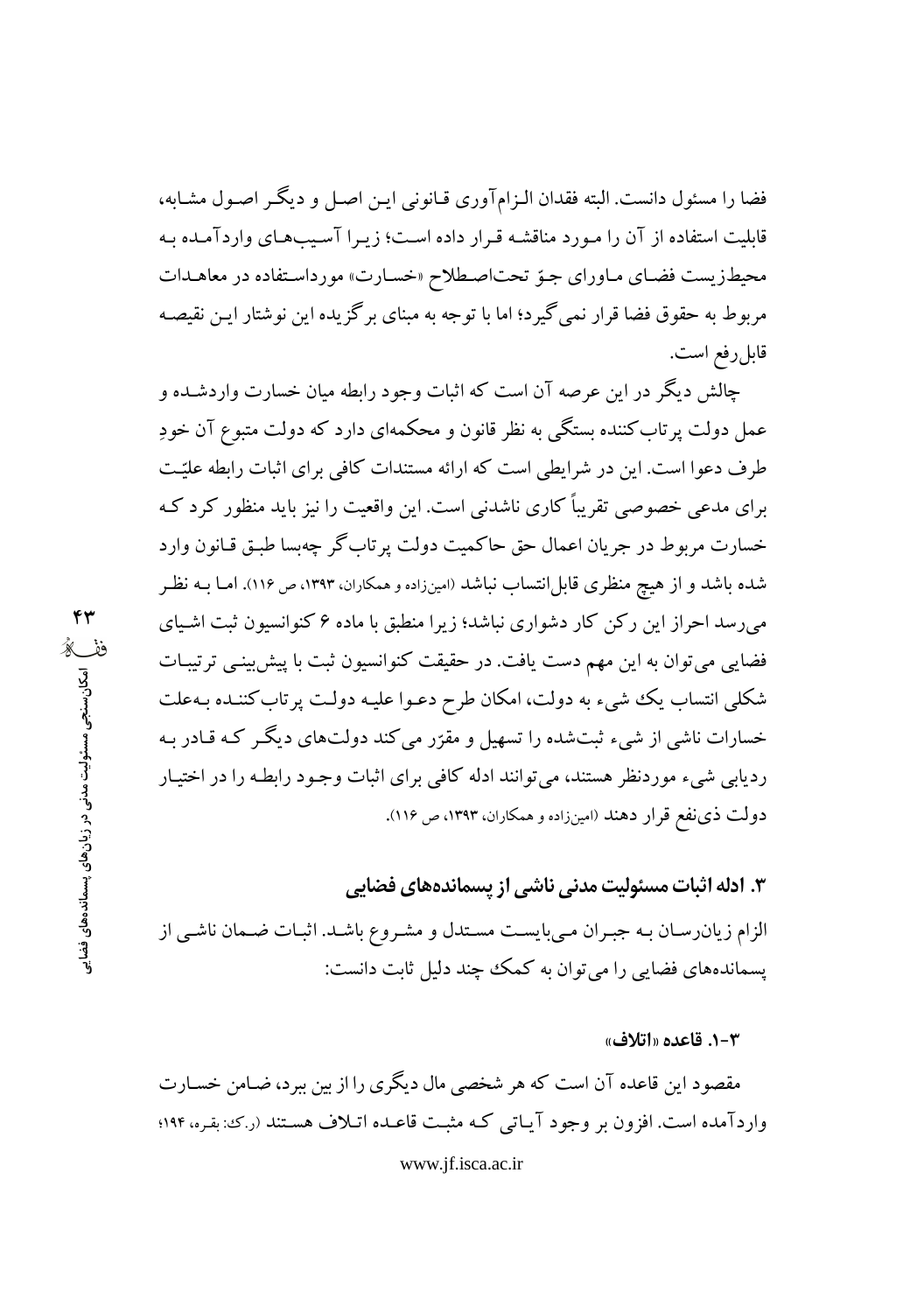شورا، ۴۰)، روایات فراوانی نیز وجود دارد که مستند نظرات فقها است و مبی تبوان از آنها برای نیل به مقصود در موضوع این نوشتار بهـره بـرد. اگـر گفتـه شـود کـه ایـن روایـات هریک ویژه یک باب فقهی است و در همان باب می بایست مورداسـتفاده قـرار گیـرد و در عرصه زیانهای ناشی از پسماندههای فضایی قابلیت استناد ندارند، می گوییم با الغـاء خصوصیت از ابواب ویـژه و اسـتنباط تعلیـل روایـات یـا کبـرای کلّـی موجـود در آنهـا، می توان مسئولیت مدنی مبتنی بر قاعده اتلاف را در این زمینه ثابت نمود (ابن بابویـه، ۱۴۱۳ق، ج۴، ص ۴۷؛ حر عـاملي، ۱۴۰۹ق، ج۲۹، ص ۲۴۳؛ کلینـي، ۱۴۲۹ق، ج۱۰، ص ۲۸۴)؛ بنـابراين چنانچـه در اثر برخورد يسماندههاي فضايبي با اشياى فضايبي فعال اتلافي يديد آمد، زمينهساز جريـان قاعده مسئولیت مدنی است؛ تفاوتی هم نمی کند که این پسماندهها پسماندههـایی هسـتند که به زمین میریزند و هنگام پرتاب در جوّ زمـین ایجـاد شـده و از فضـای بیرونـی وارد فضای جوّ زمین شوند، مانند حادثه کاسموس۱۵۴- یا پسماندههای مداری باشـند؛ ماننـد حادثه كاسموس ۵۵۲۱– و ايريديوم۳۳-.

### ٣-٢. قاعده «تسس»

مقصود این است که فرد بهصورت مستقیم در ازبینبردن مـال دیگـری نقـش نداشـته باشد، ولی برای آن زمینهسازی می کند. ضابطه تسبیب آن است که اگر وجـود نداشـت، تلف بـه وجـود نمـي آمـد (محقـق حلـي، ۱۴۰۸ق، ج۴، ص ۲۳۷)؛ بنـابراين چنانچـه دولتـي كـه در ايجــاد پســماندههــاي فضــايي نقــش دارد، دربــاره رفــع آلــودگي سســتي ورزد و ازآنسو، ماهواره یا کاوش گری که به فضا پرتاب میشود، هنگـام قرارگـرفتن در مـدار بهوسيله اين يسماندهها دچار زيان گردد، مبتني بر قاعده تسبيب مي توان قاعده مسـئوليت را جاری دانست.

### **3-3. قاعده «لا ضرر»**

این قاعده با تقریرات گونـاگون قابـل تبیین اسـت. مهمتـرین تقریـر شـمول قاعـده در احکام عدمی است؛ با این بیان که اگر تنها قائل به رفع حکم توسط این قاعده باشـیم، در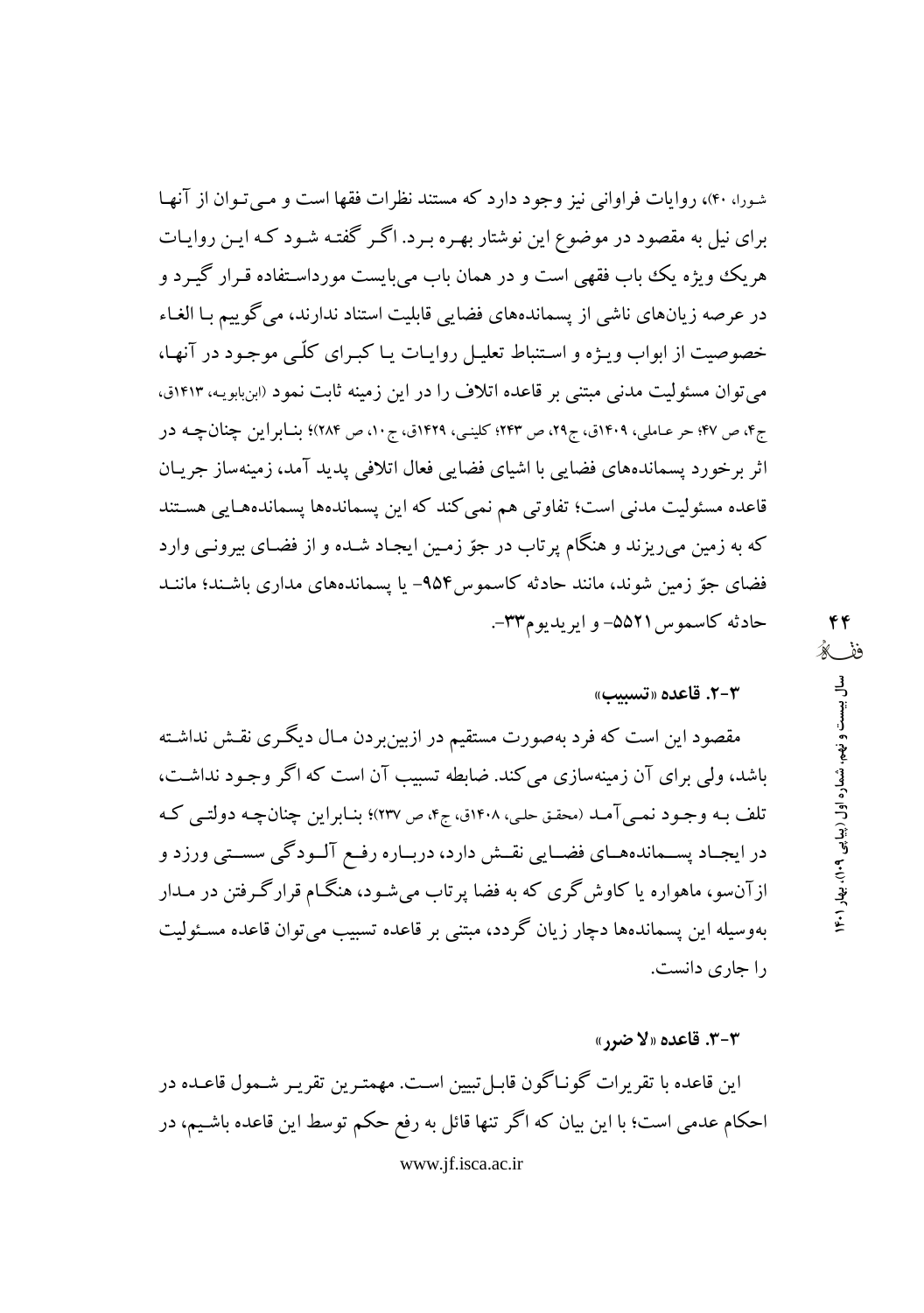همان احکامی که وجود دارنـد، دچـار جمـود خـواهيم شـد؛ در حـالي کـه اگـر دربـاره ضرریبودن عدمحکم به ضمان بیتوجّه باشیم، خود موجد زیان بوده و مسلّم است کـه حکم زیانآور در شریعت اسلامی نفـی شـده اسـت (مکـارم شـیرازی، ۱۴۱۱ق، ج۱، ص ۸۶). بـه دیگر سخن با استفاده از عموم قاعده میتوان شمول آن را بـه احکـام عـدمی قابل|ثبـات دانست؛ بنابراین می بایست درباره زیانهایی که درباره آنها حکمی وجـود نـدارد، حکـم به ضمان شود تا با محـذور مورداشـاره مواجـه نشـد. خطـر اصـلي پسـماندههاي فضـابي مربوط به انرژی جنبشی بسیار زیاد آنها است که در اثر یک تصادم رهـا شـده و باعـث ایجاد خسارت زیاد می شوند. برای نمونه، پسماندهای به قطر نیم میلی متر قادر بـه سـوراخ كردن لباس فضايي و ايجاد جراحت جدّي به فضانوردان است. گاه اين پسماندهها سـبب آلودگی فضای ماورای جوّ هستند؛ مانند خاکسترهایی کـه توسـط موتورهـای سـوخت جامد تولید می شوند. معمـولاً بـرای بهبـود عملکـرد، کـاهش ناپایـداری اکسیداسـیون و افزایش نیروی پیش ران ٰ موتورهای سوخت جامد در هنگـام تولیـد سـوخت، حـدود ۱۸ درصد ذرات ریز اکسید آلومینیوم<sup>۲</sup>نیز به مخلوط سوخت اضافه مبی شـود. هنگـامی کـه موتورهای سوخت جامد روشن است، این مواد به شکل خاکستر و به قطر ۵۰ میکرومتـر تا ۳ سانتی متر از دهانه موتور خارج شده و در مدار میمانند (بزدانپناه و همکاران، ۱۳۸۵، صص ۹، ۱۲، ۲۳) و سبب زيان به محيطزيست فضـا مـي شـوند؛ پـس بـه كمك قاعـده «لا ضـر ر» مي توان اين زيانها را رفع و حكم به ضمان و جبران خسارت نمود.

۴. مبنای مسئولیت مدنی در زیان ناشی از پسماندههای فضایی

وقتی درباره لزوم جبران خسارت که هدف مسئولیت مدنی است صحبت می کنـیم، ایـن یر سش مطرح می گردد که چرا مقنّن شخص زیان(سان را مسئول جبران خسارت دانسـته است. پاسخ به این پرسش که بهنوعی وجه عقلبی مسئولیت زیان(سان در برابر زیاندیـده

1. Thrust

2. AL2O3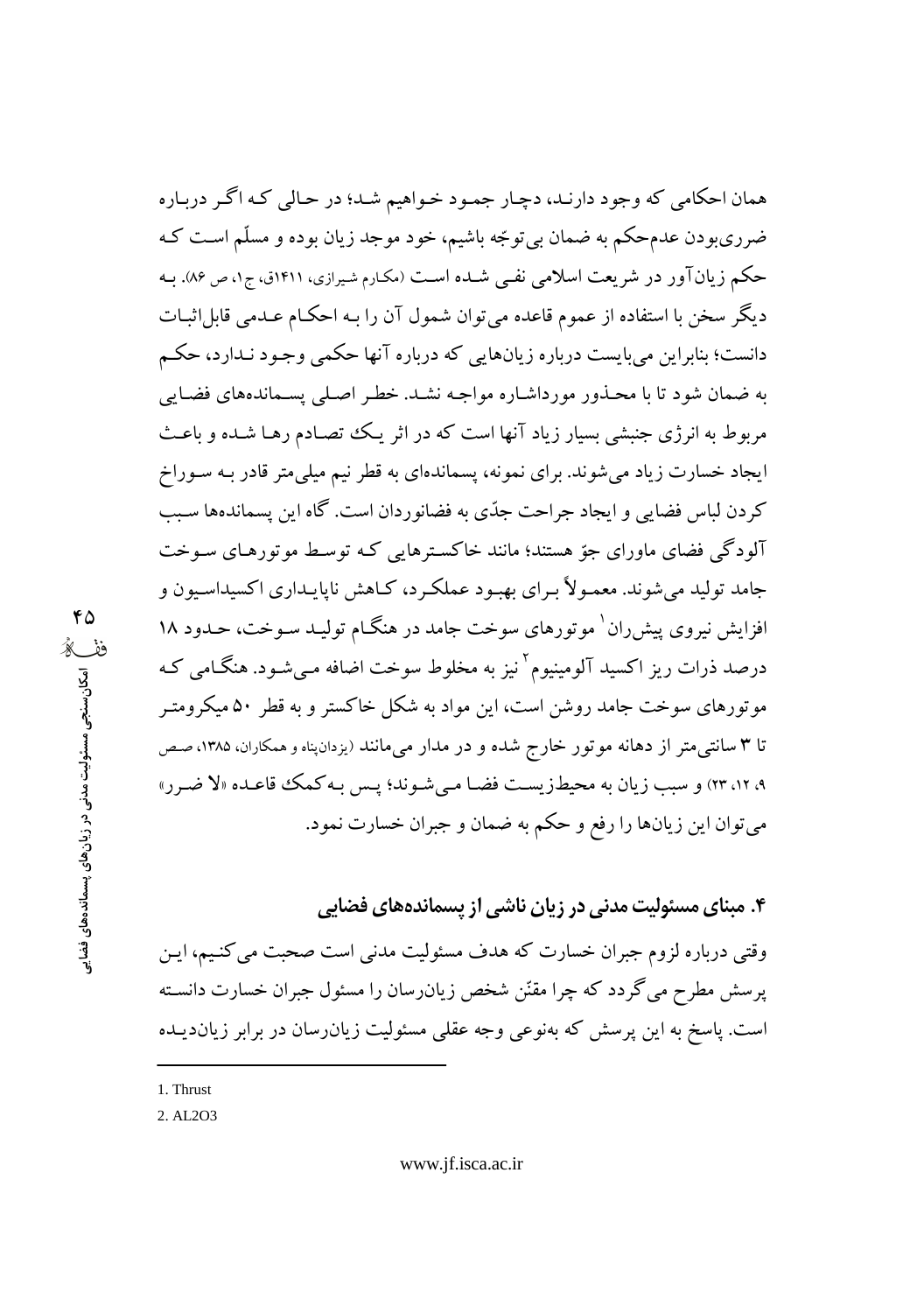است، بحث از مبنای مسئولیت مدنی را پیش می کشد کـه از دیربـاز میـان حقوق۱دنـان و فقها مطرح بوده است. ماده ۷ و ۸ معاهده فضای ماورای جوّ و نیز مقدمه کنوانسیون ثبت اشیاء فضایی بهشکل کلی بحث از مسئولیت بـه میـان آورده اسـت، ولـی در مـواد ۲ و ۳ کنوانسیون مسئولیت بـهطور خـاص بـه ایـن مسـئله تصـریح شـده اسـت؛ به گونـهای کـه كنوانسيون مسئوليت با تفصيل ميان خسارت واردشـده بهواسـطه اشـياء فضـايبي در سـطح زمین و خارج از آن دو مبنای جداگانـه را طـرح کـرده اسـت. بـه دیگـر سـخن، مـاده ۲ مسئولیت بدون تقصیر، و ماده ۳ مسئولیت مبتنی بر تقصیر را می پذیرد. برخبی نیـز مبنـای مسئولیت را با توجّه به فعالیّتها تعیین کرده و گفتهاند کـه اگـر فعالیّـت فضـابی بـهدنبال تحقُّق اهـداف نظـامي باشـد، زيـانهـاي ناشـي از آن مبتنـي بـر مسـئوليت بـدون تقصـير قابل مطالبه است، ولي چنانچه اهداف تجاري مقصود آنها باشد، بايستي مسئوليت مبتنـي بر تقصیر منظور شود (McMahon, 1962, p. 329). این رویک ود دوگانـه قابل ملاحظـه اسـت و وقتی سیر پذیرش این مبانی بررسی شـود، درخـواهیم یافـت کـه ملاکـی کـه سـبب ایـن رویکرد میشود، فاقد منطق حقـوقی اسـت. در واقـع وقتـی ماهیـت یـک فعالیّـت بسـیار خطرناک تلقّی شود، از مسئولیت بدون تقصیر استفاده میشود و در غیـر ایـن صـورت مبنای مسئولیت، تقصیر خواهــد بـود (Diederiks -Verschoor, 1981, p. 342). از سـوی دیگـر ، چون بهدلیل عدم تکامل دانش فضایی نمی توان معیـاری قـاطع بـرای رفتـار مسـئولیتبـار توصيف كرد، نيز بهخاط محرمانهبودن فعاليّتهاي فضايي دولتها، زيبانديـده امكـان دسترسی به اطلاعات برای اثبات تقصیر ندارد و نیز چون انجام فعالیّت خطرنـاک بـرای فاعل آن سود دارد، او باید زیانهای ناشی از کار خود را پذیرا باشد (Jenks, 1966, p. 152)، میتوان مسئولیت بدون تقصیر را توجیه نمود. در این راستا باید گفت استناد بـه پــذیرش زیان ناشی از فعل سودآور، هرچند نظریه مسئولیت بدون تقصیر را تقویت مبی کنـد، امـا خود یکی از گونههای مبنایی دیگر در عرصه مسئولیت مدنی است کـه بـهعنوان نظریـه احتمال خطر ` مشهور است. ایـن نظریـه آنقـدر مخـدوش اسـت کـه سـیر تطـوّر آن سـه

۴۶ ففسكا سال بیست و نهم، شماره اول (پیاپی ۱۴۰۹)، بهار ۱۴۰۱

1. Risk Theory.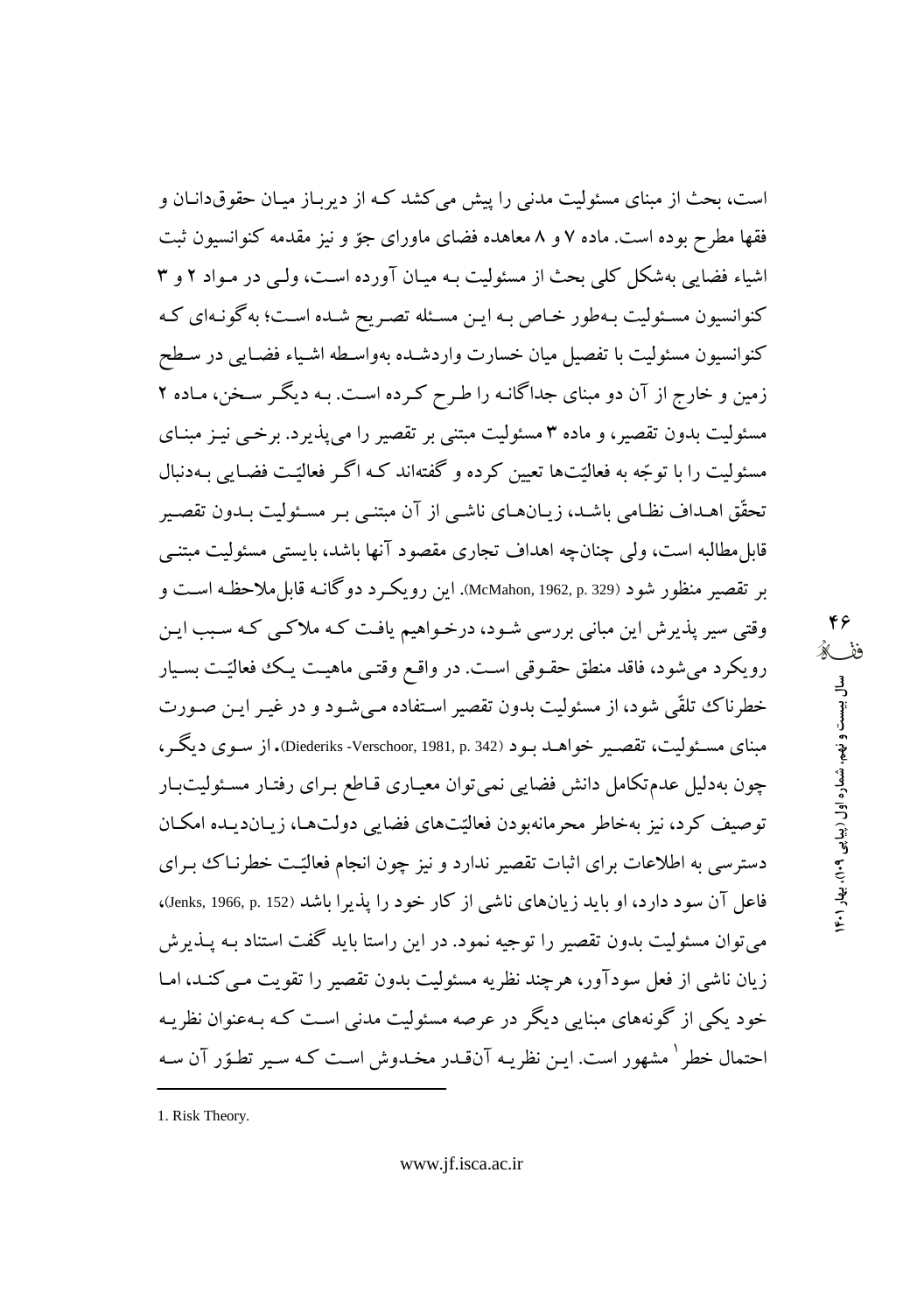رویکرد را نمایان میسازد و دلیل مورداشاره، نخستین رویکرد آن یعنبی نظریـه احتمـال خطر در برابر انتفاع مادی است و دو رویکرد ارتقایی از اصل نظریـه پـس از ایـن وجـود دارد. افزون بر این، استناد به نظریه مسئولیت بدون تقصیر و استفاده از آن مطلق نیست و تنها برای مواردی قابل اعمال است که فعالیّتْ پرمخاطره باشد و اگـر فاقـد چنـین وصـفی بود، قابليت اعمـال نخواهـد داشـت (Gorove, 1983, p. 376). در مقـام جبـران خسـارت نيـز، خوانیده دعبوا ملیزم بیه جبیران همیه زیبان نیست و پرداخت او محیدود بیه مقیدار مشخصی است. چنین رویکردی در تمام کنوانسیونهای مشابه ماننـد مـاده ۶ کنوانسـیون بین المللی ۱۹۱۰ بروکسل در خصوص تصادمات <sup>۱</sup> قابل مشاهده است. نفس مینـاقراردادن نظریه تقصیر نیز قابل ملاحظه است؛ از جملـه اینکـه ثابـتنمودن تقصـیر در بیشـتر مـوارد مشکل و در برخی موارد نـاممکن خواهـد بـود؛ بـهویژه بـا توجـه بـه تصـریح مـاده ۳ کنوانسیون که زیانهای ناشی از اشیاء فضایی خارج از سطح زمین را مشـروط بـه اثبـات تقصير نموده است.

اکنون که مبانی مذکور با اشکالاتی مواجه شد، می بایست مبنایی با کارکردی بـدون اشکال معرفی نمود که در این راستا تنها نظریه «احترام»<sup>۲</sup> میتوانـد در همـه مـوارد مثبـت مسئوليت مدني باشد. طبق اين نظريه كسبي حـق تعـدّي بـه هيچريـك از حقـوق انســان را نـدارد، و در غيـر ايـن صـورت مـي بايسـت از عهـده جبـران بر آيـد (نظريـور، ١٣٩٩، ص ٥٧). استنباط حکم وضعی ضمان توسط این نظریـه را مـیتـوان چنـین عبـارت پـردازی نمـود: نخست آنکه یکی از شئون احتـرام، تـدارک زیـان اسـت؛ پـس هـیچ حقـی از انسـان در معرض هدر قرار نمي گيرد (اصفهاني، ۱۴۱۸ق، ج۱، ص ۳۲۲). دوم آنكه مي تـوان بـا اسـتفاده از دلالت التزامي گفت كه ضمان مدلول التزامي قاعده احترام بوده و ميان ضـمان و احتـرام تلازم وجود دارد (صدر، ۱۴۲۰ق، ج۳، ص ۲۹۰). نظریه احترام دارای پشتوانه قویّ از آیات (نساء، ۴، ۲۹؛ احزاب، ۵۸) و روایـاتبی ماننــد: «لَا

<sup>1.</sup> International Convention for the Unification of Certain Rules of Law in Regard to Collisions.

<sup>2.</sup> Respect Theory.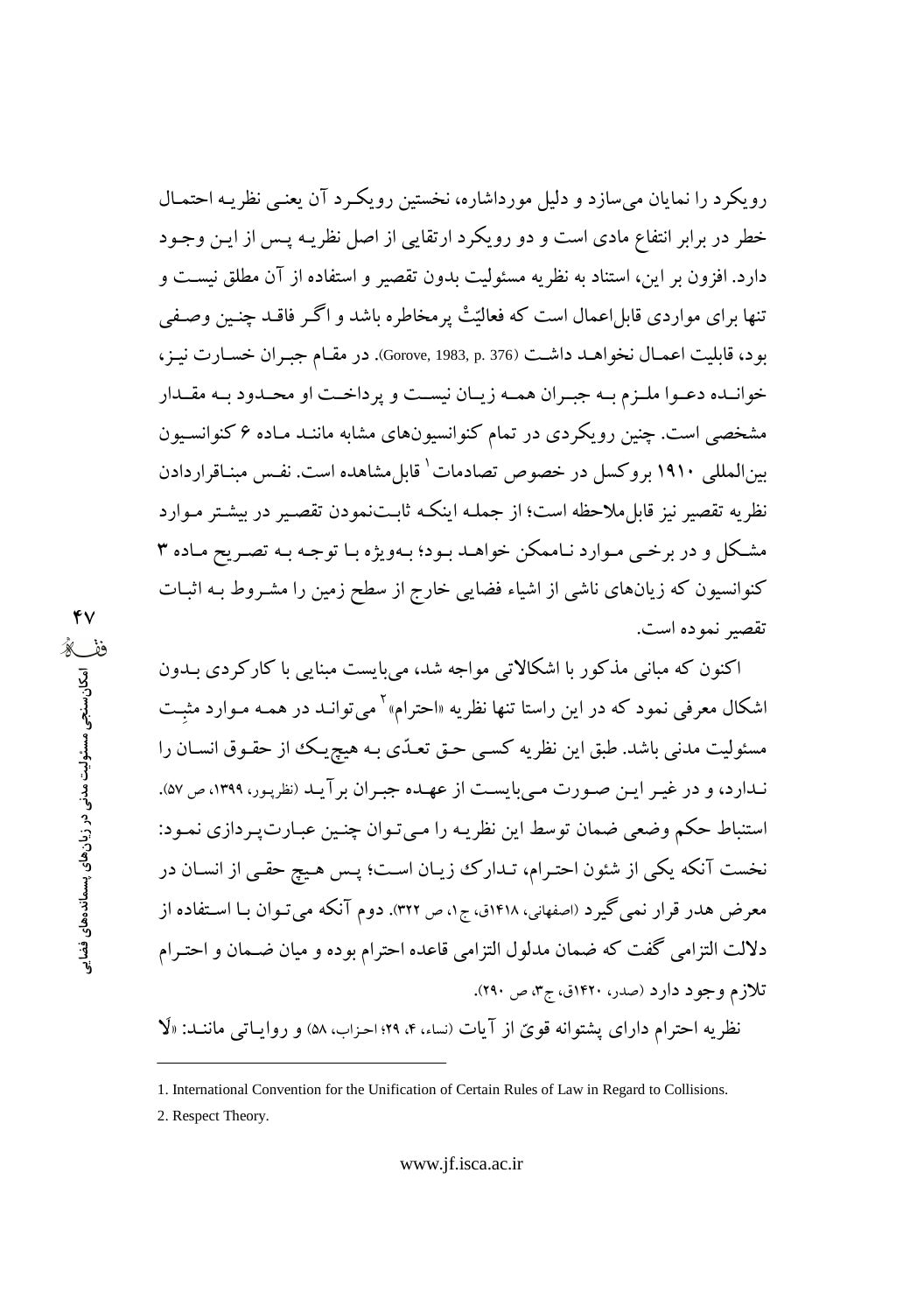يَحِلُ دَمُ امْرِئِ مُسْلِمٍ وَ لَا مَالُهُ إِلَّا بِطِيبَهِ نَفْسِهِ»، «حُرْمَهُ مَالِـهِ كَحُرْمَـهِ دَمِـهِ» و «لَا يَبْطُـلُ حَـقُ اهرئ مُشلِم» است؛ اما بهدلیل اینکه موضوع نوشتار جنبه بینالمللی دارد، تنها بـه دسـتهای از روایات که گسترهای عام دارند اشاره میشود. یکی از این روایات، روایتی است که از «محمد بن مسلم» نقل شده است: قَالَ: سَأَلْتُهُ هَلْ تَجُوزُ شَـهَادَهُ أَهْـلٍ مِلَّـهٍ مِـنْ غَيْـر أَهْـلِ مِلَّتِهِمْ قَالَ نَعَمْ إِذَا لَمْ يُوجَدْ مِنْ أَهْلِ مِلَّتِهِمْ جَازَتْ شَهَادَهُ غَيْرِهِمْ إِنَّهُ لَا يَصْـلُحُ ذَهَـابُ حَـقِّ أُخَلٍ (حر عاملي، ۱۴۰۹ق، ج۱۹، ص ۳۱۰). اين روايت از حيث سند صحيح بوده و از نظر دلالــي بهجهت عامبودن نیز وافی به مقصود است. نکته دیگر اینکه این مبنا شامل غیرمسلمان نیز میشود. در همین راستا باید گفت انسان مسلمان از منظر فقه دارای احترام ذاتـی اسـت و غیرمسلمان که در سایه ذمّه یا آتش بس یا دیگر معاهدات هستند نیـز تـا وقتـی کـه وارد جنگ با مسلمانان نشوند، دارای احتـرام عرضــی هسـتند (صـاحب جـواهر، ۱۴۰۴ق، ج۴، ص ۸۲؛ صاحب جواهر، ۱۴۰۴ق، ج۲۱، ص ۸۱) و اموال غیر مسلمانانی که معاهـداتی بـا مسـلمانان دارنـد، احترام عرضی پیدا می کنند و در این راستا از حیث ضامنبودن تلف کننده، تفـاوتی میـان محترم ذاتی و عرضی نیست (بحرانی، ۱۴۰۵ق، ج۱۹، ص ۴۵۹). بـا ایـن توضـیح وقتـی دولـت اسلامی با دیگر کشورها در معاهدات بین|لمللی فضایی عضویت می پابند، افراد و امـوال آن کشورها بهپاس معاهده موجود دارای حرمت است و در صورت ورود هرگونه زیـان به افراد و اموال یا حق بر محیطزیست فضا نسبت به آنان در خارج یا درون جـوّ و سـطح زمين تحت حمايت قرار خواهند گرفت.

# ۵. اصول و شیوههای جبران

# ۰۵-۸ اصول جبران

مقوله جبران خسارت تابع مجموعهای از اصول کلی است؛ هرچند که با توجـه بـه مبـانی نظامهای حقوقی امکان اختلاف اصول وجود دارد. در این میان یکی از اصول مشترک، باز گر دانـدن وضـع بـه حالـت سـابق اسـت (رهیـک، ۱۳۹۲، ص ۹۷). زیـانهـای ناشـی از یسماندههای فضایی نیز از این قاعده مستثنا نیستند؛ هرچند فهم مسئله در زیانهای ناشبی از آن نسبت به جان و اموال در جوّ و سطح زمین راحتتر است، ولی آنچه بسیار اهمیّت www.jf.isca.ac.ir

۴۸ ففگ سال بیست و نهم، شماره اول (پیاپی ۱۴۰۹)، بهار ۱۴۰۱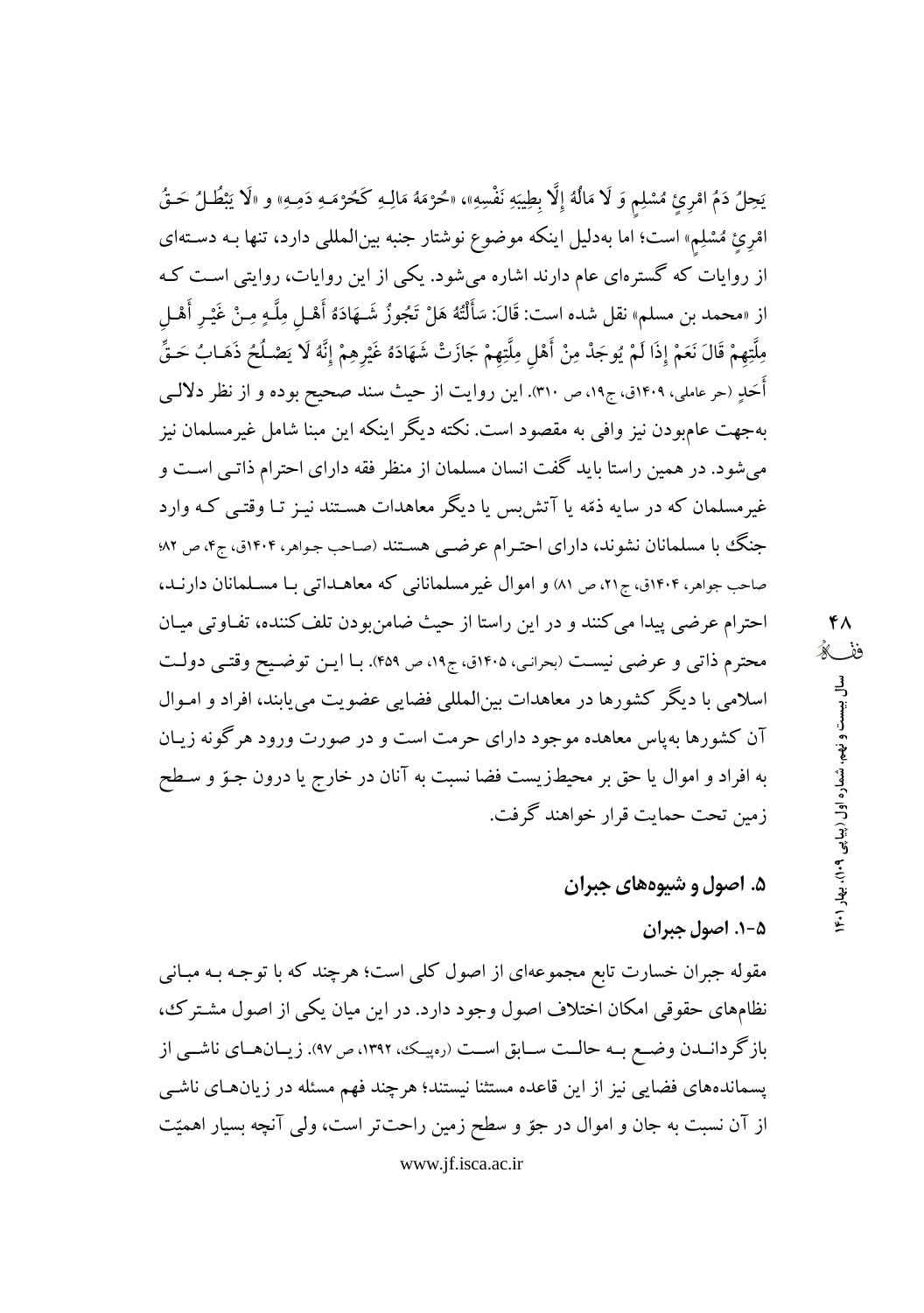دارد، چالش آلودگی محیطزیستی در فضای ماورای جوّ است. بـا ایـن حسـاب چنانچـه در هر زمینهای زیانی توسط پسماندههای فضایی متوجّه افراد یا محیطزیست شـود، عامـل زیـان میبایست نسبت به رفع آن و بازگرداندن آن به حالت پیش از زیان اقدام نماید. بـرای نمونـه می توان به ماهواره کاسموس۹۵۴– شوروی اشاره کرد که از اورانیوم ۲۳۵ بـهعنوان منبـع الکتریکی استفاده می کرد و وقتی از مدار خارج و وارد جوّ زمین شد، در کانادا متلاشـی گردید و هزاران قطعه را در یک منطقه بـزرگ پراکنـد (Mejia - kaiser, 2020, p. 6) و سـبب آلودگی محیطزیست شد و چند ماه بعد عملیات پاک سازی را انجام داد. اصل مهم دیگر جلوگیری از منبع زیان است (مصلح، ۱۳۹۳، ص ۲۱۸)؛ بدین معنـا کـه بایسـتـی جلـوی فعالیّـت آلاینده گرفته شود تا محیطزیست فضا دچار تولید آبشـاری پسـماندههـای فضـایی نشـود. در حقیقت این اصل بهمنظور پیشگیری از ایجاد پسماندههای فضایی لحـاظ مـی شـود. در همـین راستا کمیته سازمان ملل در امور استفاده صلحآمیز از فضا<sup>۱</sup> و کمیته هماهنگی بینiهـادی یسماندههای فضایی <sup>۲</sup> رهنمودهایی برای کاهش یسماندههای فضایی ارائه دادهانـد. بـرای نمونه، باید از پرتاب ماهوارههایی که بدنـه مقـاوم در مقابـل نفـوذ پسـماندههـای فضـایی ندارند و به همین علّت امکـان وقـوع سـانحه فضـایی مـی(ود جلـوگیری کـرد؛ زیـرا در صورت برخورد با پسماندههای موجود به تولید پسمانده مجدّد منجر می شود.

### ۸–۵. شیوههای جبران

شیوه جبران زیانهای ناشی از پسماندههای فضایی با توجه بـه نـوع زیـان واردآمـده متفـاوت اسـت. وقتـي زيـانهـا را بررسـي مـي كنـيم، مـيتوان آنهـا را در چهـار دسـته گونهيندي نمود:

۲–۵–۰. زیان به افراد گاهی پسماندههای فضایی سبب ورود زیان به افراد مـیشـود؛ بـدین معنـا کـه سـبب

<sup>1.</sup> Committee on the Peaceful Uses of Outer Space (COPUOS).

<sup>2.</sup> Inter-Agency Space Debris Coordination Committee (IADC).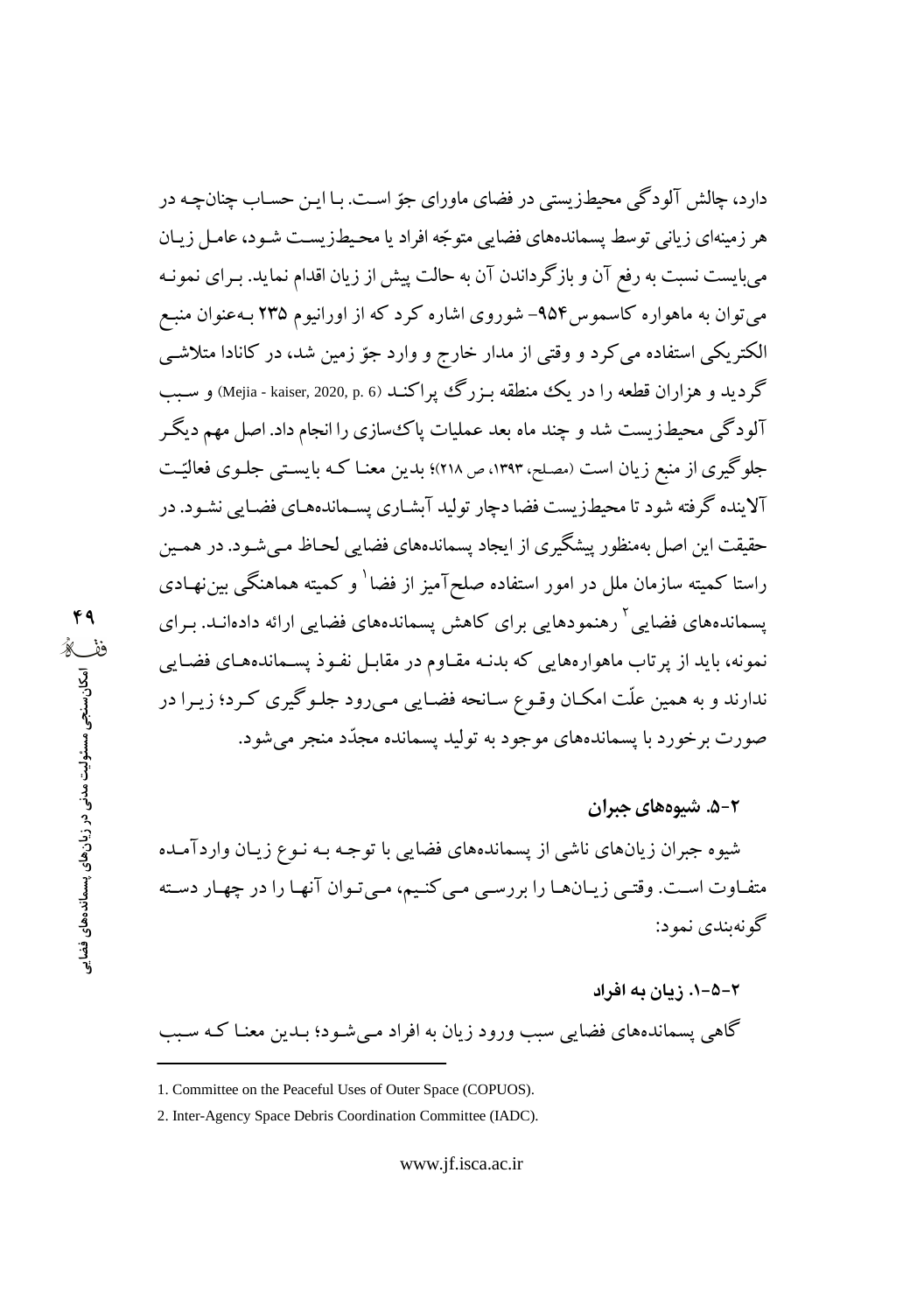ايراد جراحت در جسم شده يا حتى مرگ را در يي خواهند داشت؛ بـراي نمونـه «لـوتي وبلبامز <sup>۱</sup>» از ناحیه شانه مورداصابت یک قطعه پسمانده فضایبی حـین ورود بـه جـوّ زمـین قرار گرفت؛ هر چند دچار آسیب جبدّی نشـد (رضوانیفرد، ۱۵ اسفند ۱۳۹۷). امکـان بر خـو ر د یسماندههای فضابی با فضانوردان نیز وجود دارد. گفتنی است برخورد یک توده رنگ نیم میلم ٍمتری با سرعت ۱۰ کیلومتر بر ثانیه می تواند به سوراخ شدن سـطح بیرونـی لبـاس فضانوردان منجر شود و بلافاصله مرگ وی را در یی داشته باشـد (امـینزاده و دیگـران، ۱۳۹۷. ص ٣٣. فقها معتقدند کسی که بیهوده سنگی در مسیری قرار دهد، ضـامن جنایـاتی اسـت که از آن حاصـل مـی شـود (شـهید ثـانی، ۱۴۱۰ق، ج۱۰، ص ۱۵۱؛ علامـه حلـی، ۱۴۲۰ق، ج۵، ص ۵۳۹؛ اصفهانی، ۱۴۱۶ق، ج۱۱، ص ۲۶۲)؛ بنابراین بـا تنقـیح منـاط قطعـی از ایــن ســخن کـه مبتنـی بـر روایات است، می توان گفت رهاسازی پسمانده در فضا چنانچه منجر به ایراد جنایت بـه فرد یا اموال او شود، تولیدکننده را در مدار مسئولیت قرار میدهد.

در حقوق اسلامی ضوابط جبران خسارت بدنی تحتعنوان دیـه و ارش بحـث شـده است. این مسئله در میان مسلمانان که موردجراحت واقع می شوند مشخص است، امـا بـا توجه به موضوع نوشتار در صورتی که از پسماندههای اشـیاء فضـایی کـه مالکیـت آنهـا برای مسلمانان است، زیانی متوجه غیرمسلمان شود، نیازمنـد گفتگـو اسـت. برخـی فقهـا معتقدند امکان تطبیق احکام فقه اسلامی در همه عالم وجود دارد؛ چه روی زمین یـا غیـر از کره زمین. به دیگر سخن احکام اسلام ویژه زمین نیست، بلکه در فضا هـم قابـل تطبیق است (صدر، بی تا، ص ۷؛ مکارم شیرازی، ۲۴ مرداد ۱۴۰۰). فقهـای امامیـه در رابطـه دیـه کفـار نظـر یکسان ندارند. مشهور فقها دیه کفّار ذمّی یا اهل کتـاب را ۸۰۰ درهـم دانسـتهانـد (محقق حلبي، ۱۴۰۸ق، ج۴، ص ۳۴۰؛ علامـه حلبي، ۱۴۲۱ق، ص ۳۵۶؛ فـيض كاشـاني، بـيتـا، ج۲، ص ۱۴۴؛ خمينـي، ۱۴۰۴ق، ص ۲۳۵؛ علوی گرگانی، ۱۹ تیر ۱۴۰۰؛ شبیری زنجانی، ۲۱ تیر ۱۴۰۰؛ صافی گلپایگـانی، ۲۷ تیـر ۱۴۰۰). برخي فقها نيز معتقدند كه ديه ذمّي، مستأمن و معاهد بنابر احتياط، ديه كامل است (مكـارم شیرازی، ۱۴۲۷ق، ج۳، ص ۴۰۲؛ فیاض، بیتا، ج۳، ص ۳۸۸). اما دیه کسانی که اهل کتاب و حربی یـا

۵۰ ففگ سال بیست و نهم، شماره اول (پیاپی ۱۴۰۹)، بهار ۱۴۰۱

1. Lottie Williams.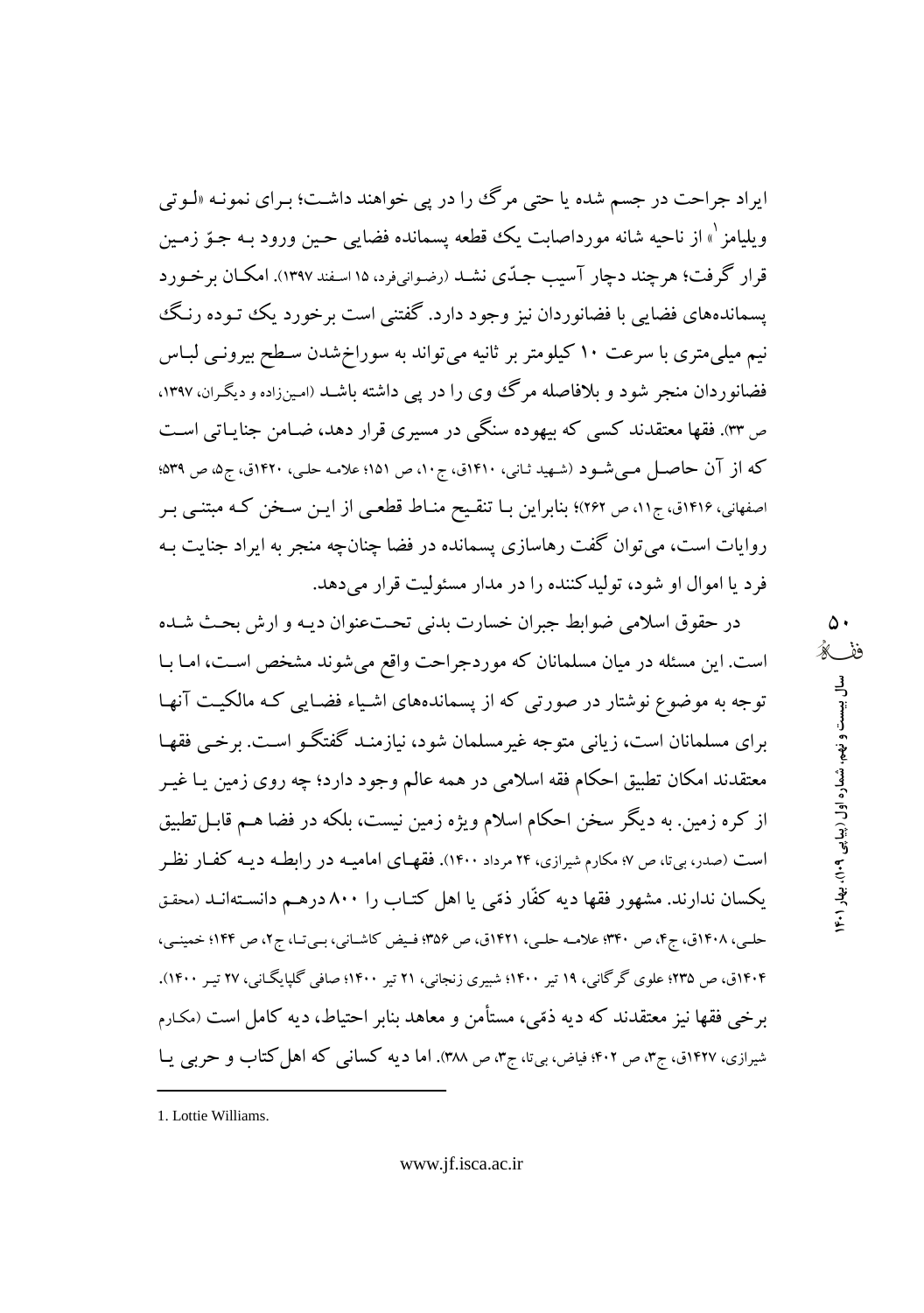حسب مورد ذمّی یـا مسـتأمن نیسـتند، تعیـین نشـده اسـت (رک: طوسی، ۱۳۸۷ق، ج۷، ص ۱۵۶؛ عاملی، بیتا، ج۱۰، ص ۳۵۲؛ صانعی، ۱۳۸۴، ص ۷۰). در این راستا می توان گفت تمـام کشـورهایی که دولت اسلامی با آنها روابط سیاسی دارد، جـزو کفـار معاهـد هسـتند کـه خون شـان محترم است و دلیلی بر اباحه خون آنان وجود ندارد (مکارم شیرازی، ۲۲ تیر ۱۴۰۰).

### ۲–۵–۲. زیان به اموال

مورد زیان دیگر توسط پسماندههای فضایی، اموال دولتها یا افراد در فضا یـا زمـین است. برای نمونه، شکست یک پر تابگر پروتون در سال ۱۹۹۹ منجـر بـه سـقوط یـک قطعه موشک ۸۰ تنبی به زمین در ۶ مایلمی شهر سالامالکول ٰ قزاقسـتان شـد و یـک قطعـه ۲۰۰ کیلوگرمی آن بـه حیـاط یـک خانـه سـقوط و موجـب خسـارت گردیـد. مقامـات قزاقستان مدعی مطالبه خسارتی بین ۲۷۰ تا ۲۸۸ هزار دلار آمریکا از دولت روسیه شدند Manikowski, 2006, p. 62). راهکار جبران در این مـوارد «دادن معـادل» اسـت و ایـن بـه دو شکل که رعایت ترتیب در آنها نیز مهم است، صورت می پذیرد:

۱. از راه دادن «مثل»: اگر در خسارتهایی که به اموال توسط پسـماندههـای فضـایی وارد می آید، آن شیء مثلی باشد، نخست میبایست نسبت به اعطای مثـل بـه زیـاندیـده اقدام نمود (بحراني، ۱۴۰۵ق، ج۲۱، ص ۵۲۵؛ خوانساري، ۱۴۰۵ق، ج۵، ص ۲۱۰).

۲. از راه «پر داختن قیمت»: گاهی دادن مثل سخت است؛ ازاین جهت کـه یـا شـیء مثلـی یافت نمی شود یا اینکه مال تلف شده مثلی نیست؛ در این صورت زیاندیده مستحق اخـذ قیمت آن شیء در روز پرداخت است؛ زیرا عین که ثابت در ذمّه است، هر زمان که بخواهـد یر داخت گر دد، قیمت همان روز ملاحظه می شود (پزدی، ۱۴۲۱ق، ج۱، ص ۹۷؛ آخونـد خراسـانی، ۱۴۰۶ق، ص۴۰). به دیگر سخن، زمانی کـه ذمّـه بخواهـد بـه قیمـت تبـدیل شـود، مـلاک یر داخت است. وجه قـوّت ایـن دیـدگاه آن اسـت کـه اسـاس اینکـه قیمـت روز دفـع مبنـاي

1. Salamalkol.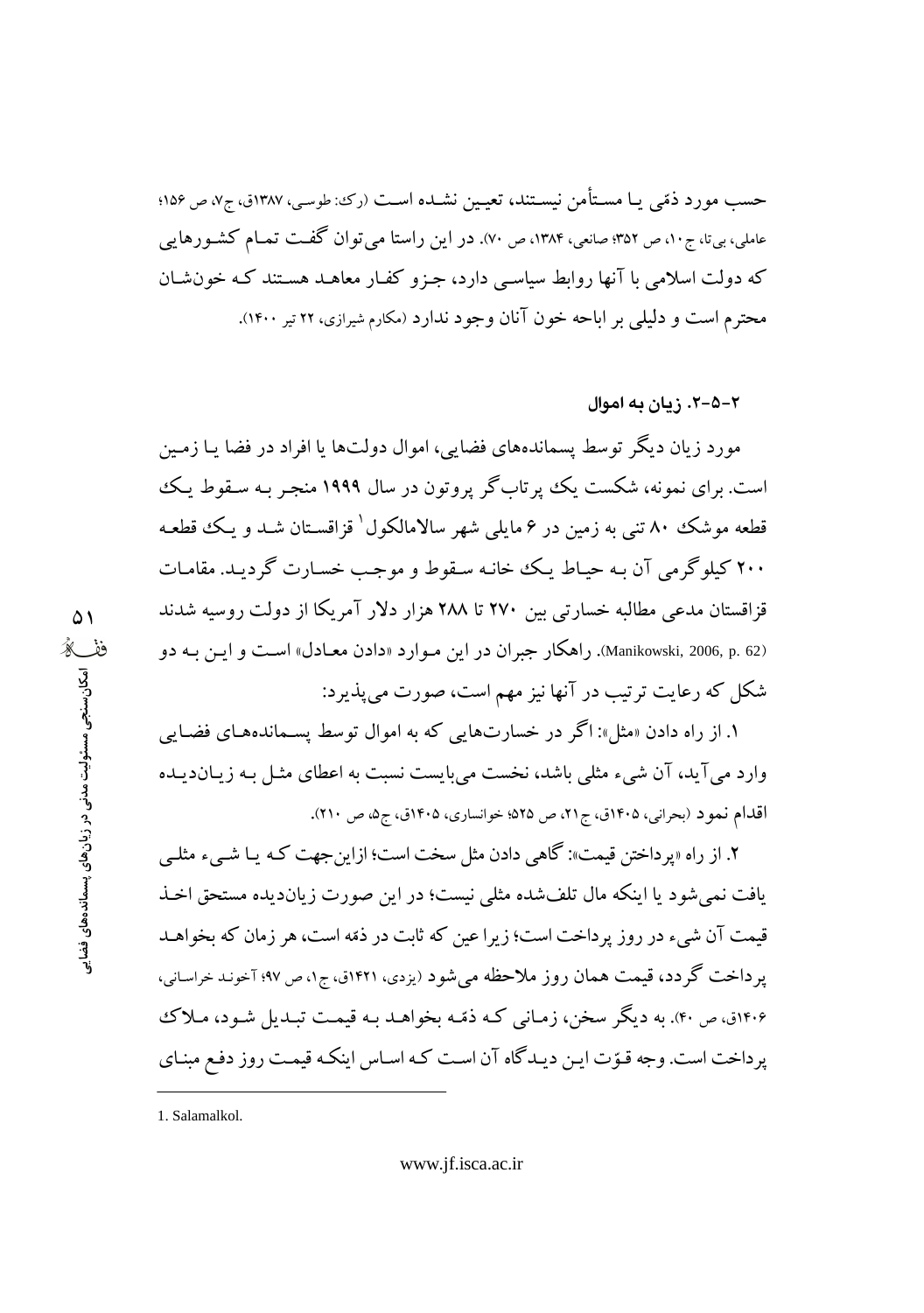ارزش گذاری قرار می گیرد، ملاحظه مقوله تورّم و نوسانات اقتصادی در بازار کالا است.

۲–۵–۳. زیان به محیطزیست زمین

۵۲ ففگ

سال بیست و نهم، شماره اول (پیاپی ۹۰۹)، بهار ۱۴۰۱

گــاهي ورود پســماندههــاي فضــايي بــه زمـين شــايد زيــاني بــه افــراد و امــوال آنــان نرساند، اما می تواند به آلودگی یا تخریب محیطزیست بینجامـد. بـرای نمونـه، ایسـتگاه فضایی Sky Lab در سال ۱۹۷۹ مجدّداً وارد زمین شد و بـر خـلاف تـلاش۵هـای ناسـا در انجام مانورهای دور مدار برای کاهش خطرات، برخی از قطعـات آن در خـاک اسـترالیا ريخته شد (Hanes, 2019, July 16. درباره شيوه جبران در اين گونه موارد بايد گفت حـالات جبران بسته به متعلق زیان متفاوت است. بدین معنا که امکان دارد در اثـر ورود یســمانده فضایی، خاک آلوده شود که در این صورت شخص آلوده کننده با توجه به نوع آلاینـده ملزم به رفع آلودگي تا رسيدن به حدود مجاز آن است يا بايد درباره بازسـازي خـاک و جبران زيان واردآمده اقدام مناسب انجام دهد. اگر آلـودگي در آب صـورت گيـرد، در صورت سطحی بودن و رفع آلودگی بهوسـیله جمـع آوری یسـماندهها، همـین کـار انجـام می شود؛ اما در صورتی که آلودگی آب فاجعه محیطزیستی ایجاد کنـد، ماننـد اینکـه آلوده به پسمانده رادیواکتیوی شود، نخست نسبت به امکانسـنجی رفـع آلـودگی اقـدام میشود، در غیر این صورت الزام به پرداخت غرامت انجام میشود؛ هرچنـد چـالش آب آلوده موجود همچنان وجود خواهـد داشـت (رك: مصلح، ١٣٩٣، ص ٢١٧). ايـن كـه آيـا بـا تبخیر یا فیلترسازی مشکل برطرف یا بیشتر می شود، بحثبی است کـه از حوصـله نوشـتار خارج است. به همین منظور، مکانیسم برنامه محیطزیست سازمان ملل متحد<sup>\</sup> می¤تواند بـا دردستورکارقراردادن تأسیس دیوان ویژه برای رسـیدگی بـه مـواردی از ایـن دسـت، از ظرفیت و قدرت دادگاه بینالمللی دادگستری برای الزام دولتها استفاده نمایـد. چنـین رويهاي در سازمان ملل متحد سابقه داشته و سـازمانهـاي تابعـه ديـوانهـايي بـا اهـداف خاص دارند؛ مانند دیوان خاص هیأت اجرایی پونسکو (باوت، ۱۳۷۹، ص ۸۱).

<sup>1.</sup> United National Environment Programme (UNEP).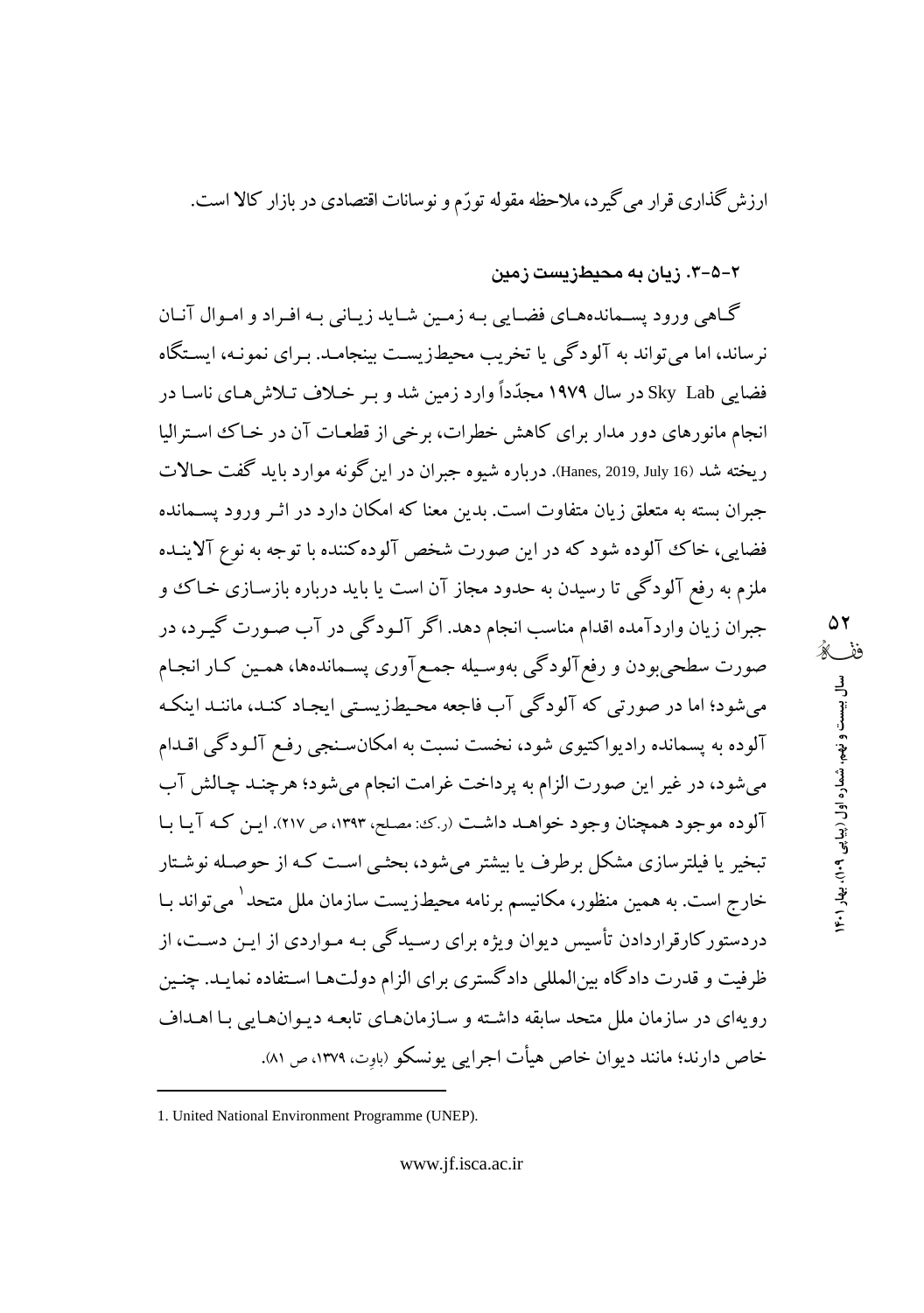۲-۵-۴. زیان به محیطزیست فضای ماورای حوّ

گاهی زبانی که پسماندههای فضایی ایجاد می کننـد، در محـیطـزیسـت مـاورای جـوّ سـبب آلــودگي مــي شــود؛ بــراي نمونــه تخليــه ســوخت موشــكـهــا در فضــا توليــد هیدروکلریک کرده که این ماده موجب تضعیف لایه ازون آتمسفر می شـود. همچنـین بخار فلزات حاصل از تجزیهشدن اشیاء فضایی در فضای ماورای جوّ که هنگام بازگشت آنها از جوّ به درون فضای کره زمین حادث می شود، اثر نامطلوب بر اتمسفر دارد (صفوی الموسوى الحسيني، ١٣٧٢، ص ١١١). در سال ٢٠٠٩ سطح فوقاني راكت ۵ اطلـس كـه از سـوى ناسا با مأموريت تخمين ذخاير آب موجـود در مـاه پرتـاب شـده بـود، عمـداً بـا قســمت جنوبی ماه برخورد کرد و نزدیک به ۳۵۰ تن زبالـه در محوطـهای بـه وسـعت ۲ کیلـومتر يخش كر د (Freeland, 2010, p. 90).

شیوه جبران این گونه خسارت، الزام به پاک سازی فضایی است که توسط پسـماندهها اشغال شده است. وفق ماده ۷ معاهده فضای مـاورای جـوّ مسـئولیت صـدمههـا بـه طـرف دیگر، بهعهده کسی است کـه از ناحیـه او و یـا بـا اسـتفاده از امکانـات او شــیء پرتـاب می شود، ولی درباره پسماندهها هیچ تکلیفی روشن نیست و هـیچ راه کـاری بـرای ایجـاد مسئولیت طرفبی کـه بـا ایجـاد پسـمانده زیـانهـایی وارد مـی آورد، تعیـین نشـده اسـت. بااین حال می توان با کاربست برخی اصول و تعهدات حقـوق محـیطـزیسـتی ماننـد اصـل احتياط ؓ، اصل توسعه پايدار ؓ و اصل «آلودهکننده مـي پـردازد» ٛ بـا تشـکيل ديـوان ويـژه برای رسیدگی به این موارد، دولتها را نسبت به اعاده وضع سابق یـا پرداخـت غرامـت ملـزم نمود؛ هرچند که جبران وضعیت اختلال محیطزیستی ـ مانند آنچه در مثال ماه گذشت ـ در هاله ابهام قرار داشته و راهکار جبران برای این دست حوادث نیازمند بررسی دقیق است.

- 3. Precautionary Principle.
- 4. Principle of Sustainable Development.
- 5. Polluter Pays- Principle.

<sup>1.</sup> Hydrochloric.

<sup>2.</sup> Ozone layer.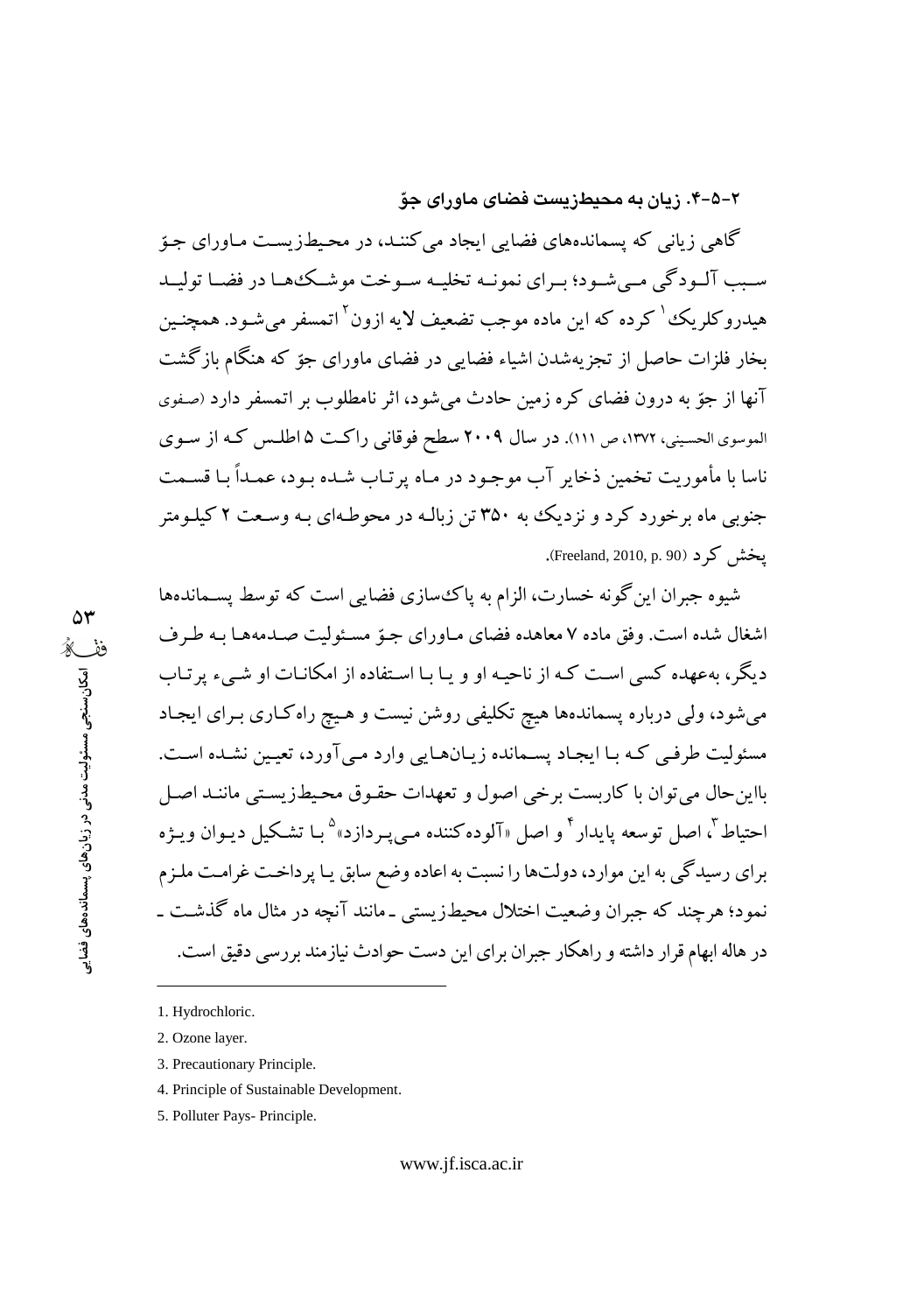### ۶. تعیین مسئول جبران

در زبانهای ناشی از پسماندههای فضابی، عواملی چند می تواند دخالت داشته باشـد کـه گاه یک یا چند مورد و گاه همه عوامل با تعیین میزان نقش هـر یـک در بـهوجودآمـدن زيان بهعنوان مسئول جبران شناخته شوند. در زير فروض گوناگون بررسي مي شود:

### ۶-۱. مالک شيء فضايي<sup>'</sup>

نخستین عاملی که می تواند در تولید پسـمانده نقـش داشـته باشـد، دولتـی اسـت کـه مالکیت آن را بر عهـده دارد. این گونـه مسـئولیت بهسـبب وجـود رابطـه مالکیـت و نیـز عدمرعایت تکالیفی است که از مالکیت ناشی می شود (نظری، ۱۳۸۹، صص ۱۵، ۲۴)؛ بنـابراین وقتبی شبیء فضایی دارای کبارکرد نیست، مالک آن بایستی بـرای جمـع آوری آن اقدام کند و چنانچه در باب این مسئله تفریط روا دارد و زیـانی از طریـق پسـماندههـای فضایی آن دولت بـه دیگـران وارد آیـد، بیتردیـد مسـئول جبـران خواهـد بـود. در فقـه مسئله سهل|نگــاري مالــک حيــوان بررســي شــده اســت (خـويي، ١۴۲۲ق، ج٢، ص ٣٠٩؛ حسيني روحاني، بي تـا، ج٣، ص ٣٨٧؛ مكـارم شـيرازي، ١٤١١ق، ج٢، ص ١٩٧) كــه بــا الغــاء خصوصــيت از حیوان و تنقیح مناط قطعی می توان حکم را به مـوارد مشـابه تسـرّی داد؛ بنـابراین ضـابطه حکم مسئولیت مالک، کوتاهی او در رهاسازی پسماندهها است که سبب ورود زیـان بـه دبگران شده است.

۶-۲. دولت پرتا*ب گ*ر<sup>۲</sup>

۵۴

فذ للد

سال بیست و نهم، شماره اول (پیاپی ۱۴۰۹)، بهار ۱۴۰۱

در معاهداتی ماننـد کنوانسـیون مسـئولیت ایـن واژه مـبهم و شـامل مصـادیق بسـیاری است. با کمک ماده ۱ کنوانسیون ثبت اشیاء فضایی می توان چهار مصـداق بـرای دولـت یر تاب گر بر شمرد: ۱. دولتی که شیء را پر تـاب مـی کنـد، ۲. دولتـی کـه دسـتور پر تـاب

<sup>1.</sup> The Owner of the Space Object.

<sup>2.</sup> Launching State.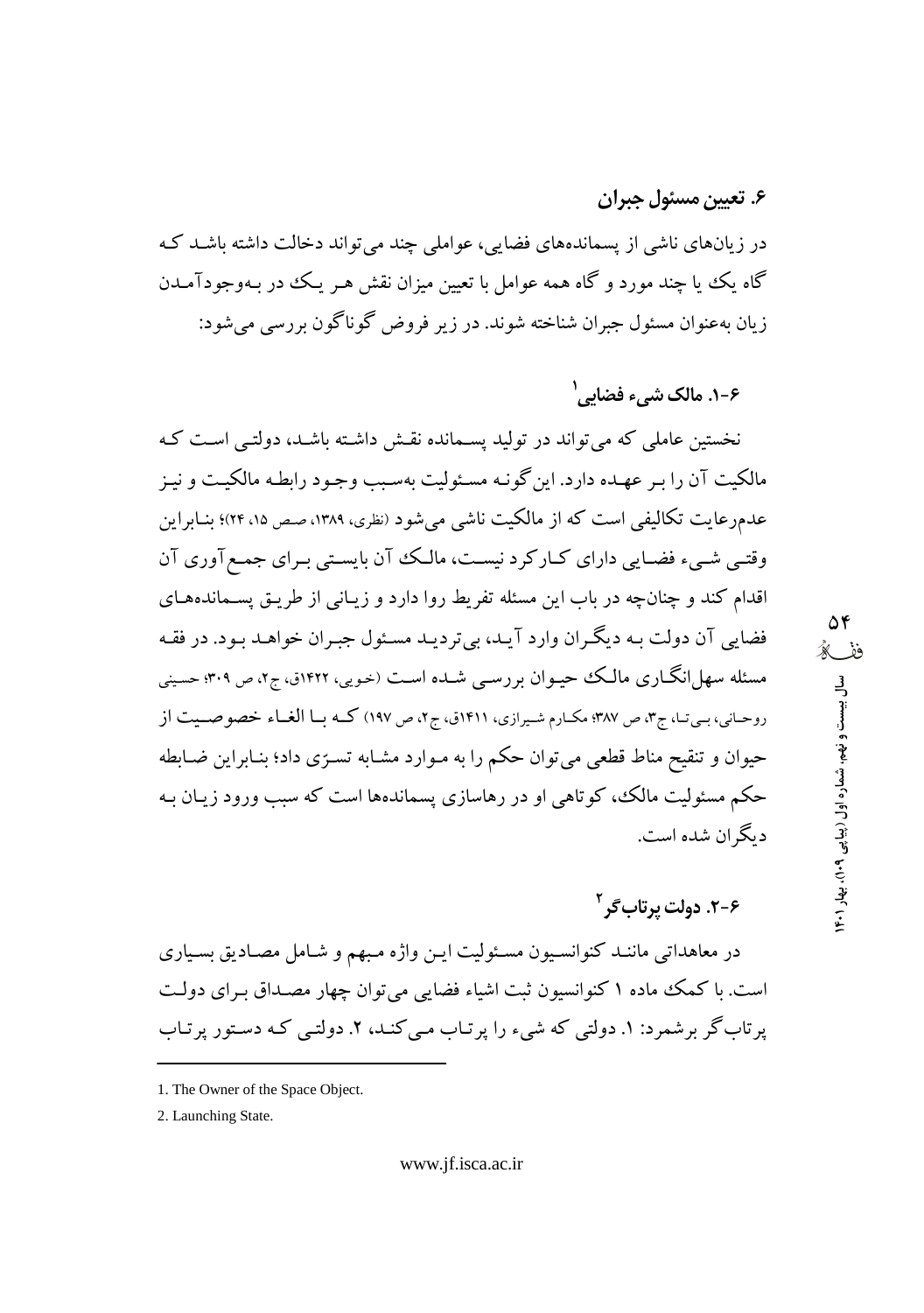میدهد، ۳. دولتی که پرتاب از قلمرو سرزمینی آن صورت مے گیرد، و ۴. دولتے که عملیات پر تاب با تأسیسات آن انجام می شو د.

موارد ۳ و ۴ در حقیقت مشـارکتکننده محسـوب مـی شـوند و دولتـی کـه بیشـترین كنترل بر فعاليّت فضايبي را اعمال مي كند، مسئول جبران زيان خواهد بود؛ بنـابراين وقتـي خود دولت اقدام به پر تاب شيء فضايي خود كرده يا دستور پر تـاب آن را بـه كشـوري دیگر می دهد، در برابر زبانهای ناشی از آن مسئولیت خواهد داشت. دولت در میوارد ۳ و ۴ در ایجاد زیان نقش تسبیبی دارند؛ بدین معنا که اگر اجازه پر تاب از قلمرو سـرزمینی یا توسط تأسیسات پرتاب را نمیدادند، زیان حاصل نمـیشـد؛ هرچنـد نمـی تـوان تمـام مسئولیت را متوجه او ساخت، جراکه دولت مالک شبیء یا دولتبی کـه دسـتور پر تـاب داده، خود كنترل آن را بر عهده دارد و مباشر زيان بهحساب مي آيد، اما با توجّه بـه فـرض مسـئله، سبب اقوای از مباشر است و در تقسیم مسئولیت، نقش بیشتری را خواهد داشت.

## ۶–۳. شلیک *کنند*ه موشک ضدماهواره<sup>۱</sup>

گاهی تخریب عمدی اشیاء فضایی بهمنظور جلوگیری از بازیابی ماهوارههای خـاص انجام و سبب ایجاد پسمانده زیادتری مے شـود. بـرای نمونـه انهـدام مـاهواره هواشناسـی Fengyun-1C مقدار زیادی پسمانده ایجاد کرد. بـا ایـن حسـاب چنانچـه پســماندههـای فضایی که از انهدام توسط موشک ضدماهواره حاصل مبی شـوند، سـبب ورود زیـان بـه دیگری، اموال او شود یا آلودگی محیطزیستی ایجاد نمایـد، دولـت شـلیک کننده را در مدار مسئولت قرار خواهد داد.

۶-۴. فضانوردان<sup>۲</sup> گاهي توليد پسمانده فضايي توسط فضانوردان صورت مي گيرد. اشـياء بهجامانــده از

2. Astronauts.

<sup>1.</sup> Anti-Satellite Missile Launcher.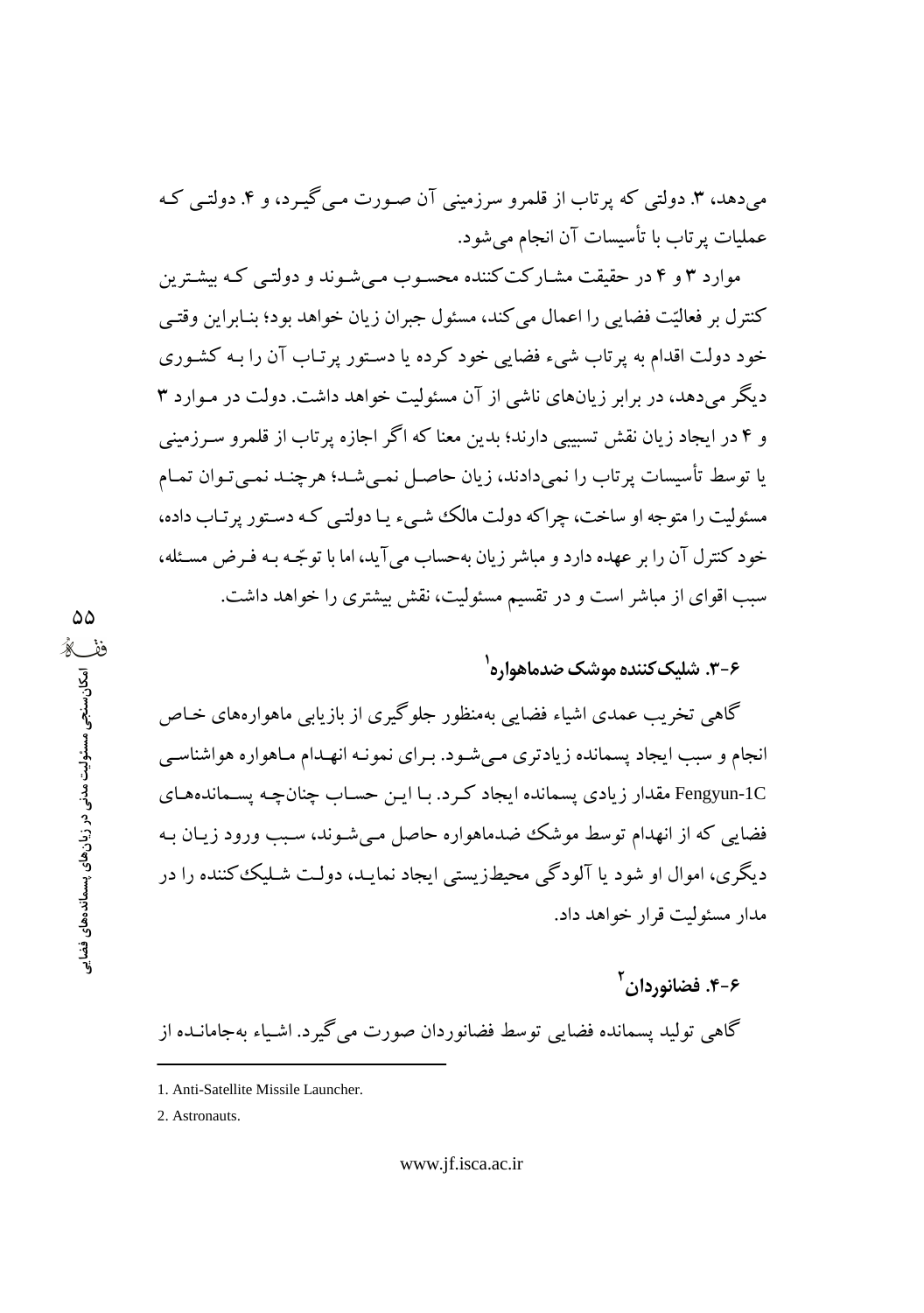مأموریتهای فضایی از شناختهشدهترین پسماندههای فضـایی هسـتند. ایـن اشـیاء شـامل کابلها، فنرها، پیچها و... هستند (یزدان(ناه و همکاران، ۱۳۸۵، ص ۱۹)؛ بنابر این چنان چـه یــس از مأموریتهای فضایی پسماندههای آن جمع آوری نشوند و در مدار بمانند و ایجـاد زیـان کنند، فضانوردانی که انجام مأموریت کردهاند، در مدار مسئولیت قرار خواهند گرفت.

## ۵–۶. مسئولیت مشترک<sup>۱</sup>

گاه در ایجاد پسمانده فضایی چند عامل نقش دارد. این اشتراک گاهی در انجام عملیات پر تاب برای یک دولت است. بـرای نمونـه دولـت اسـترالیا، فرانسـه و انگلسـتان موافقتنامهای منعقد می کنند تا بر اساس آن دولت انگلستان ماهوارهای متعلق سه فرانسـه را از خاک استرالیا به فضا پر تاب نماید. حال اگر تأسیسات مربـوط بـه پر تـاب شـيء فضـايي که در استرالیا قرار دارد، متعلق بـه کشـور چـین باشـد (امینزاده و همکـاران، ۱۳۹۷، ص ۱۷)، در صورت وقـوع زيـان، مـي تـوان همـه دولـتهـاي دخيـل را دربـاره فعاليـت آنـان مسئول دانست؛ زیرا دلیلی بر ترجیح یکی از آنـان یـا ضـمان سـبب اقـوی وجـود نـدارد (ر.ک؛ صباحب جسواهر، ۱۴۰۴ق، ج۴۳، ص ۱۴۷؛ خسویی، ۱۴۱۰ق، ص ۱۰۶؛ مکسارم شسپرازی، ۱۴۱۱ق، ج۲، ص ٢٠٩). از مـاده ١ كنوانسـيون مسـئوليت نيـز مسـتفاد اسـت كـه دولتـي كـه از قلمـرو جغرافیایی یا تأسیسات آن پرتاب انجـام مـیشـود، مشـارکت کننده در پرتـاب محسـوب مبي شـود. گـاهي نيـز اشـتراك، در پر تـاب اسـت؛ بـدين معنـا كـه دولـتهـا در پـروژه فضایی مشترک بوده و آن را با هم مدیریت می کننـد. در ایـن مـورد نیـز اگـر دلیلـی بـر ترجيح وجود نداشته باشد، مسئوليت اشتراكي خواهد بود. مسئوليت اشتراكي ايـن تـوهم را به وجود نیاورد که به یک انـدازه مسـئولیت دارنـد، بلکـه مقصـود اشـتراک در اصـل مسئولیت است، ولی در میزان جبران زیـان و خسـارت، تفـاوت در میـزان نقـش آنهـا در توليد زيان است.

<sup>1.</sup> Joint Responsibility.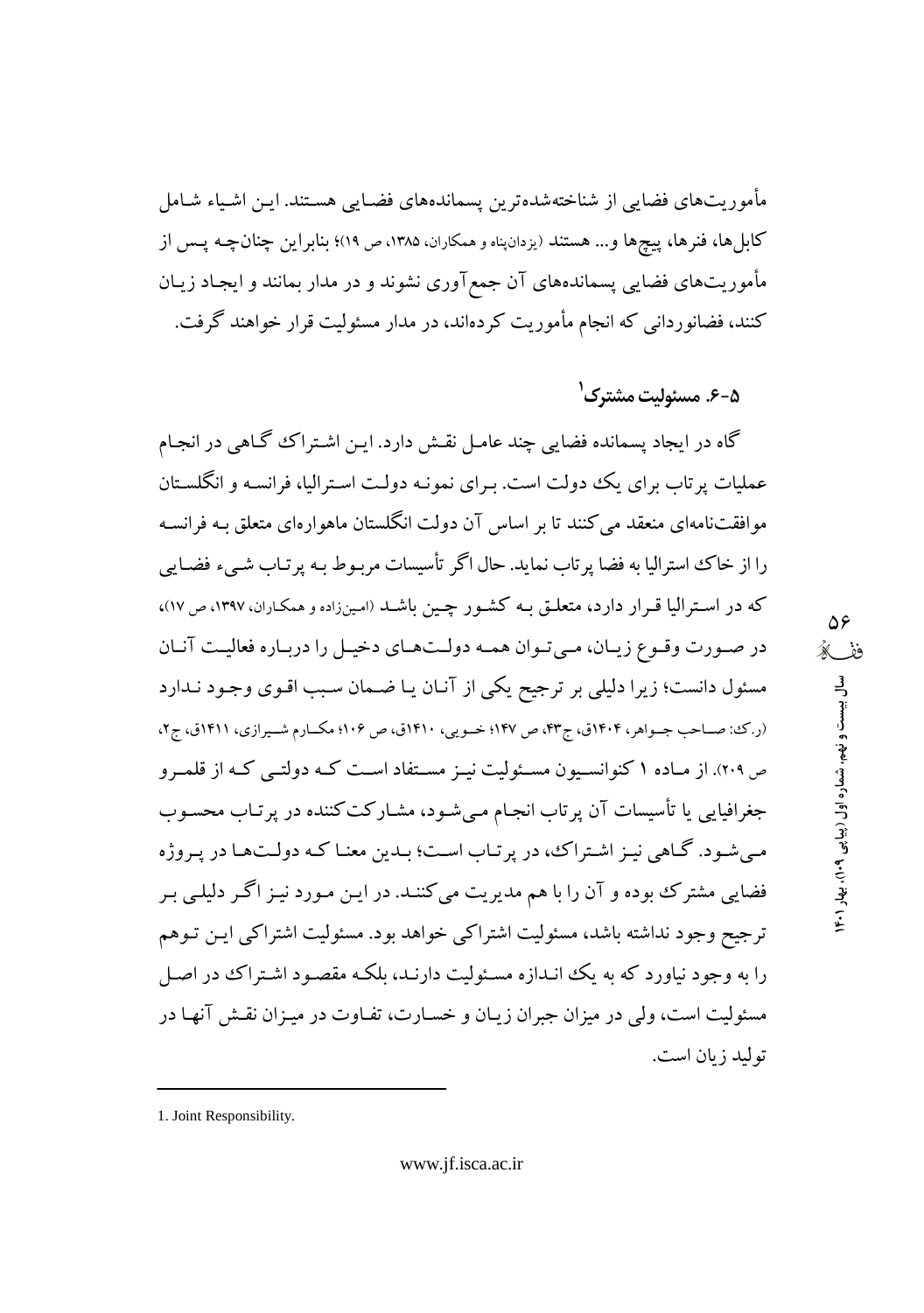# از آنچه گذشت، این نتایج به دست آمد: ۱. پسـمانده فضـايي بـهدليل نداشـتن كـاركرد و سـرعت بـالا در اثـر انـرژي جنبشـي مي تواند به اشياء فضايي فعـال، فضـانوردان يـا امـوال آنـان زيـان وارد كنـد يـا بـا برخورد به اشیاء فعال یا غیرفعال سبب تولید آبشـاری پسـمانده و آلـودگی فضـای ماوراي جوّ شود.

نتيجه گيري

- ۲. با نصب سامانه ثبت فرویاشی در هنگام ورود دوباره یا راهاندازی رادارهـای قـویّ می توان رابطه سببیّت را احراز، و ادله کافی برای اثبات وجـود رابطـه را در اختیـار ذي نفع نهاد.
- ۳. بـه كمك قواعـد «لا ضـرر»، «اتـلاف» و «تسـبيب» مـى تـوان مسـئوليت ناشـى از پسماندههای فضایی را اثبات کرد.
- ۴. کنوانسیون مسئولیت بهطور صـریح و شـفاف از مسـئولیت ناشـی از پسـماندههـای فضایی بحث نکرده و حتبی در دیگر معاهـدات هـیچ تعریفـی از آن ارائـه نشـده است. افزون بر این از ایراد خسارت به محیطزیست فضا صحبتی بـه میـان نیـاورده است.
	- ۵. کنوانسیون مسئولیت دو مبنای مسئولیت بدون تقصیر و مبتنبی بـر تقصـیر را در دو حالت بیان نموده و حتی مسئولیت بدون تقصیر را در موارد خاص استفاده نمـوده و حیطه جبران را نیز محدود کرده است؛ اما مبتنی بر مبنای برگزیده می توان همـه مصاديق زيان در اين عرصه را درباره همه افراد موردحمايت قرار داد.
- ۶. در بحث جبران زيان توسط دولت اسلامي نسبت به غير مسلمانان، با توجه به اصل «شایسته نیست حق هیچ کس ضایع شود»، میتوان گفت همه کسانی که همـراه بـا دولت اسلامی در معاهدات بینالمللی عضو هستند، از نظر خون و مال محترم بوده و دلیلی بر اباحه خون و اموال آنان وجود ندارد و تنهـا کفـار حربـی کـه در سـتيز فضایی با مسلمانان هستند، از این جهت احترامی ندارند.

www.jf.isca.ac.ir

 $\Delta V$ ففك مکان سنجی مسئولیت مدنی در زیان های پسماندههای فضایر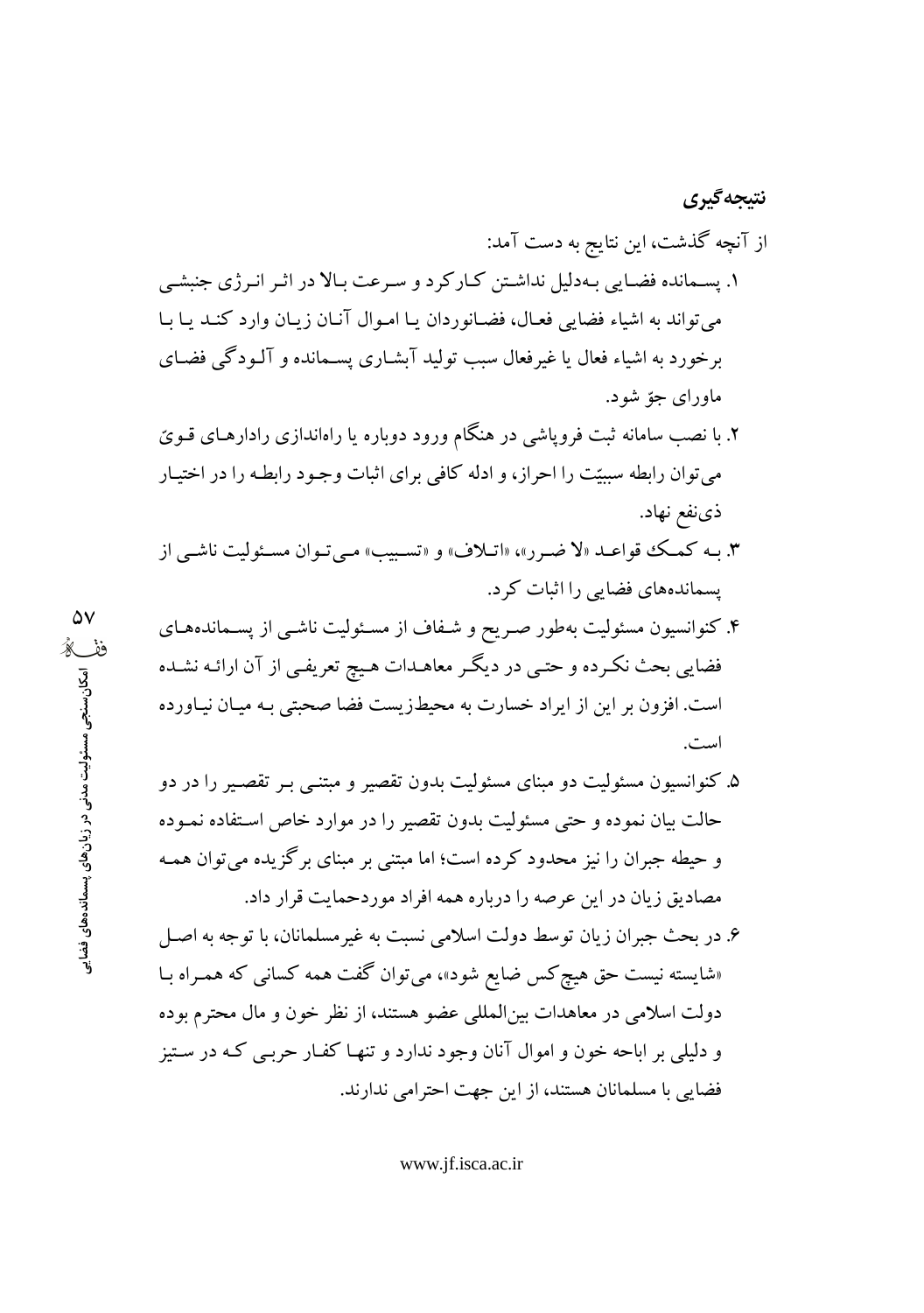### فهرست منابع

- \* قرآن كريم ١. آخوند خراساني، محمدكاظم. (١۴٠۶ق). حاشية المكاسب (محقق: سيدمهدي شـمس|لـدين، چاپ اول). تهران: وزارت فرهنگ وو ارشاد اسلامی.
- ٢. ابنبابويـه، محمـد. (١٤١٣ق). من لا يحضره الفقيـه (چـاپ دوم، ج۴). قـم: دفتـر انتشـارات اسلامي.
- ٣. اصفهاني، محمد. (١٤١۶ق). كشف اللثام والابهام عن قواعد الاحكام (چاپ اول، ج١١). قـم: دفتر انتشارات اسلامي.
- ۴. اصفهاني، محمدحسين. (١٤١٨ق). حاشيه كتاب المكاسب (محقيق: عياس محميد آل سياع قطيفي، چاپ اول، ج١). قم: انوار الهدي.
- ۵. امینزاده، الهام؛ علاقهبند حسینی، یونس و سعیدی، محمـد. (۱۳۹۳). حقوق بـین\لملل فضـا: موافقتنامه امداد و نجات فضانوردان و کنوانسیون ثبت اشیاء فضایی (چـاپ اول). تهـران: دانشگاه تهران.
- ۶. امینزاده، الهام؛ علاقهبند حسینی، یونس و سعیدی، محمـد. (۱۳۹۷). حقوق بـین\لملل فضـا: کنوانسیون مسئولیت و موافقتنامه ماه (چاپ اول). تهران: دانشگاه تهران.
- ٧. بـاوت، دِرك ويليـام. (١٣٧٩). تحـولات نـوين در شـيوههـاي حقـوقي حـل و فصـل اختلافـات (مترجم: زهرا كسمتي و علىرضا طيّب، چاپ اول). تهران: ني.
- ٨ بحراني، يوسف. (١٤٠٥ق). الحدائق الناضرة في احكـام العتـرة الطـاهره (محقـق: محمـدتقى ايرواني و عبدالرزاق مقرم، چاپ اول، ج١٩). قم: دفتر انتشارات اسلامي.
- ۹. بروجردي، حسين. (۱۴۱۳ق). تقريرات ثلاث (مقرّر: علي يناه اشتهاردي، چاپ اول). قم: دفتر انتشارات اسلامي.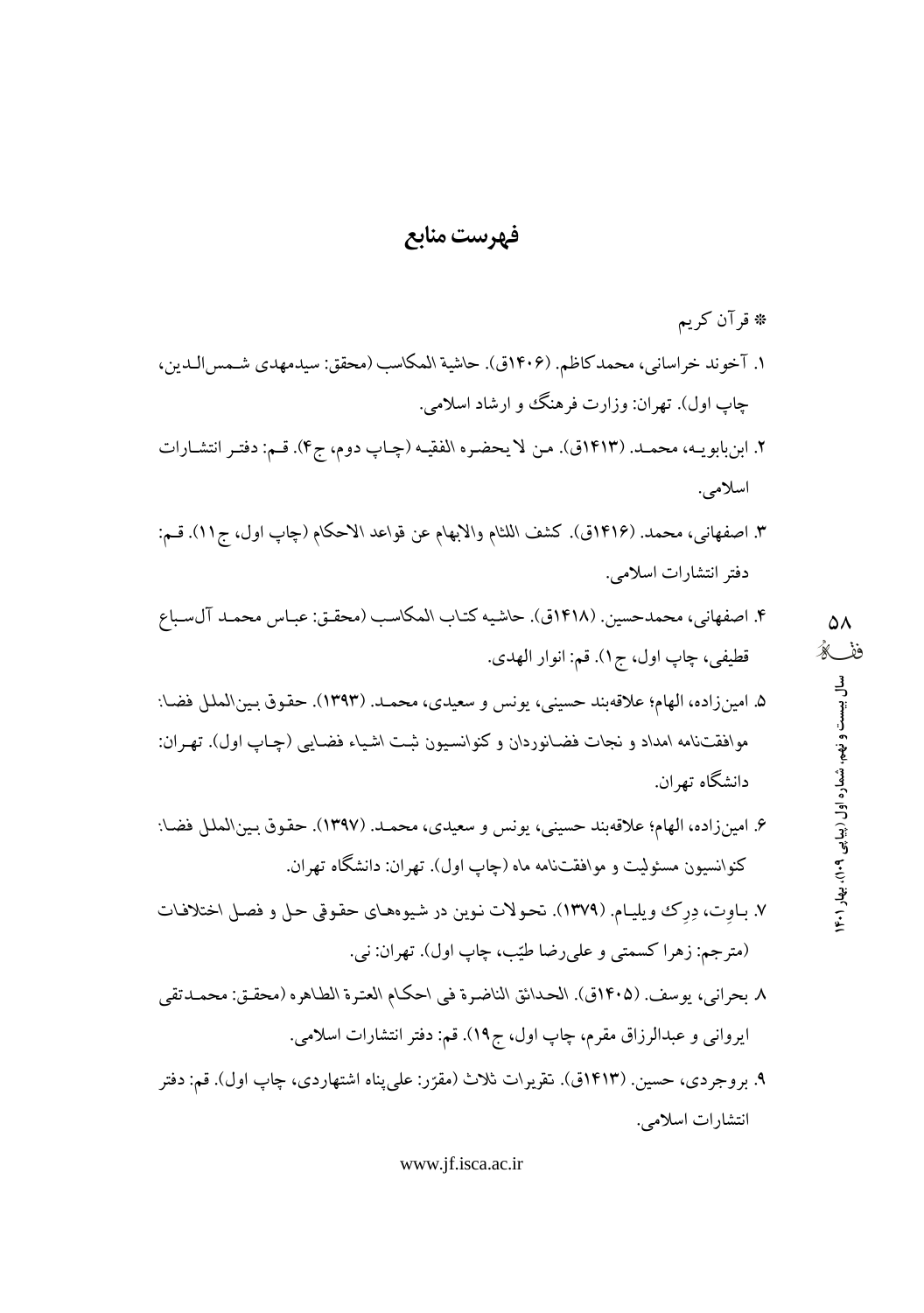- ١٠. تبريـزي، جـواد. (١٤٢٨ق). تنقيح مبـاني الاحكـام كتـاب الـديات (چـاپ اول). قـم: دار الصديقة الشهيده.
- ١١. حــر عــاملي، محمـــد. (١٤٠٩ق). وســائل الشـيعه (چــاپ اول، ج١٩ و ٢٩). قــم: مؤسســه آل البيت الحَيْلاً.
	- ١٢. حسيني روحاني، سيدصادق. (بي تا). منهاج الصالحين (ج٣). بيجا: بيi.
- ١٣. خوانساري، احمد. (١٤٠٥ق). جامع المدارك في شرح المختصر النافع (محقـق: علـي|كبـر غاري، چاپ دوم، ج۵). قم: اسماعيليان.
	- ١۴. خويي، ابوالقاسم. (١۴١٠ق). تكملة المنهاج (چاپ بيستووهشتم). قم: مدينة العلم.
- ١۵. خويبي، ابوالقاسم. (١۴٢٢ق). مباني تكملة المنهاج (چاپ اول، ج٢). قم: مؤسسة احيـاء آثـار الامام الخويي ﷺ.
- ۱۶. رضـوانيفرد، محمدحسـين. (۱۳۹۷). احتمـال برخـورد فضـاپيماي شـوروي سـابق بـه زمـين [اخبار]. بازیابی شده در ۱۴ تیر ۱۴۰۰ از: https://www.isna.ir.

۵۹

ففك

امکان سنجی مسئولیت مدنی در زیان های پسماندههای فضایو

- ۱۷. رهیپک، حسن. (۱۳۹۲). حقوق مسئولیت مدنی و جبرانها (چاپ اول). تهران: خرسندی.
- ۱۸. شــبیری زنجــانی، سیدموســی. (۱۴۰۰). [اســتفتاء]. دریافــت شــده در ۲۱ تیــر ۱۴۰۰ از: .answer@q-zanjani.ir
- ١٩. شهيد ثاني، زينالدين. (١٤١٠ق). الروضة البهية في شرح اللمعة الدمشقيه (محشى: سيدمحمد کلانتر، چاپ اول، ج ١٠). قم: کتابفروشي داوري.
- ٢٠. صاحب جـواهر، محمدحسـن. (١٤٠۴ق). جـواهر الكـلام في شـرح شـرايع الاسـلام (محقـق: عباس قوچانی و علی آخوندی، چاپ هفتم، ج۴، ۲۱، ۳۷ و ۴۳). بیروت: دار احیـاء التـراث العربي.
- ۲۱. صـافی گلیایگــانی، لطــفالله. (۱۴۰۰). [اســتفتاء]. دریافــت شــده در ۲۷ تیــر ۱۴۰۰ از: .https://www.saafi.com
- ٢٢. صانعي، يوسف. (١٣٨۴). مساوات الرجل والمرأه والمسلم وغيره في القصاص (چـاپ اول). قم: ميثم التمار.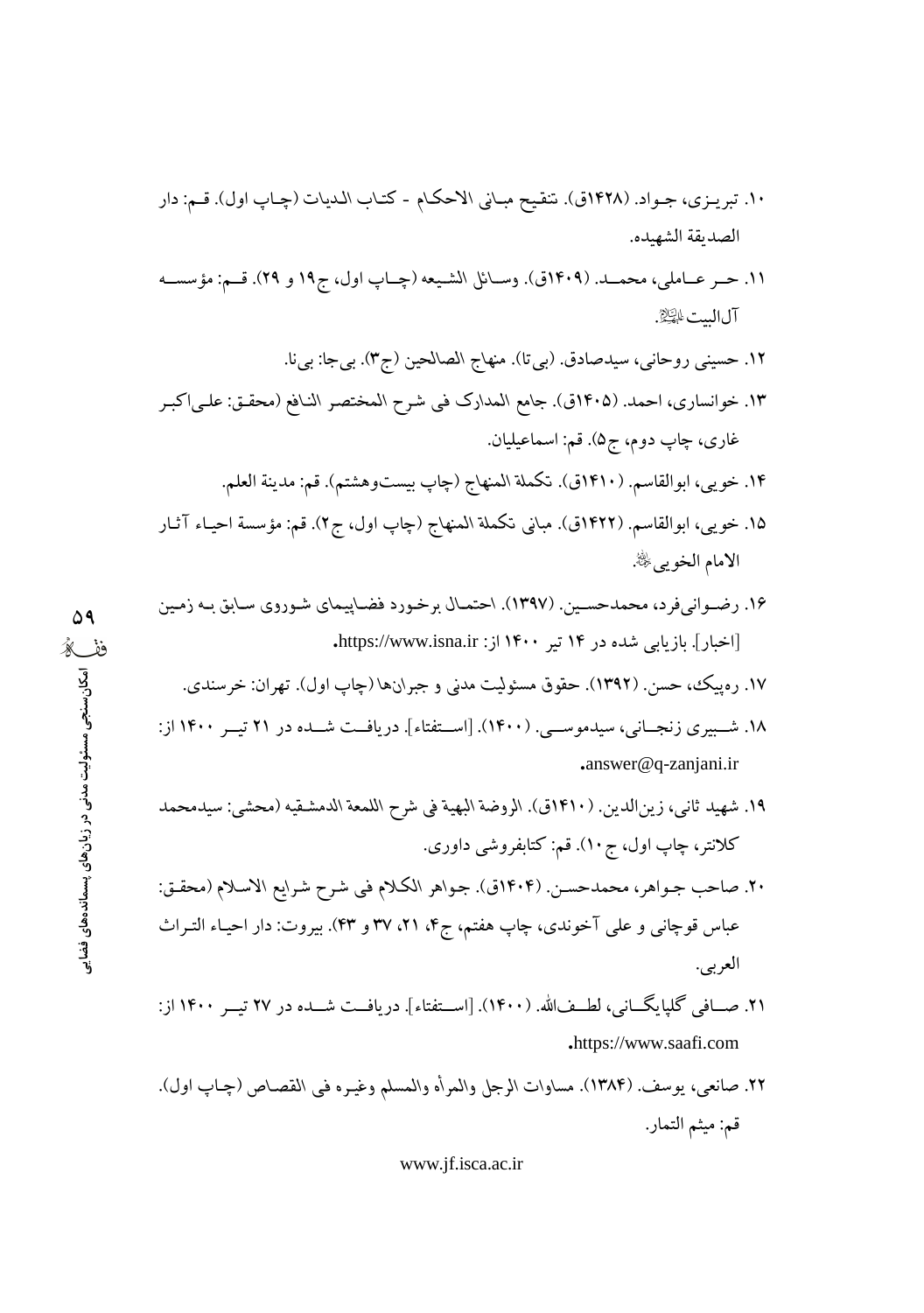- ۲۳. صـدر، محمـد. (۱۴۲۰ق). مـا وراء الفقـه (محقـق: جعفـر هـادي دجيلـي، چـاپ اول، ج۳). بيروت: دار الاضواء للنشر والطباعه.
	- ٢۴. صدر، محمد. (بيتا). فقه الفضاء (چاپ اول). بيروت: دار و مكتبة البصائر .
- ۲۵. صفوى الموسوى الحسيني، حسن. (۱۳۷۲). حقوق بين\لملل هوايبي و فضايبي (چـاپ ســوم). تھران: سازمان ہواپیمایی کشوری.
- ۲۶. طباطبـايي يـزدي، سـيدمحمدكاظم. (۱۴۲۱ق). حاشية المكاسب (چـاپ دوم، ج1). قـم: اسماعبلبان.
- ٢٧. طوسي، محمد. (١٣٨٧ق). المبسوط في فقه الاماميه (محقـق: سـيدمحمدتقي كشـفي، چـاپ سوم، ج٧). تهران: المكتبة المرتضوية لاحياء الآثار الجعفريه.
- ٢٨. عاملي، سيدجواد. (بيتا). مفتاح الكرامة في شرح قواعد العلامه (چـاپ اول، ج۶ و ١٠). بيروت: دار احياء التراث العربي.

- ٣٠. علامه حلي، حسن. (١٤١٣ق ب). مختلف الشيعة في احكام الشريعه (چـاپ دوم، ج٩). قـم: دفتر انتشارات اسلامی.
- ٣١. علامه حلي، حسن. (١٤٢٠ق). تحرير الاحكام الشرعية على مذهب الاماميـه (محقـق: ابـراهيم بھادری، چاپ اول، ج۵). قم: مؤسسه امام صادق $\mathbb{P}^1$ .
- ٣٢. علامه حلي، حسن. (١٤٢١ق). تلخيص المرام في معرفة الاحكام (محقـق: هـادي قبيسـي، چاپ اول). قم: دفتر تبليغات اسلامي.
- ۳۳. علــوی گرگــانی، محمــدعلی. (۱۴۰۰). [اســتفتاء]. دریافــت شــده در ۱۹ تیــر ۱۴۰۰ از: .info@gorgani.ir
- ٣۴. فياض، محمداسحاق. (بيتا). منهاج الصالحين (ج٣). بيجا: بيi. ٣۵. فيض كاشانبي، محمدمحسن. (بيتا). مفانيح الشرايع (چاپ اول، ج٢). قم: كتابخانه آيـتالله مرعشى نجفي ﷺ.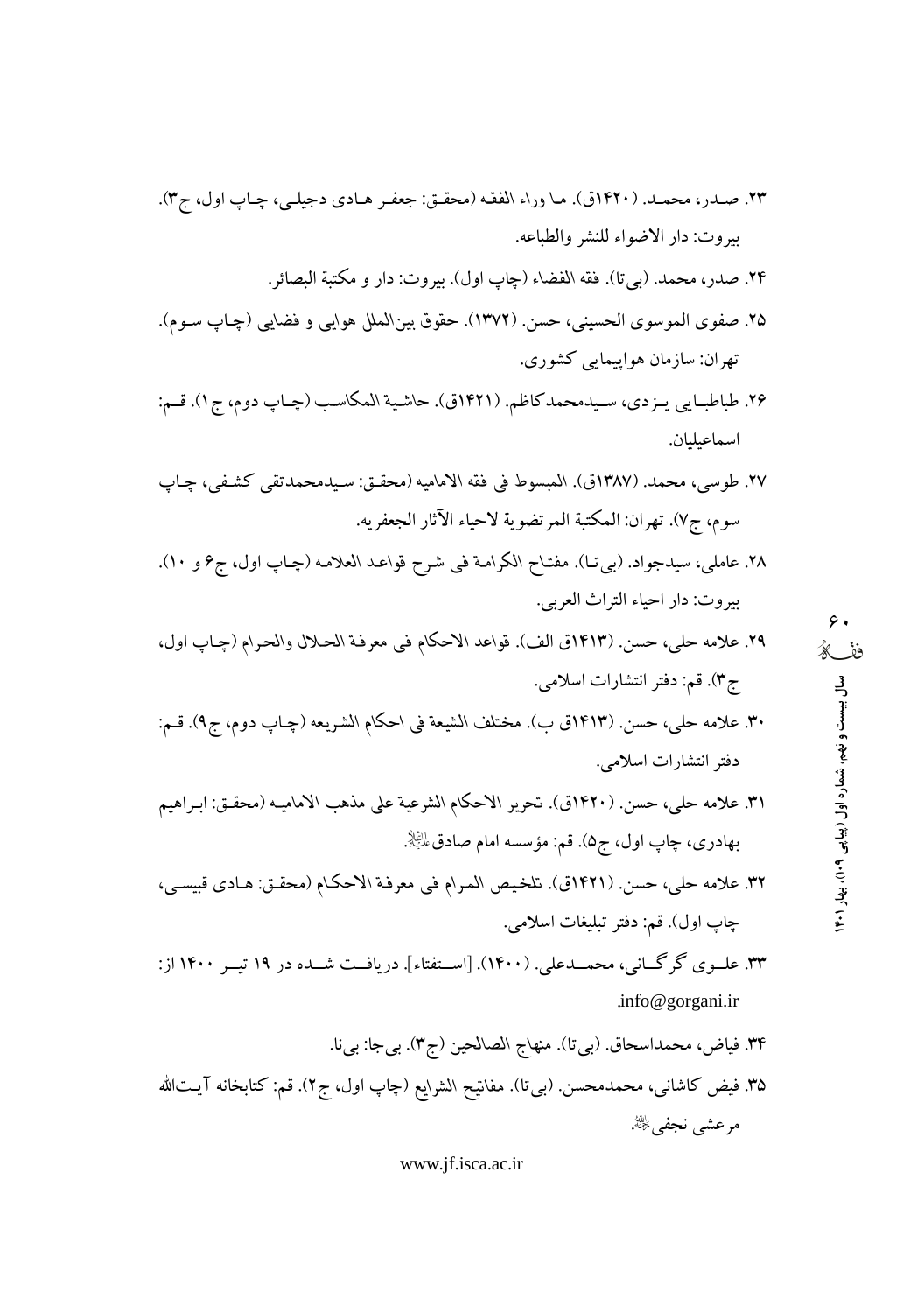.pasokh@makarem.ir: ;

 $\Delta$ wak $\Delta$ 

- ۴۲. مکارم شیرازی، ناصر. (۱۴۱۱ق). القواعد الفقهیـه (چـاپ سـوم، ج۲). قـم: مدرسـة الامـام على اللَّيْلَا
- ۴۳. مکارم شیرازی، ناصر. (۱۴۲۷ق). الفتاوی الجدیـده (محقـق: ابوالقاسـم علیـان نـژاد و کـاظم خاقاني، چاپ دوم، ج٣). قم: مدرسة الامام على ﷺ.
- ۴۴. موسوی خمینی، سیدروح\لله. (۱۴۰۴ق). زبدة الاحکام (چاپ اول). تهران: سازمان تبلیغـات اسلامی.
- ۴۵. نظریور، حمزه. (۱۳۹۹). بررسی فقهی مسئولیت مدنی در فنـاوری ربانیـک (اسـتاد راهنمـا: علیاکبر ایزدیفرد). پایاننامه دکتری. دانشگاه مازنـدران، دانشـکده الهیـات و معـارف اسلامي، گروه فقه و مباني حقوق اسلامي.
	- ۴۶. نظري، ايران دخت. (۱۳۸۹). مسئوليت مدني مالک (چاپ اول). تهران: جنگل.
- ۴۷. هاشمي شاهرودي، محمود. (۱۴۲۳ق). قراناتٌ فقهية معاصرة (چاپ اول، ج۲). قم: مؤسسه دائرة المعارف فقه اسلامي.
- ۴۸. یزدان پناه، شهرام؛ بهرامی، محسن و کلانترینژاد، رضا. (۱۳۸۵). پسماندهای فضایی (چاپ اول). تهران: يژوهشگاه هوافضا.

www.jf.isca.ac.ir

 $\hat{z}$ ریز<br>مگال سنجی مسئولیت مدنی در زبان های بسماندههای فضایی<br>''ثا  $1.5...1$ 

الموالد والمسحوطة

 $\sim$   $\sim$   $\sim$   $\sim$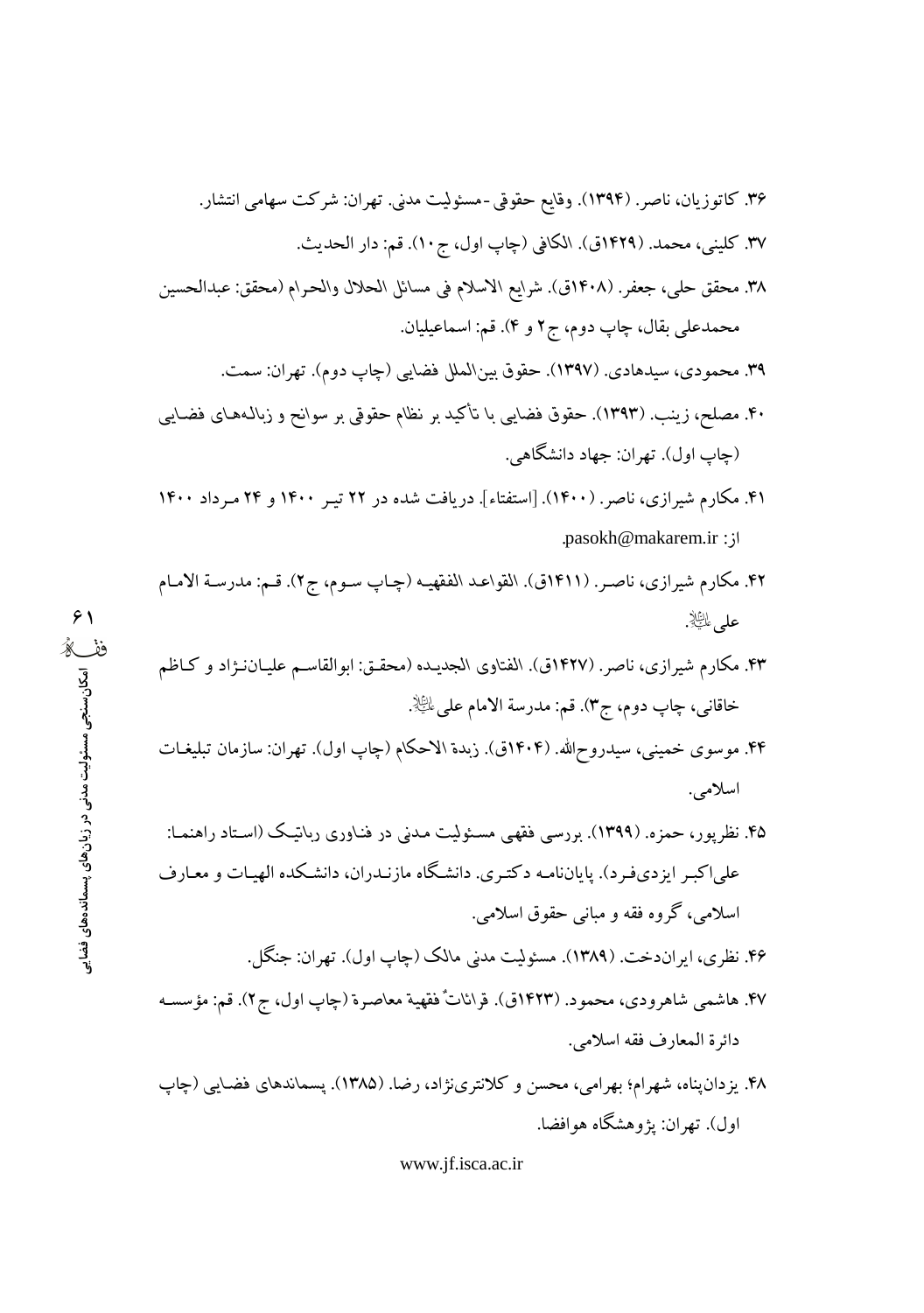- 49. Cheng, Bin. (1995). International Responsibility and Liability for Launch Activities. *Air and Space Law*, Vol 20, No 6, pp. 290-310.
- 50. Christol, Carl Q. (1980). International Liability for Damage Caused by Space Objects. *American Journal of International Law*, Vol 74, No 2, pp. 346-371.
- 51. Diederiks-Verschoor, I. H. Ph. (1981). Similarities with and Differences between Air and Space Law Primarily in the Field of Private International Law. Collected Courses of the Hague Academy of International Law, Vol 172, pp. 338-350.
- 52. Freeland, Steve. (2010). Fly Me to the Moon: How Will International Law Cope with Commercial Space Tourism?. *Melbourne Journal of International Law*, Vol 11, No 1, pp. 90-118.
- 53. Gorove**,** Stephen. (1983). Liability in Space Law: An Overview. *Annuals of Air and Space Law*, Vol 8, pp. 370-386.
- 54. Hanes, E. (2019). The Day Skylab Crashed to Earth: Facts About the First U.S. Space Stationís Re-Entry [website comment]. Retrieved 2021, Jul . 7, from [https://www.history.com/news/the-day-skylab-crashed-to-earth-facts](https://www.history.com/news/the-day-skylab-crashed-to-earth-facts-) about-the-first-u-s-space-stations-re-entry.
- 55. Hobe, Stehan. (2013). *Cologne Commentary on Space Law*. Germany: Carl Heymanns Verlag.
- 56. Jenks, Wilfred. (1966). Liability for Ultra-Hazardous Activities in International Law. *Collected Courses of the Hague Academy of International Law*, Vol 117, pp. 140-156.
- 57. Lannotta, B. (2009, February 11).*U.S. Satellite Destroyed in Space Collision* [website comment]. Retrieved 2021, Aug. 2, from [https://spacenews.com/u-s](https://spacenews.com/u-s-) satellite-destroyed-in-space-collision.
- 58. Leonardo, D. (2007, February 03). *China's Anti-Satellite Test: Worrisome Debris Cloud Circles Earth* [website comment]. Retrieved 2021, Aug. 2, from [https://www.space.com/3415-china-anti-satellite-test-worrisome-debris](https://www.space.com/3415-china-anti-satellite-test-worrisome-debris-) cloud-circles-earth.html.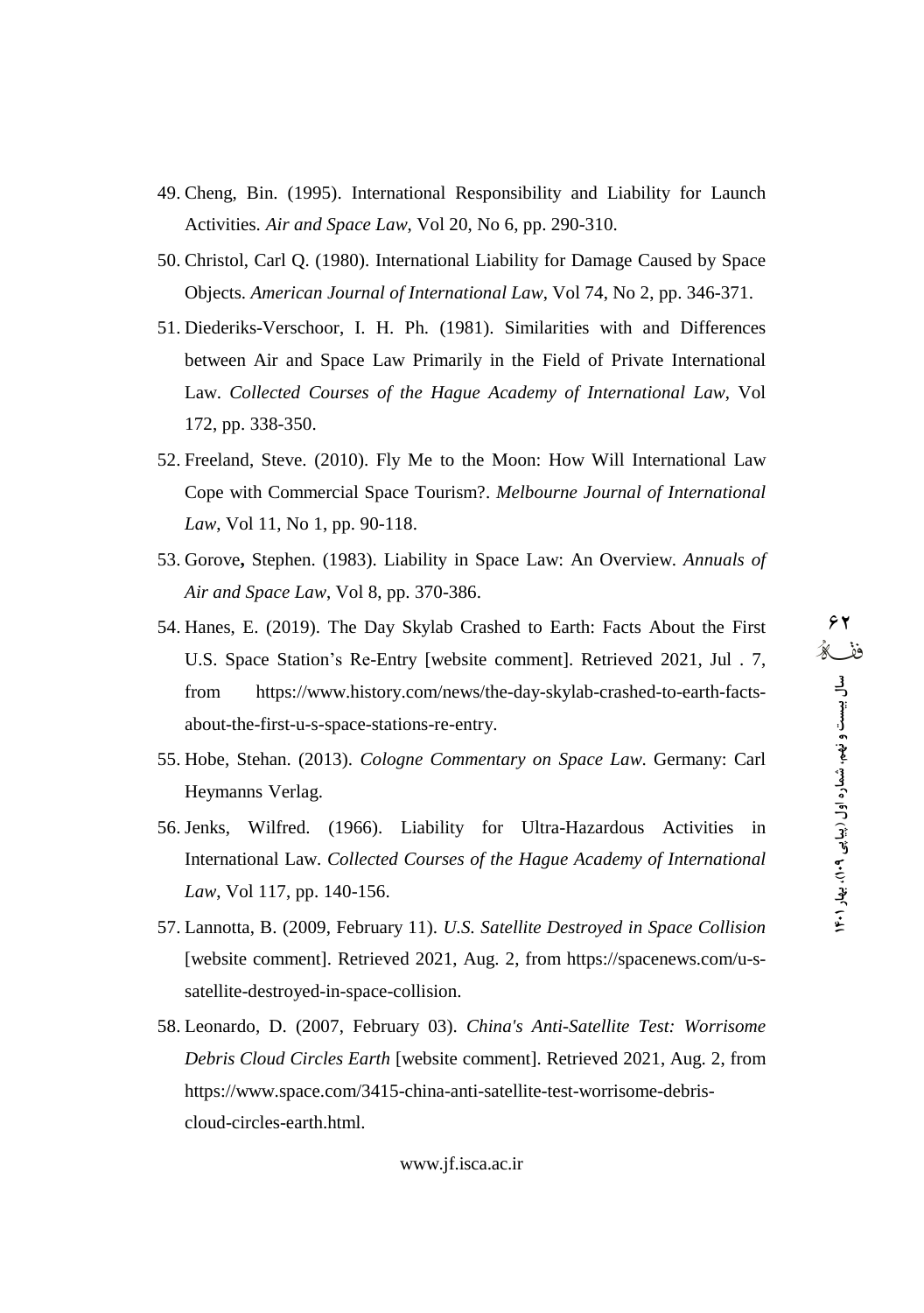- 59. Manikowski, Piotr. (2006). Examples of space damages in the light of international space law. Poznan University of Economics Review, Vol 6, No 1, pp. 54-68.
- 60. McMahon, J. F. (1962). Legal Aspects of Outer Space. Royal Institute of International Affairs, Vol 18, No 8, pp. 328-334.
- 61. Mejia-Kaiser, Martha. (2020). Space Law and Hazardous Space Debris. International Institute of Space Law, pp. 1-23.
- 62. Nelson, Timothy G. (2015). Regulating the Void: In-Orbit Collisions and Space Debris. Journal of Space Law, Vol 40, No 1-2, pp. 105-130.
- 63. Schafer, Bernard K. (1988). Solid, Hazardous and Radioactive Wastes in Outer Space: Present Controls and Suggested Changes. California Western International Law Journal, Vol 19, No 1, pp. 4-20.
- 64. Soucek, Alexander. (2011). Outer Space in Society, Politics and Law. New York: Springer Wien.
- 65. Taylor, Michael W. (2007). Trashing the Solar System one Planet at Timw: Earte s Orbital Debris Problem. the Georgetown International Environmental Law Review, pp. 1-59.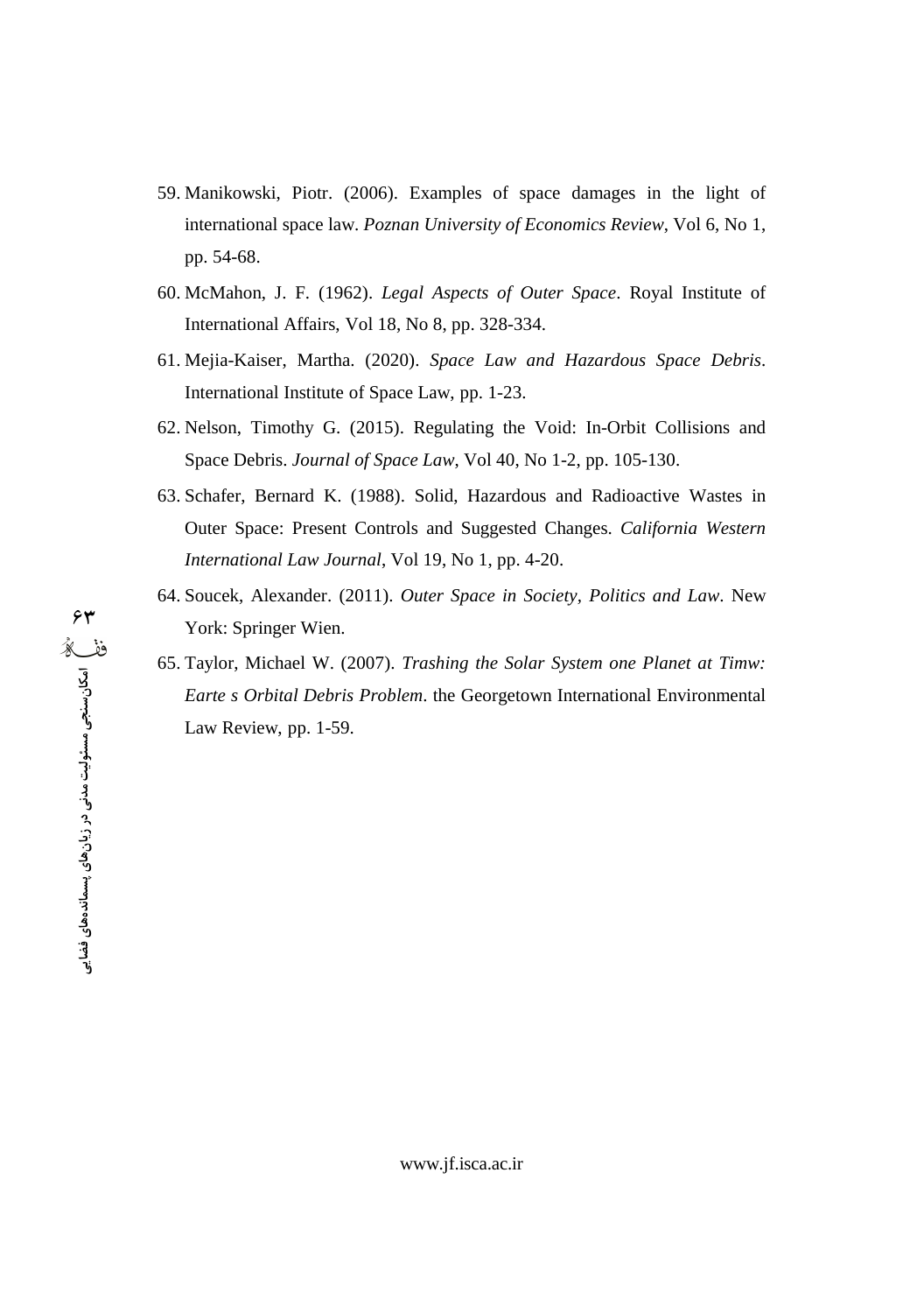- \* The Holy Qur'an
- 1. Akhund Khorasani, M. K. (1406 AH). *Hashiyah al-Makasib*. (Shamsuddin, S. M. Ed.). (1<sup>st</sup> ed.). Tehran: Ministry of Culture and Islamic Guidance. [In Arabic]
- 2. Alavi Gorgani, M. A. (1400 AP). [*Istifta'*]. July 10, 1400 AP. From: [info@gorgani.ir.](mailto:info@gorgani.ir.) [In Persian]
- 3. Allameh Heli, H. (1413 AH). *Mukhtalif al-Shia fi Ahkam al-Sharia*. (2 nd ed., vol. 9). Qom: Islamic Publications Office. [In Arabic]
- 4. Allameh Heli, H. (1413 AH). *Qawa'id al-Ahkam fi Ma'arifah al-Halal va al- Haram*. (1st ed., vol. 3). Qom: Islamic Publications Office. [In Arabic]
- 5. Allameh Heli, H. (1420 AH). *Tahrir al-Ahkam al-Shariah ala Madhab al-Imamiyah*. (Bahadori, E., Ed.). (1<sup>st</sup> ed., vol. 5). Qom: Imam Sadegh Institute. [In Arabic]
- 6. Allameh Heli, H. (1421 AH). *Talkhis al-Maram fi Ma'arifah al-Ahkam*. (Qobeisi, H, Ed.). (1<sup>st</sup> ed.). Qom: Islamic Propaganda Office. [In Arabic]
- 7. Ameli, S. J. (n.d.). *Miftah al-Kiramah fi Sharh Qawa'id al-Allamh*. (1 st ed., vols. 6 &10). Beirut: Dar Al-Ihya Al-Torath Al-Arabi.
- 8. Aminzadeh, E., & Alaqeband Hosseini, Y., & Saeedi, M. (1393 AP). *International Space Law: Astronaut Rescue Agreement and Space Object* Registration Convention. (1<sup>st</sup> ed.). Tehran: University of Tehran. [In Persian]
- 9. Aminzadeh, E., & Alaqeband Hosseini, Y., & Saeedi, M. (1397 AP). *International Space Law: Liability Convention and Monthly Agreement*. (1 st ed.). Tehran: University of Tehran. [In Persian]
- 10. Bahrani, Y. (1405 AH). *Al-Hada'iq al-Nazirah fi Ahkam al-Itratal-Tahirah*. (Irvani, M. R., & Muqarram, A, Ed.). (1 st ed., vol. 19). Qom: Islamic Publications Office. [In Arabic]
- 11. Boroujerdi, H. (1413 AH). *Taqrirat Thalath*. (Eshtehardi, A. P, Ed.). (1<sup>st</sup> ed.). Qom: Islamic Publications Office. [In Arabic]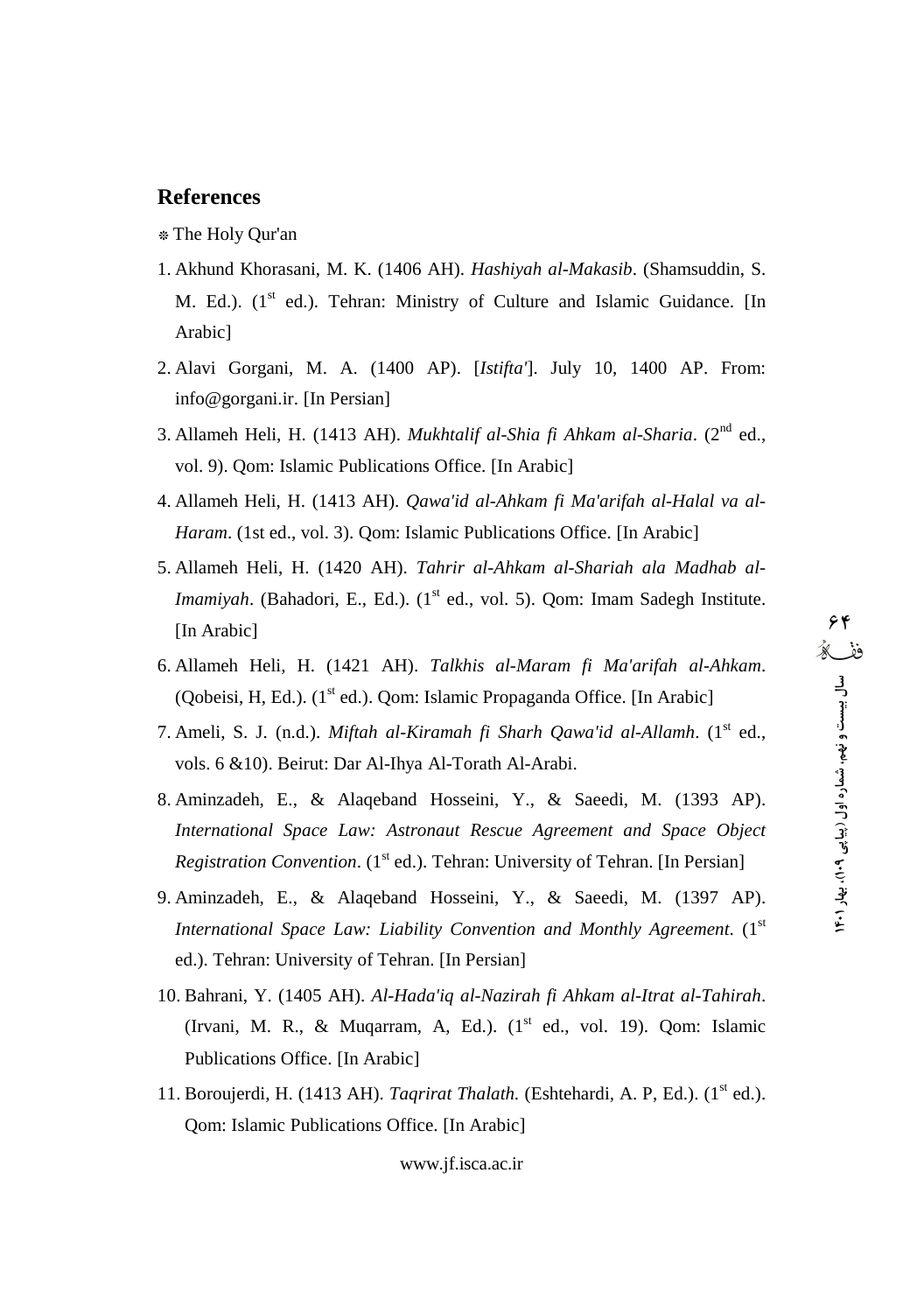- 12. Bowet, D. W. (1379 AP). New Developments in Legal Methods of Dispute Resolution (Kesmati, Z., & Tayeb, A. R. Trans.). (1<sup>st</sup> ed.). Tehran: Ney. [In Persian]
- 13. Cheng, Bin. (1995). International Responsibility and Liability for Launch Activities. Air and Space Law, Vol 20, No 6, pp. 290-310.
- 14. Christol, Carl Q. (1980). International Liability for Damage Caused by Space Objects. American Journal of International Law, 74(2), pp. 346-371.
- 15. Diederiks-Verschoor, I. H. Ph. (1981). Similarities with and Differences between Air and Space Law Primarily in the Field of Private International Law. Collected Courses of the Hague Academy of International Law, Vol 172, pp. 338-350.
- 16. Esfahani, M. (1416 AH). Kashf al-Latham va al-Abham an Qawa'id al-Ahkam. (1<sup>st</sup> ed., vol. 11). Qom: Islamic Publications Office. [In Arabic]
- 17. Esfahani, M. H. (1418 AH). Hashiyah Kitab Al-Makasib (Ale Saba' Qatifi, A. M, Ed.). (1<sup>st</sup> ed., vol. 1). Qom: Anwar al-Huda. [In Arabic]
- 18. Fayyaz, M. E. (n.d.). Minhaj Al-Saleheen. (Vol. 3).
- 19. Feiz Kashani, M. M. (n.d.). Mafatih al-Sharia. (1<sup>st</sup> ed., vol. 2). Qom: Library of Ayatollah Marashi Najafi.
- 20. Freeland, Steve. (2010). Fly Me to the Moon: How Will International Law Cope with Commercial Space Tourism ?. Melbourne Journal of International Law,  $11(1)$ , pp. 90-118.
- 21. Gorove, Stephen. (1983). Liability in Space Law: An Overview. Annuals of Air and Space Law, Vol 8, pp. 370-386.
- 22. Hanes, E. (2019). The Day Skylab Crashed to Earth: Facts About the First U.S. Space Station's Re-Entry [website comment]. 2021, Jul. 7, from https://www.history.com/news/the-day-skylab-crashed-to-earth-facts-aboutthe-first-u-s-space-stations-re-entry.
- 23. Hashemi Shahroudi, M. (1423 AH). *Qira'at Fiqhiyah Mu'asirah*. (1<sup>st</sup> ed., vol. 2). Qom: Encyclopedia of Islamic Jurisprudence Institute. [In Arabic]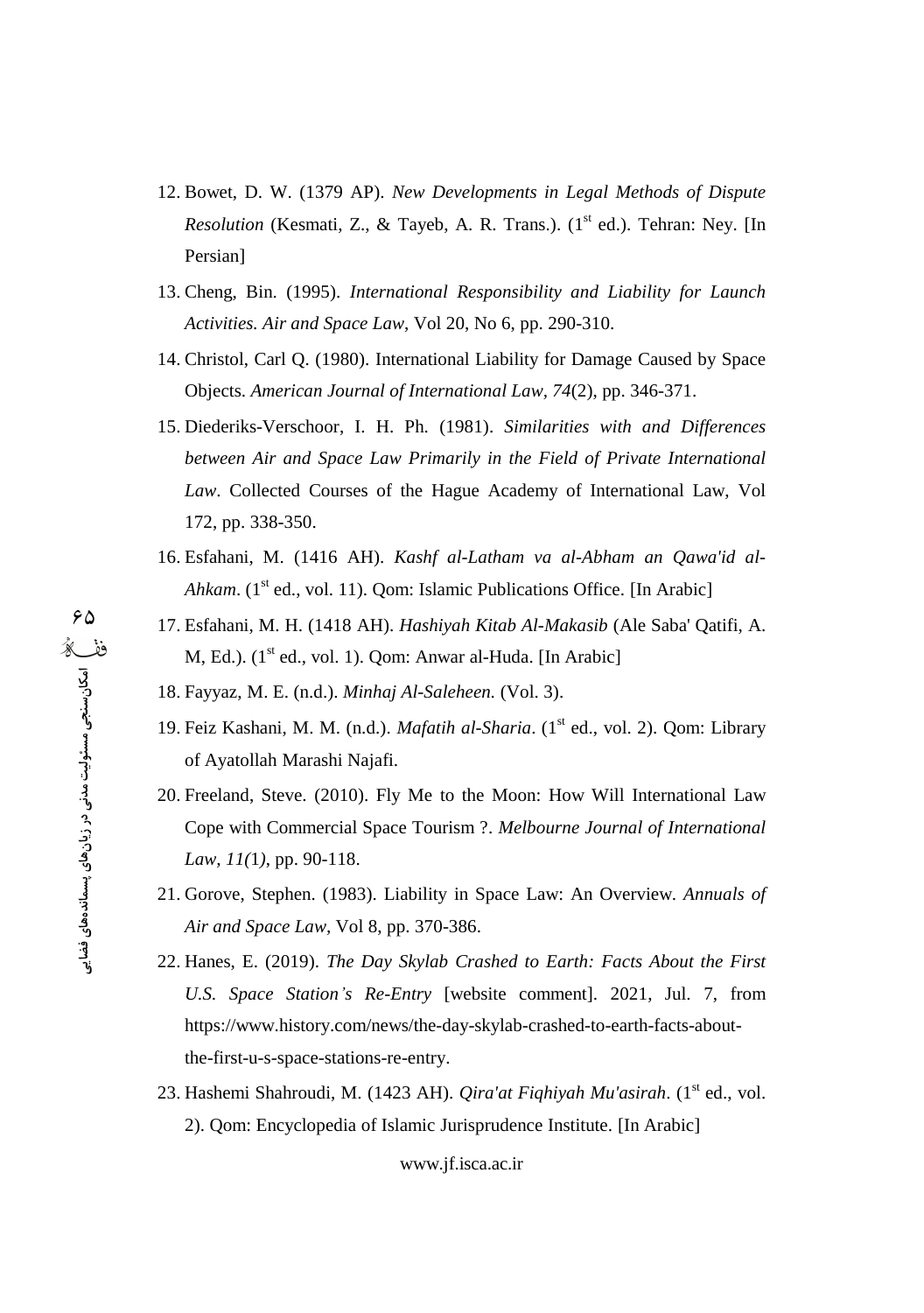- 24. Hobe, Stehan. (2013). *Cologne Commentary on Space Law*. Germany: Carl Heymanns Verlag.
- 25. Hor Ameli, M. (1409 AH). *Wasa'il al-Shia*. (1 st ed., vols. 19 & 29). Qom: Alulbayt Institute. [In Arabic]
- 26. Hosseini Rouhani, S. S. (n.d.). *Minhaj Al-Saleheen*. (Vol. 3).
- 27. Ibn Babewayh, M. (1413 AH). *Man la Yahzar al-Faqih*. (2 nd ed., vol. 4). Qom: Islamic Publications Office. [In Arabic]
- 28. Jenks, Wilfred. (1966). *Liability for Ultra-Hazardous Activities in International Law*. Collected Courses of the Hague Academy of International Law, Vol 117, pp. 140-156.
- 29. Katozian, N. (1394 AP). *Legal Events Civil Liability*. Tehran: Enteshar Co. [In Persian]
- 30. Khansari, A. (1405 AH). *Jami' al-Madarik fi Sharh al-Mukhtasar al-Nafi'*. (Ghari, A. A. Ed.). (2<sup>nd</sup> ed., vol. 5). Qom: Esmailian. [In Arabic]
- 31. Khoei, A. (1410 AH). *Takmilah al-Minhaj*. (28<sup>th</sup> ed.). Qom: Madinah al-Ilm. [In Arabic]
- 32. Khoei, A. (1422 AH). *Mabani Takmilah al-Minhaj*. (1 st ed., vol. 2). Qom: Mu'asisah Ihya Athar al-Imam Al-Khoei.
- 33. Koleyni, M. (1429 AH). *Al-Kafi*. (1 st ed., vol. 10). Qom: Dar Al-Hadith. [In Arabic]
- 34. Lannotta, B. (2009, February 11).*U.S. Satellite Destroyed in Space Collision* [website comment]. Retrieved 2021, Aug. 2, from [https://spacenews.com/u-s](https://spacenews.com/u-s-) satellite-destroyed-in-space-collision.
- 35. Leonardo, D. (2007, February 03). *China's Anti-Satellite Test: Worrisome Debris Cloud Circles Earth* [website comment]. Retrieved 2021, Aug. 2, from [https://www.space.com/3415-china-anti-satellite-test-worrisome-debris](https://www.space.com/3415-china-anti-satellite-test-worrisome-debris-) cloud-circles-earth.html.
- 36. Mahmoudi, S. H. (1397 AP). *International Space Law*. (2 nd ed.). Tehran: Samt. [In Persian]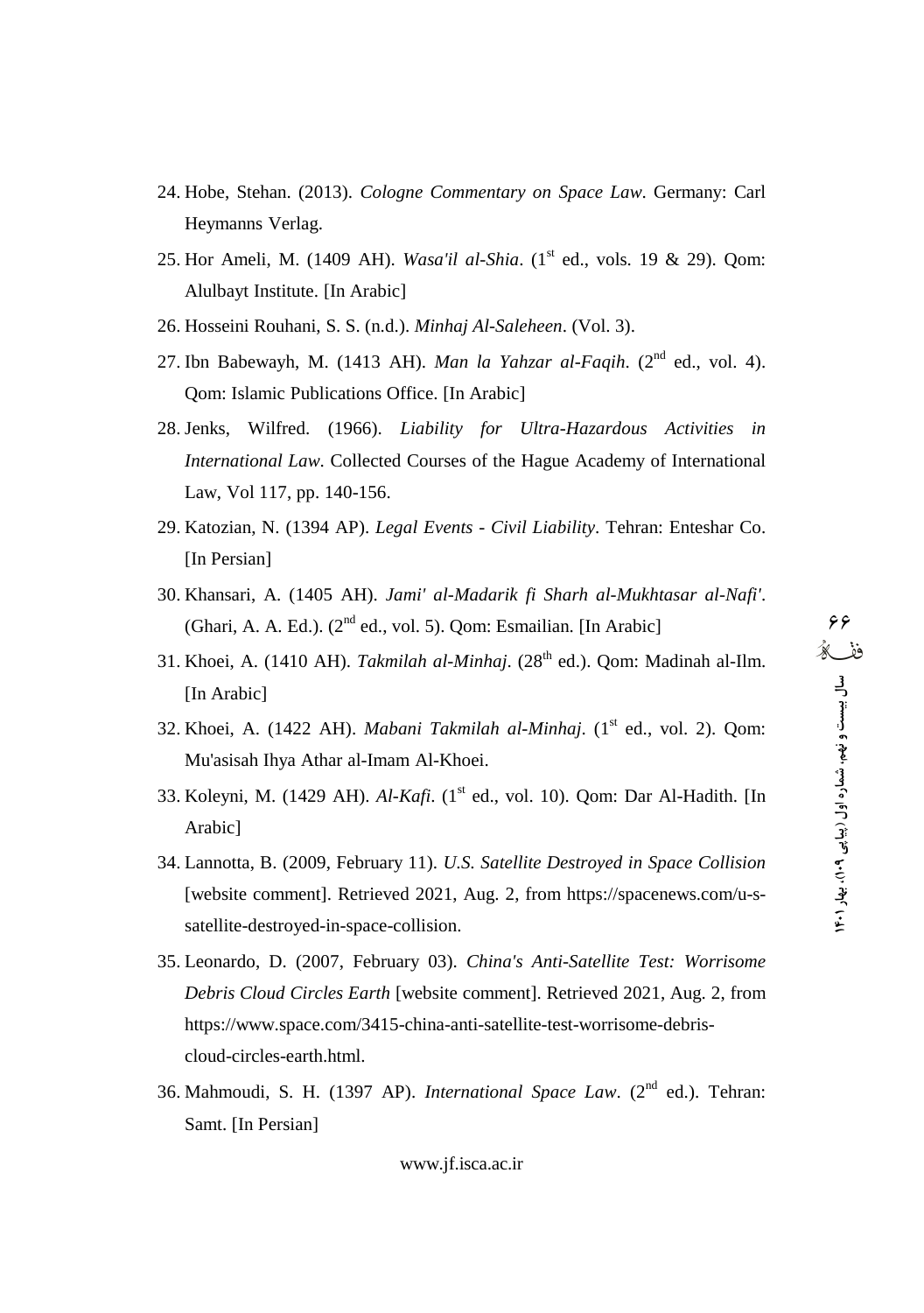- 37. Makarem Shirazi, N. (1400 AP). [*Istifta'*]. 22 July & 24 August 1400 AP. From: [pasokh@makarem.ir.](mailto:pasokh@makarem.ir.) [In Persian]
- 38. Makarem Shirazi, N. (1411 AH). *Al-Qawa'id al-Fiqh*. (3<sup>rd</sup> ed., Vol. 2). Qom: Imam Ali School. [In Arabic]
- 39. Makarem Shirazi, N. (1427 AH). *New Fatwas*. (Aliannejad. A., & Khaghani, K, Ed.). (2<sup>nd</sup> ed., vol. 3). Qom: Imam Ali School. [In Arabic]
- 40. Manikowski, Piotr. (2006). *Examples of space damages in the light of international space law.* Poznan University of Economics Review, Vol 6, No 1, pp. 54-68.
- 41. McMahon, J. F. (1962). *Legal Aspects of Outer Space.* Royal Institute of International Affairs, Vol 18, No 8, pp. 328-334.
- 42. Mejia-Kaiser, Martha. (2020). *Space Law and Hazardous Space Debris*. International Institute of Space Law, pp. 1-23.
- 43. Mohaqeq Heli, J. (1408 AH). *Shara'e al-Islam fi Masa'el al-Halal va al-* Haram. (Mohammad Ali Baqal, A, Ed.). (2<sup>nd</sup> ed., vols. 2 and 4). Qom: Esmailian. [In Arabic]
- 44. Mosleh, Z. (1393 AP). *Space Law with Emphasis on the Legal System on* Space Accidents and Waste. (1<sup>st</sup> ed.). Tehran: Jahad Daneshgahi. [In Persian]
- 45. Mousavi Khomeini, S. R. (1404 AH). *Zobdat al-Ahkam*. (1<sup>st</sup> ed.). Tehran: Islamic Propaganda Organization. [In Arabic]
- 46. Nazari, I. (1389 AP). *Owner Civil Liability*. (1 st ed.). Tehran: Jangal. [In Persian]
- 47. Nazarpour, H. (1399 AP). *Jurisprudential study ofcivil liability in robotic technology* (Supervisor: Ali Akbar Izadifard). PhD Thesis. University of Mazandaran, Faculty of Theology and Islamic Studies, Department of Jurisprudence and Fundamentals of Islamic Law. [In Persian]
- 48. Nelson, Timothy G. (2015). Regulating the Void: In-Orbit Collisions and Space Debris. *Journal of Space Law*, *40*(1-2), pp. 105-130.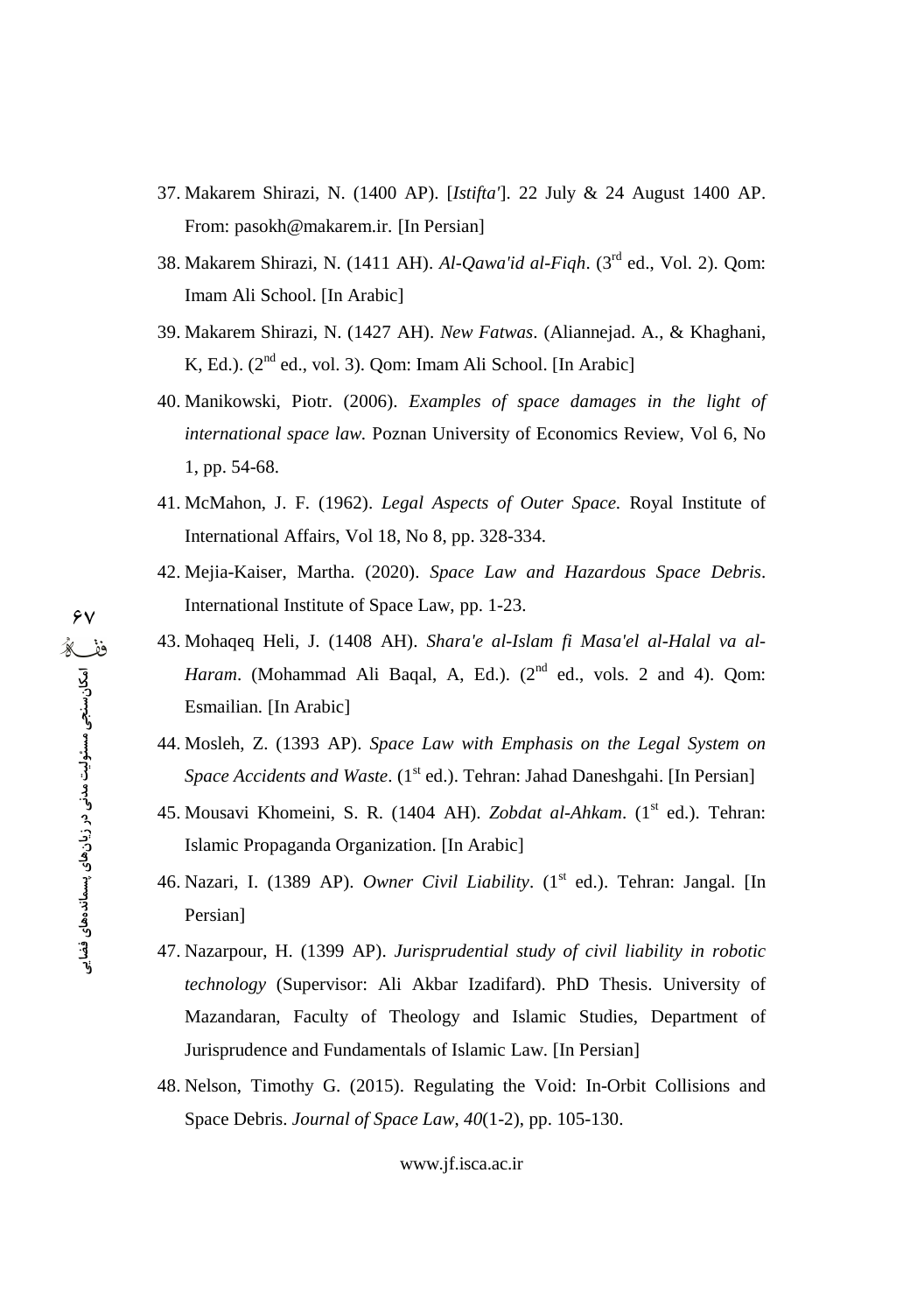- 49. Rahpeyk, H. (1392 AP). *Civil Liability Law and Compensation*. (1 st ed.). Tehran: Khorsandi. [In Persian]
- 50. Rezvani Fard, M. H. (1397 AP). *The possibility of the former Soviet spacecraft hitting the ground* [News]. July 5, 1400 AP. From: <https://www.isna.ir.> [In Persian]
- 51. Sadr, M. (1420 AH). *Mavara al-Fiqh*. (Dajili, J. H, Ed.). (1 st ed., vol. 3). Beirut: Dar Al-Azwa le al-Nashr va al-Taba'ah. [In Arabic]
- 52. Sadr, M. (n.d.). *Fiqh of space*. (1 st ed.). Beirut: Dar va Maktab al-Basa'ir.
- 53. Safavi al-Musawi al-Husseini, H. (1372 AP). *International Aerospace Law*. (3<sup>rd</sup> ed.). Tehran: National Aviation Organization. [In Persian]
- 54. Safi Golpayegani, L. (1400 AP). [*Istifta*']. July 17, 1400 AP. From: <https://www.saafi.com.> [In Persian]
- 55. Sahib Jawaher, M. H. (1404 AH). *Jawahar al-Kalam fi Sharh Sharia al-Islam.* (Quchani, A., & Akhoondi, A, Ed.). (7th ed., vols. 4, 21, 37 & 43). Beirut: Dar Al-Ihya Al-TOrath Al-Arabi. [In Arabic]
- 56. Sane'ei, Y. (1384 AP). *Musawat al-Rajol va al-Mir'ah va al-Muslim va Qairah fi al-Qisas*. (1 st ed.). Qom: Maysam al-Tamar. [In Persian]
- 57. Schafer, Bernard K. (1988). Solid, Hazardous and Radioactive Wastes in Outer Space: Present Controls and Suggested Changes. *California Western International Law Journal*, *19(*1), pp. 4-20.
- 58. Shahid Thani, Z. (1410 AH). *AL-Rawzah al-Bahiah fi Sharh al-Lom'ah al- Dameshqiyah*.(Kalantar, S. M. Ed.). (1st ed. vol. 10). Qom: Davari Bookstore. [In Arabic]
- 59. Shobeyri Zanjani, S. M. (1400 AP). *[Istifta']*. Received on July 12, 1400 AP.<br>From: answer@q-zanjani.ir. [In Persian]
- 60. Soucek, Alexander. (2011). *Outer Space in Society, Politics and Law*. New York: Springer Vienna.
- 61. Tabatabaei Yazdi, S. M. K. (1421 AH). *Hashiyah al-Makasib*. (2 nd ed., Vol. 1). Qom: Esmailian. [In Arabic]